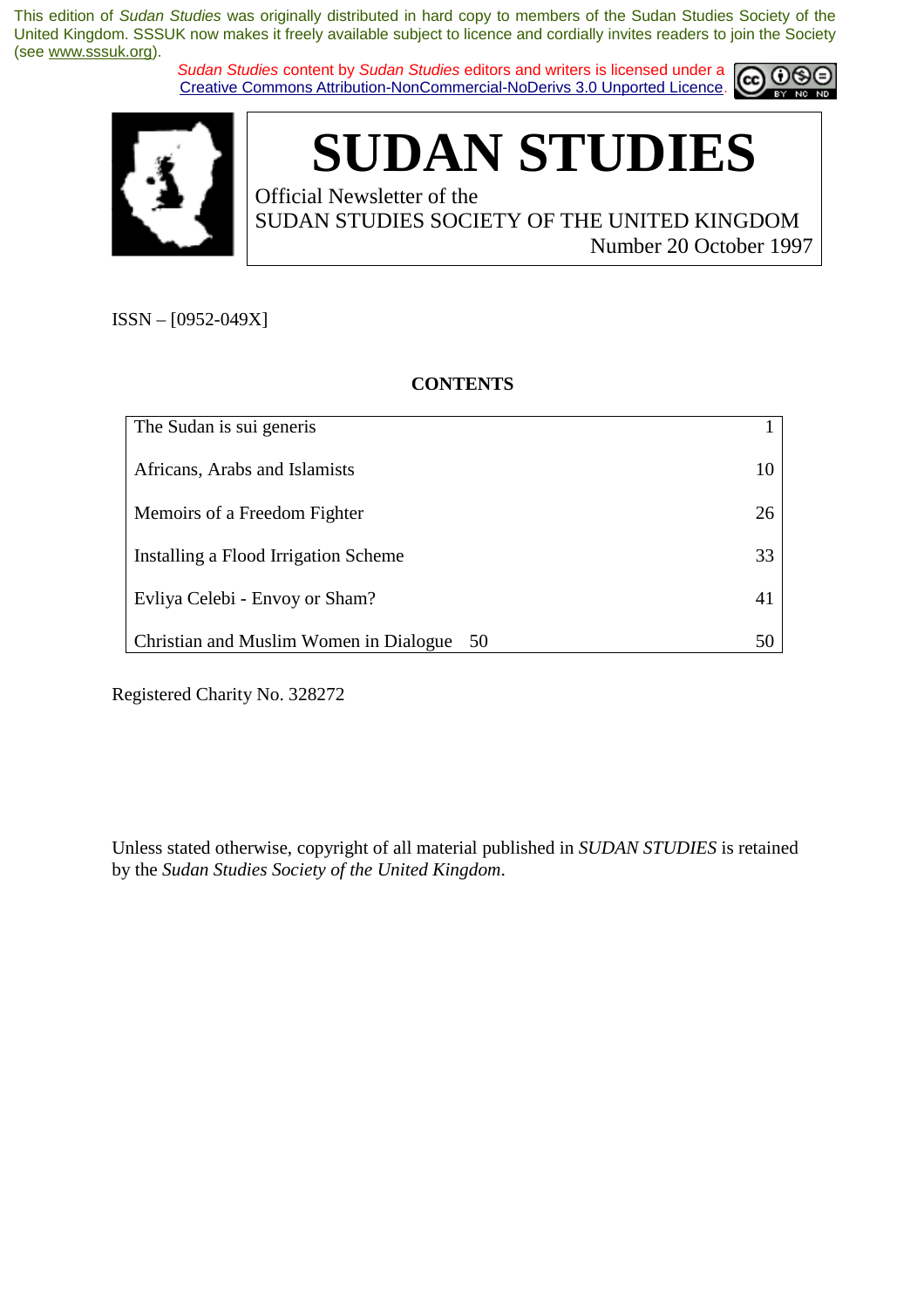*Sudan Studies* content by *Sudan Studies* editors and writers is licensed under a Creative Commons Attribution-NonCommercial-NoDerivs 3.0 Unported Licence.



### **EDITORIAL**

Welcome to Issue 20 of Sudan Studies. Comments on any of the articles contained herein are welcome, for possible inclusion as a Letters Page in future issues. We would also like to have a regular section on current affairs and would appreciate receiving any articles on this subject area. To continue to cover as wide a range of subject areas as possible, we still continue to need articles and features from members and non-members alike.

Please note that we shall shortly be getting an E-mail address, which will be announced in the next issue.

Paul Wilson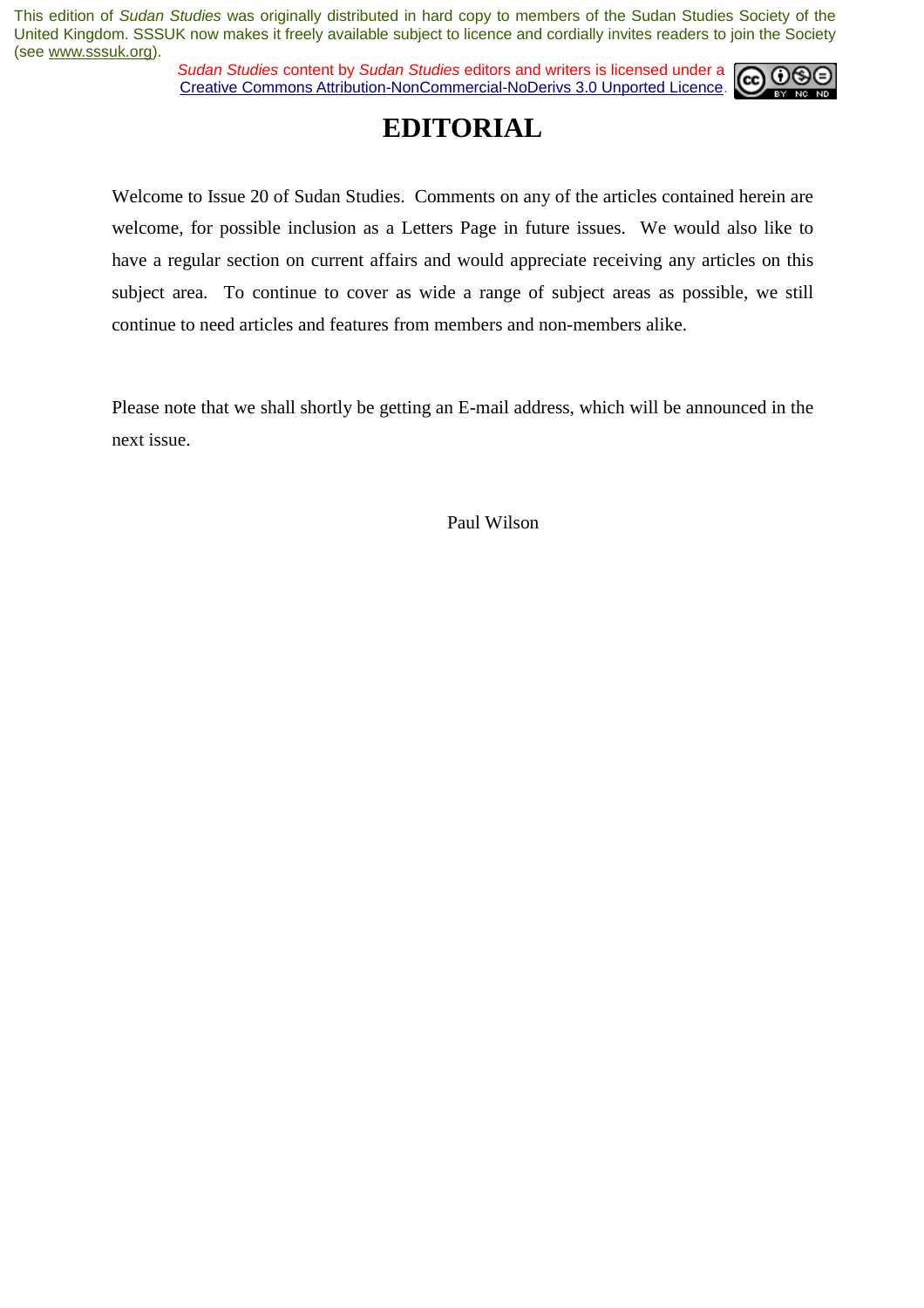*Sudan Studies* content by *Sudan Studies* editors and writers is licensed under a Creative Commons Attribution-NonCommercial-NoDerivs 3.0 Unported Licence.



# **'The Sudan is sui generis:' Past failures and future prospects in Sudanese History**  Douglas H. Johnson

Periods of great political or social upheaval and crisis force a re-evaluation of history: not only the researching and writing of history, but of the common understanding of the past. Marc Bloch's recollection of the anguished cry of a member of the French general staff on the day in 1940 when the Germans entered Paris, 'Are we to believe that history has betrayed us?' helped to provoke his own attempt to answer the question 'What is the use of history?' The drama of upheaval may bring an urgency to the historian's own evaluation, but the perspective of the present always informs the most penetrating analyses of the past as the American historian, Frederick Jackson Turner, proclaimed over a century ago, 'Each age writes the history of the past anew with reference to the conditions uppermost in it's own time... .For the present is simply the developing past, the past the undeveloped present.. .the historian strives to show the present to itself by revealing its origin from the past.<sup>2</sup>

The Sudan is currently in the grip of the most far-reaching political, social and economic crisis of its crisis-ridden post-independence existence. It is clear that much of mainstream Sudanese history produced since independence is unable to offer any convincing explanations for what is happening today. The Sudan has always been a fragmented country: now more so than in the past. Scholars concerned with describing and analysing it are almost inevitably fragmented too, each taking a place in an academic version of the blind men and the elephant. But it is the elephant's trunk which mainstream scholarship has recognised as representing the entire elephant, even though Khartoum-based scholarship has been largely insulated from events in the regions-especially during the first civil war in the 1960s, and even more so during the current civil war. Attempts at a comprehensive account of the country have usually been written by scholars primarily concerned with the dominant political culture and have failed to come to grips with the different historical experiences of all Sudanese peoples, or the alternative perspectives various regions have on a common past. Even though the future of the nation is now being decided in the South, political scientists writing about the state (especially those writing since the 1970s) have either ignored the South completely, or have approached it entirely through the secondary literature; they have not engaged themselves directly in research inside this periphery to the nation's capital.

It is not just scholarly history which has failed to confront the past. At the popular level, whether among active supporters of the current regime, or among the vast Sudanese exile Diaspora, there is a contest to co-opt the past which, on the whole, resolutely refuses to acknowledge the uncomfortably sharp edges of that past which protrude into the present. The events of the 19th century are all but overlooked. The Mahdiyya is represented by some members of the current opposition as a time when the Sudanese were united in a common nation where slavery was abolished and Islam expanded by peaceful conversion; and by the current government as a heroic era when the Sudanese Islamic nation relied on its own resources to confront a hostile world. The problems of the present, it seems to be all but universally agreed, are purely 20th century problems, bequeathed by the policies of a foreign imperialism.

<sup>&</sup>lt;sup>1</sup> Marc Bloch, *The Historian's Craft*, Manchester, 1954, p. 6.<sup>2</sup> Eredevick Jackson Turner, 'The Significance of History' in

Frederick Jackson Turner, 'The Significance of History' in Everett E. Edwards (ed.), *The Early Writings of Frederic Jackson Turner,* Madison, 1938, pp52-53.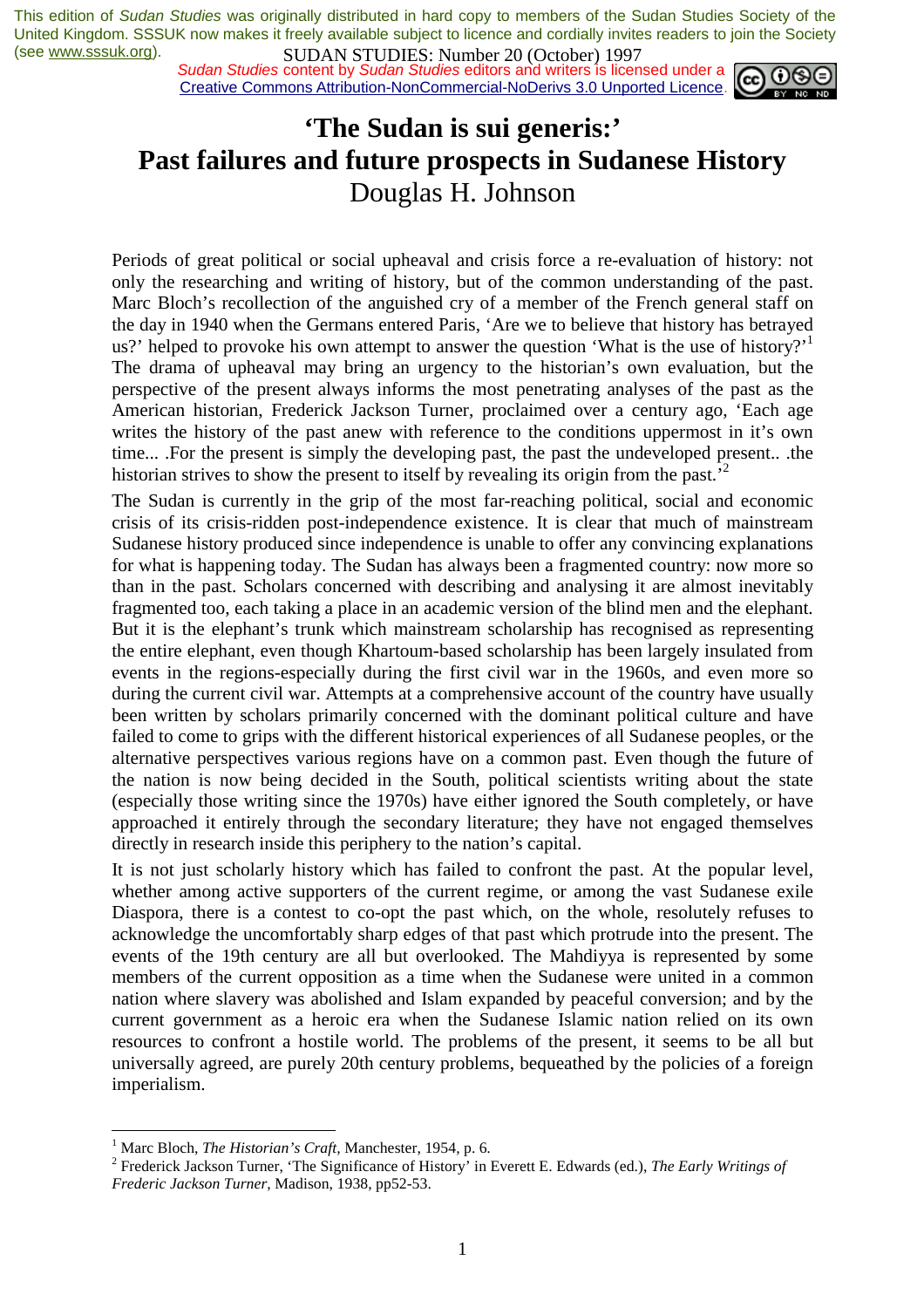**SUDAN STUDIES:** Number 20 (OCtober) 1777<br>*Sudan Studies* content by *Sudan Studies* editors and writers is licensed under a Creative Commons Attribution-NonCommercial-NoDerivs 3.0 Unported Licence.



These views, and many more, are on the whole unsupported by sustained written research but they form part of the education of a new generation of *khawajas* in the aid and relief industries active in and around the Sudan today. As modern aid consultants scarcely ever read anything beyond the bullet points in the executive summaries of aid-related grey literature, much of their understanding of the past is now derived through oral transmission from politically active Sudanese, and as they are usually exposed to only one set of actors in the current war, the performance of blind *khawajas* and the Sudanese elephant continues, with dire consequences in relation to international policy.

Last year, as a member of a review team evaluating the performance of Operation Lifeline Sudan, I found myself being lectured on Sudanese history by a senior UN official in Khartoum. The current war, he assured the team (most of whose members had far longer experience in the Sudan than he), had nothing to do with race or religion, it was all down to development. The way to peace was to harness the development potential of the country. The development he proposed was that proposed by the government to use international resources to service large economic projects in areas where the war was being fought, the Nuba Mountains and the South; on land first cleared of its inhabitants by the army and PDF and sold to the government's financial backers; using the labour of the same inhabitants, now dispossessed of their customary rights but resettled as workers on subsistence wages. In other words, the pursuit of the government's war aims by other means. This was not the first time in the current war that I was forcibly reminded of 19th century precedents. In this as in the previous century what distinguishes those who gain control of resources and those who are dispossessed is very much a product of race and religion, however disguised by the language of contemporary economic theory.

The assertion of the UN official illustrates the failure of Sudanist historiography, and that failure lies largely in a reluctance to face honestly the country's legacy of slavery, its multicolonial heritage, and the extreme narrowness of its nationalist movement. It is difficult to imagine a similar statement being made by any well-educated and sympathetic foreigner in relation to other countries-such as South Africa or the United States-where racial divisions have been such a salient feature of recent politics.

Sudan studies suffers from a self-imposed isolation. 'Of course, the Sudan is *sui generis',* was a phrase that used to frequently appear in the correspondence between the Foreign and Colonial Offices in the early 1950s, as the Foreign Office tried to reassure their Colonial counterparts that the accelerating constitutional development towards self-government and self-determination would have no impact on territories beyond the Sudan's borders. In many ways post-independence Sudan studies has taken this to heart, taking as its main point of comparison the Sudan itself, so that much of what has been written about the Sudan's past appears to be unrelated to that of its neighbours, and sometimes even to other regions within the Sudan itself. Much of the regional study within the Sudan has been self-contained. Certainly Sudan historiography has been largely indifferent to some major debates in related fields. The phenomenon of slavery in the Nile basin remains understudied, in comparison with slavery studies in other parts of Africa. The history of the Condominium has taken no note of the perspectives of 'subaltern history' in India, nor has it engaged in the examination of the nature of the colonial state, which is so prominent a feature of recent Kenyan history.<sup>3</sup> Nor has there been a sustained effort at studying centre-periphery relations, as there has been in Ethiopia.4 Nationalists have, by and large, taken the state as the locus of their study, and not the fragmented polities contained within it. And since the modem state is the focus, the

<sup>3</sup> See especially B. Berman & I. Lonsdale, *Unhappy Valley. Clan, Class & Stole in Colonial Kenya,* London, 1992.

<sup>&</sup>lt;sup>4</sup> As in D. Donham & W. James *(eds), The Southern Marches of Imperial Ethiopia*. Cambridge. 1986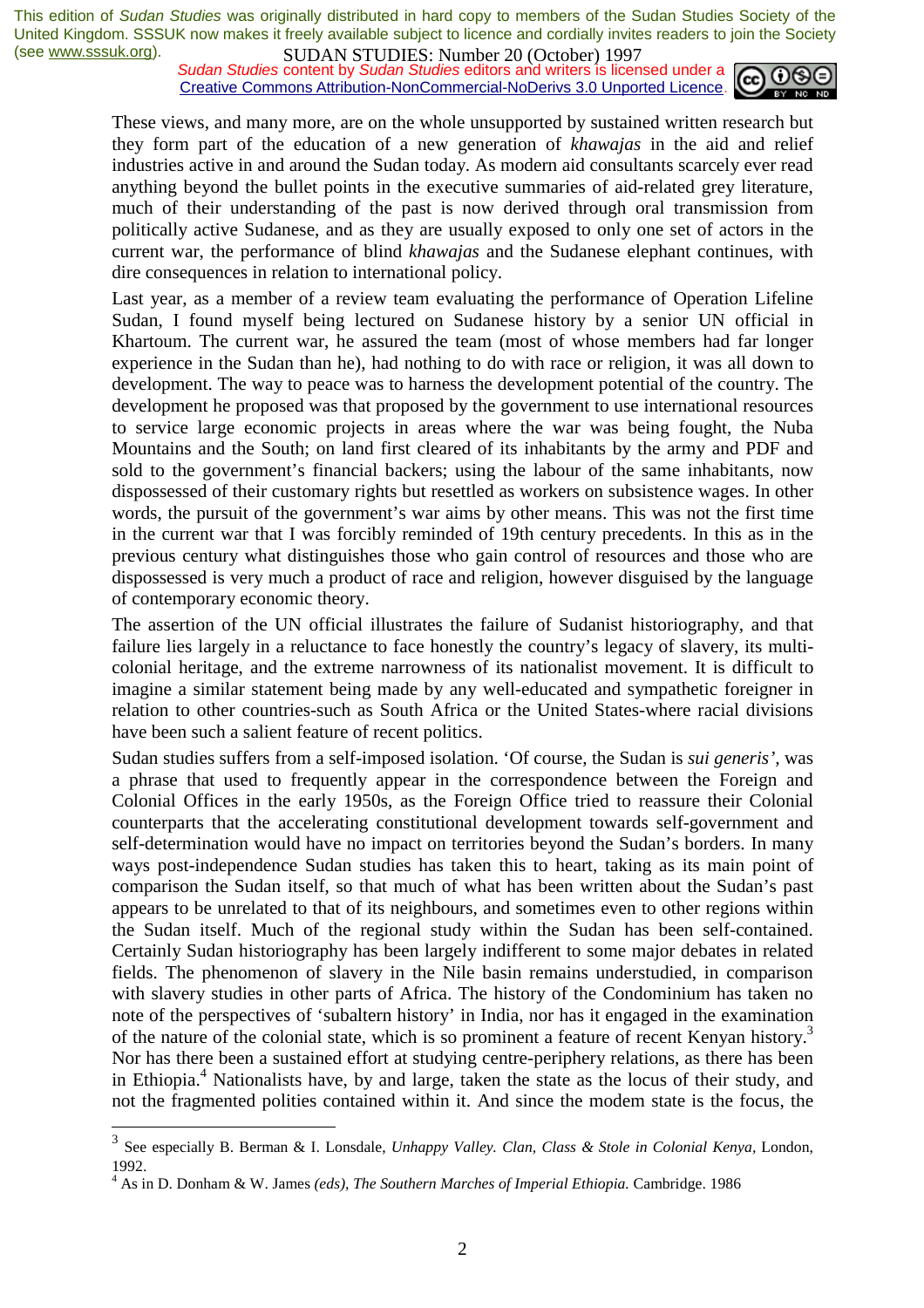*Sudan Studies* content by *Sudan Studies* editors and writers is licensed under a Creative Commons Attribution-NonCommercial-NoDerivs 3.0 Unported Licence.



20th century has become the starting point of most studies of modern politics, as if the watershed of the re-conquest obliterated all traces of past indigenous political life or ideas. The concept that there might be anything approaching a *tongue dude* in Sudanese history is implicitly rejected. We deal in historical discontinuities, not continuities. Yet if there was ever a region in Africa where it is possible to attempt a *tongue dude* it is the Nile basin; and if there was ever a country where a *tongue dude* could be traced, it is the Sudan.

Having made a series of sweeping allegations, unsupported by specific references, it is of course necessary to proclaim that things are not as bleak as they seem. For there certainly have been significant advances in our understanding of the Sudan's past published in recent years and some of the most important advances in historical understanding have been made by non-historians. What these scholars all have in common is that they have used field-work methods to incorporate indigenous source materials into their analysis.<sup>5</sup> These studies, to which I now turn, all offer bridges between the regions within the Sudan, allowing for dialogue and debate as we examine common themes, even as we uncover different experiences and perspectives within that past. What is more important, they alert us to the broad continuities within Sudanese history, and enable us to propose trends which span the centuries.

One of the inhibiting factors in the development of Sudanese history has been the persistence of the nationalist agenda as first set out in the 1950s and 1960s. In common with nationalist history elsewhere in Africa it set out to establish the existence of a nation and a national feeling. It was essentially political history, preoccupied with the development of institutions of the state and the transfer of those institutions to a nationalist elite. It was the preoccupations of that elite which, in effect, defined the character of Sudanese nationalism and the Sudanese nation. Their roots in pan-Arabism were traced back to the early nationalist agitation of the 1920s, and kept alive in the literary activities of the reading clubs of the 1930s.<sup>6</sup> The central constitutional problem which confronted that elite, however, lay not in the centre of power at Khartoum, but in one of the remoter regions, the South. The Sudanese state very nearly fell apart only a few months before independence was declared, and failure to resolve the constitutional challenge represented by the South constituted the main failure of politics in the Sudan until 1972. A solution eluded the Sudan as long as the political elite pursued the policies of Arabism which, nationalist historians proclaimed, formed the foundation of Sudanese nationalism. A political and constitutional solution was made possible only when that early nationalist agenda was abandoned (however briefly) by the government of the day.

Historians and political scientists, for the most part, did not confront this issue directly. In fact, the academic response, by and large, was to deny that the problem existed as an inherently Sudanese problem. Rather, the explanation lay in the colonial past and the administrative policies of the Condominium. In the 1970s Southern Sudanese graduate students at the University of Khartoum were encouraged to write 'resistance' histories of their home regions, but resistance histories defined by the Condominium records in the Central Records Office. That resisting the British was a good thing was something that Southern Sudanese students and their Northern Sudanese supervisors could agree on. The experiences of the 19th century were still too contentious a subject to approach during the brief honeymoon of the Addis Ababa peace. The nationalist construction of the past thus remained unchallenged by local research. The legacy of slavery and the issues of religion and race

 $<sup>5</sup>$  I am here confining myself mainly to published material in English, since this is still the language in which</sup> research and ideas receive their widest currency.

<sup>&</sup>lt;sup>6</sup> See, for instance, Muddathir Abd al-Rablin, *Imperialism and Nationalism in the Sudan. A Study in Constitutional and Political Development: 1899-1956.* Oxford, 1969.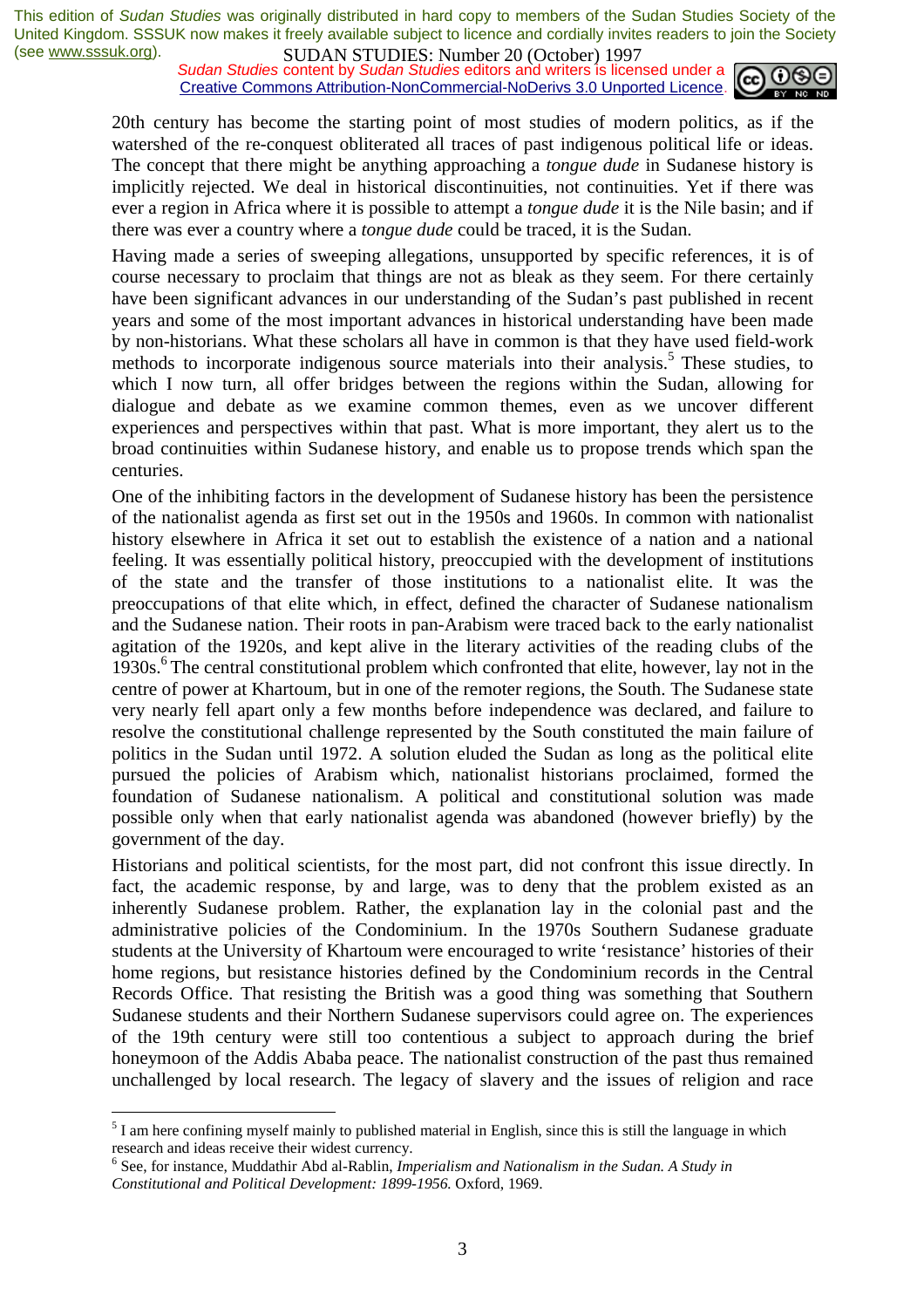*Sudan Studies* content by *Sudan Studies* editors and writers is licensed under a Creative Commons Attribution-NonCommercial-NoDerivs 3.0 Unported Licence.



continued to be presented as artificial divisions created by imperialists, or at least problems which had been exaggerated and exacerbated by colonial policies and propaganda. The intellectual climate was such that even khawaja scholars were disinclined to study these topics or raise these questions.<sup>7</sup>

In the face of the resurgence of slave raiding in the current civil war<sup>8</sup>, the jihads proclaimed, the use of rape to forcibly introduce an Arab 'bloodline' in the Nuba Mountains and so eliminate the problem of difference<sup>9</sup>, it is difficult to maintain the old nationalist pretence. Sudanese independence has now lasted nearly as long as the Anglo-Egyptian Condominium. As the late 20th century in many parts of the Sudan comes to resemble more and more the late 19th century, it is best to search for underlying continuities in the country's past.

We can begin with the studies of historians who have looked at the internal workings of the Sudanic states in the eighteenth and nineteenth centuries. The predatory nature of the states of Sinnar and Dar Fur has now been well described, especially in the creation of state hinterlands from which resources (especially slaves) were extracted through organised state adding, with the state recreating itself either in the structure of its raids, or in the structure of tributary frontier kingdoms.10 The context of the complex nature of 'race' in relation to a state's activity along its periphery has been intriguingly explored in the James-Spaulding debate about Funj identity.<sup>11</sup> The question which historians used to ask, *'who* were the Funj?' has been replaced by the question *'what* were the Funj?' Wendy James particularly has explored power relations in the Sudan-Ethiopian borderlands, where states created standing armies of slave soldiers through whom they imposed their order on nomads and vassal hill peoples alike. It is her contention (contested in part by Spaulding) that 'Funj' is a term of status in a highly stratified slave-owning kingdom, and that those exercising power on behalf of the state included the black slave soldiers originally drawn from what was increasingly defined as a non-Muslim periphery.

In such a stratified society the matter of race is equally complex. Transposing European and American notions of a 'black-white' opposition makes little sense in a region where people describe themselves as black, blue, red, green and yellow. Again status and power are prominent in these categorisations, and an understanding of them is probably best approached through the methods of field working anthropology, where we can draw on East African-as well as Southern Sudanese--examples of power associated with the colour red. The language of colour here is part of the vocabulary of power and power relations.

We can see from the foregoing that we do not need a theory of race migrations to explain the complexity of social status and race in the Sudan. Spaulding has proposed an altogether more convincing scenario of the penetration of Islamic law and 'the ways of the Arabs' to replace the older notion of an Arab invasion and conquest of the Sudan. His identification of the names of reputed 'Arab' ancestors with vassal shaikhs who appear in Funj land charters is

 $<sup>7</sup>$  Indeed, the policy of the Central Records Office was (as I believe it still is) to deny access to slavery records to</sup> foreign non-Muslim scholars.

<sup>8</sup> Ushari Ahmad Mahmud & Suleyman Ali B Baldo, Al Diein Massacre - Slavery in the Sudan, Khartoum, 1987;

Africa Watch, Denying the Honour of Livhmg: The Sudan - A Human Rights Disaster, London 1990. 9 All documented is detail is African Rights, *Facing Genocide: The Nuba of the Sudan,* London, 1995, especially pp 137-308.

<sup>10</sup> See especially R.S. O'Fahey, 'Slavery and the slave trade in Dar Fur'. *Journal of African History,* 1973. Prof O'Fahey himself has remarked on the similarities between the way 18th and 19th century slave raids from Dar Fur were organised, and the way more recent raids have been structured: O'Fahey, 'The past in the present? The issue of sharia in the Sudan', in H.B. Hansen & M. Twaddle (eds), *Religion & Politics in East Africa.* London. 1995.

<sup>11</sup> W. James, 'The Funj mystique: approaches to a problem of Sudan history', in R. K. Jain (ed.), *Test and Context,* Philadelphia. 1977; J. Spaulding, *The Heroic Agé in Sinnar,* East Lansing MI, 1985.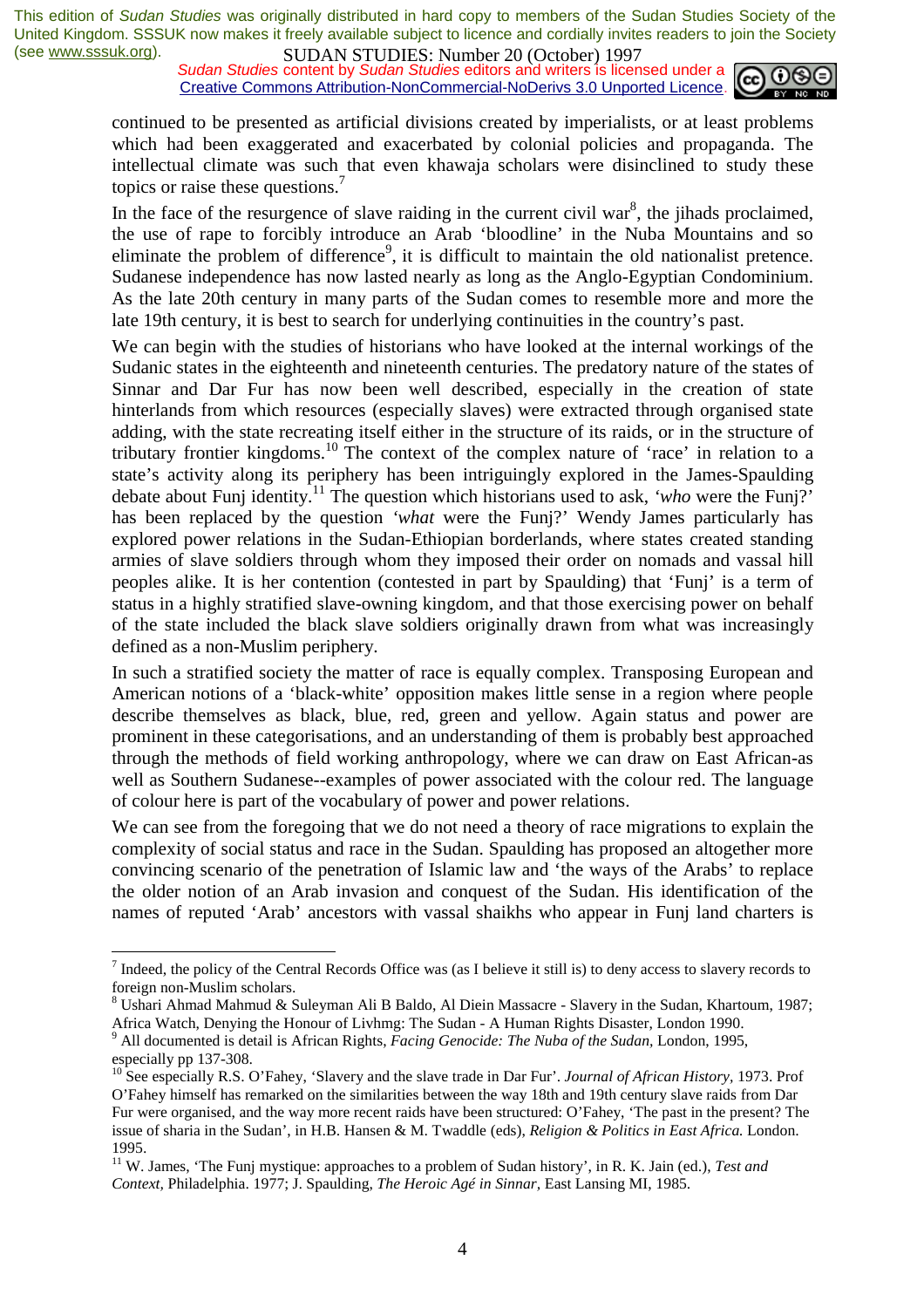*Sudan Studies* content by *Sudan Studies* editors and writers is licensed under a Creative Commons Attribution-NonCommercial-NoDerivs 3.0 Unported Licence.



one of the most brilliant pieces of historical detective work to come out of the Sudan, and is entirely in keeping with Ian Cunnison's earlier anthropological work on Arab genealogies.<sup>12</sup> The adoption of 'the ways of the Arabs' was linked to the penetration of trade and the alienation of land, historical trends which have assumed even greater importance in the 19th and 20th centuries.

The 'great divide' came in the 19th century with the Egyptian conquest and the creation of an Egyptian colony in the Sudan. The divide was not just between North and South, but between a centralising state with greater military and economic power than previously known in the region, and an expanded definition of the old exploitable hinterlands of the Sudanic states. Not only were power relations changed by the subjugation of previously independent kingdoms, but economic relations were altered in Nubia with the introduction of new land tenure and tax regimes. Pressure placed on the subject peoples of the central Nile valley were accompanied by growing opportunities on the expanding periphery. All of this has been described in forceful detail for Nubia, the Blue Nile and Taqali by Bjørkelo, Spaulding and Ewald.13 The great explosion in slave raiding and slave owning, which Spaulding has described,<sup>14</sup>" is a direct result of the superimposition of Egyptian colonial rule on existing distributions of power on the Sudanic states. Those dispossessed in the North had an outlet as allies of the Egyptian colonial power in the opening up of new hinterlands. This alliance (however unwillingly undertaken on the part of the Northern Sudanese subjects) very quickly established a religious divide in the country as well-though it was not, in itself, religious in origin. Those who could benefit, those who could claim rights, were those who were Muslim. and this became a main criteria in defining those parts of the country who took slaves, and those who provided slaves. $15$ 

Lest one place the events of the 19th century too firmly in the past, note two legacies which have persisted until recent times: the out-migration of Nubian traders as a means of accumulating investment back home, $16$  and the creation of the original Sudanese, the 'Sudani' communities descended from former black slaves.<sup>17</sup>

We have yet to have detailed histories of local experiences of the Turkiyya right throughout the Sudan. With the work of Spaulding, Bjørkelo and Ewald we have some account from Nubia, the Blue Nile and the Nuba Mountains. With the work of Kapteijns and James we also have some account of experiences from the far West and the Sudan-Ethiopian borderlands.<sup>18</sup> What is missing is any sustained and systematic description and analysis of those areas of the Southern Sudan most affected by the Turkiyya. Again, it is recent anthropological work which presents new analyses of Southern Sudanese experiences of the 19th century. Kurimoto on trade connections between South Western Ethiopia and Eastern Equatoria has

<sup>12</sup> I Cunnison, 'Classification by genealogy: a problem of the Baqqara belt', in Yusuf Fadl Hassan (ed.), *Sudan* 

*in Africa, Khartoum, 1971.* 13 A. Bjørkelo, Prelude to the Mahdiyya.: Peasants and Traders in the Shendi Region. 1820-1885, Cambridge, 1989; J. Ewald, Soldiers, Traders and Slaves. State Formation and & Economic Transformation in the Greater Nile Valley. 1700-1885, Madison WI, 1990.

<sup>14</sup> J. Spaulding, 'Slavery, land tenure and social class in the northern Turkish Sudan', *International Journal of African Historical Studies, 1982.*<br><sup>15</sup> See W. James, 'Perceptions from an African slaving frontier', in L. Archer (ed.), *Slavery and Other Forms of* 

*Unfree Labour, London, 1988.*<br><sup>16</sup> El Haj Bilal Omer, *The Danagla Traders of Northern Sudan. Rural Capitalism & Agricultural Development,* London, 1985.

<sup>&</sup>lt;sup>17</sup>G. Markis: 'Creating history: a case from the Sudan', *Sudanic Africa*, 5, 1994; 'Slavery, possession, and history: the construction of self among slave descendants in the Sudan', *Africa*, 66/2,1996.<br><sup>18</sup> L Kapteijns, *Mahdist Faith and Sudanic Tradition. The History of the Masatit Sultanate, 1870-1930, London,* 

<sup>1985;</sup> W. James, *'Kwanim Pa: The Making of the Uduk People. An Ethnographic Study of Survival in the Sudan-Ethiopla Borderlands,* Oxford, 1979.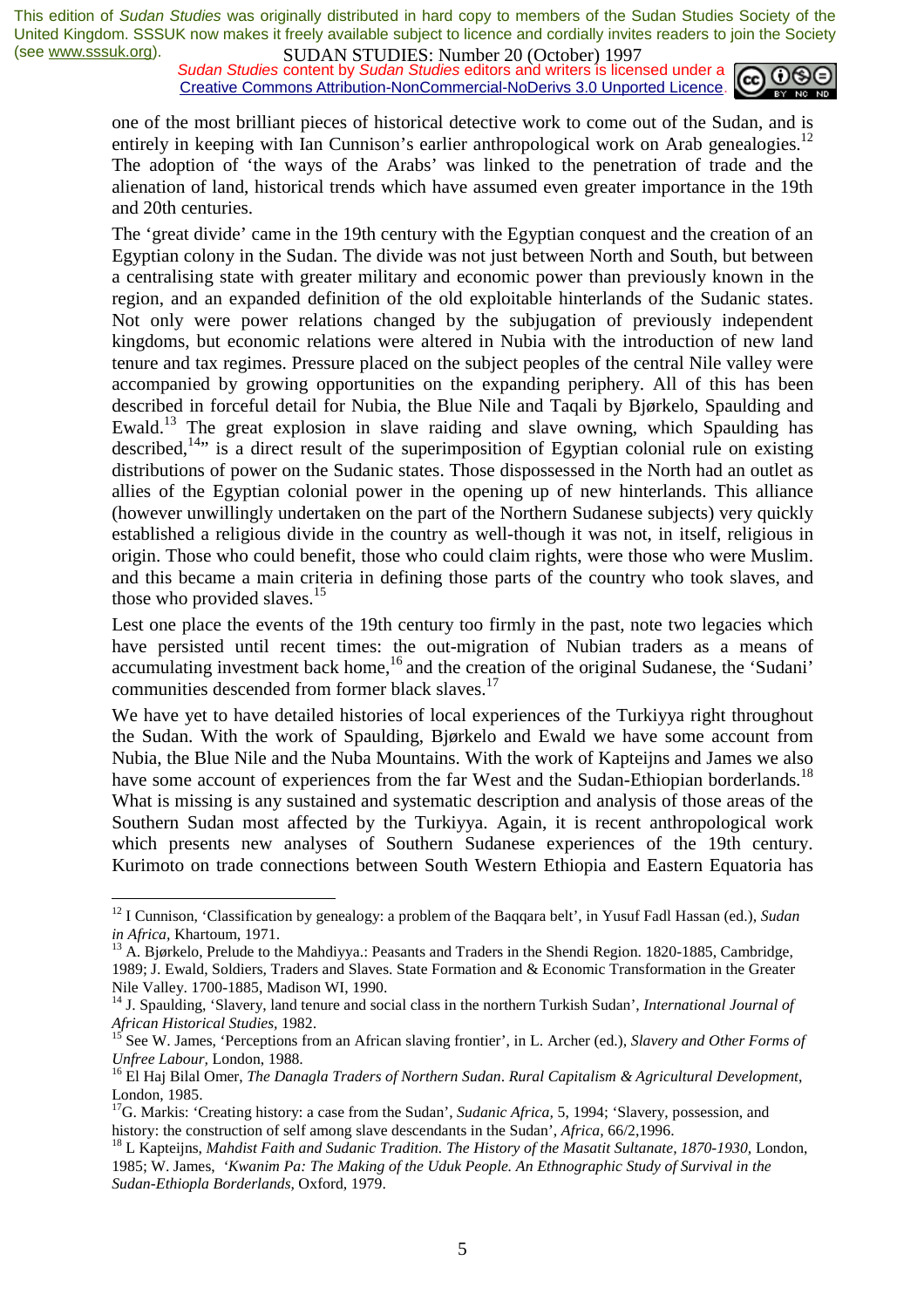*Sudan Studies* content by *Sudan Studies* editors and writers is licensed under a Creative Commons Attribution-NonCommercial-NoDerivs 3.0 Unported Licence.



significantly dented the old line about pre-colonial Southern Sudanese isolation; and Simonse traces the decline of the rainmakers and the rise of the 'cargo chiefs' and warlords of the same region.<sup>19</sup>

The Mahdiyya was not a major break with the Turkiyya. To what extent the Mahdiyya united Sudanese peoples and to what extent it increased divisions is a question that needs a sustained answer. Certainly the Mahdi's early proclamations stigmatising other Muslims as infidels and declaring a jihad against them has striking parallels with today. Lidwien Kapteijn's study of Dar Masalit has brought into relief the colonial nature of the Mahdist state even in relation to Muslim areas on its periphery. She has also shown how the anti-state aspect of Mahdist ideology was turned against the Mahdist state itself as part of a continuing post-independence anti-colonial struggle in the West. This suggests a new line of analysis for the neo-Mahdist movements of the early 20h century: more anti-state than proto-nationalist. And if anyone still needs convincing that Southern Sudanese perceptions of the Mahdiyya are negative, there is my own study of historical memories in an area only marginally touched by the Mahdists, where the brutalities of the 19th century *ansar,* which are commemorated in contemporary songs, resonate with the recent memories of the brutalities of an army under the command of an *ansar* government in the 1960.<sup>20</sup>

The legacy of the 19th century is clearly complex, and we begin to see different aspects of it reflected again in the work of field-working anthropologists rather than historians. Janice Boddy and G.P. Makris highlight the way in which Sudanese look at themselves through the medium of spirit possession. In Boddy's study of the Zar we see grand historical echoes as well as more immediate domestic prejudices.<sup>21</sup> In Makris' work on Tambura among the 'Sudani' we see the descendants of a slave community placing themselves within the context of a Muslim society which first enslaved them, but also elevated them to a status above those still living in the old peripheries.<sup>22</sup> Back in those peripheries Wendy James has described how the experiences of 19th century violence and slave-raiding have been impressed on the selfimage of a whole people, informing not only their notions of survival, but other notions concerning exchange, marriage, trade and the profit motive.<sup>23</sup>

With the historiography of the Condominium we break with the historiography of the previous centuries, because the focus of study shifts from the Sudanese to the British, the mode of historical explanation rests on the agency of 'personality' and is divorced from the concern with global or regional trends which mark the best of the 19th century studies. It is an agency of *khawajas* personalities, not Sudanese; the field of study of bureaucratic; and the essential accuracy of the colonial record is assumed, rather than demonstrated. Set side-byside with the post-independence historiography of colonial rule in other African states - Ghana, Kenya, Nigeria, and Zimbabwe spring to mind- Condominium historiography has a decidedly antiquarian look about it.

We again have to turn to field-working scholars for any local studies of the impact of the Condominium on Sudanese societies: whether in the construction of social status and power relations among nomadic peoples of the West, $^{24}$  the reorientations caused by the construction

<sup>&</sup>lt;sup>19</sup> E. Kurimoto, 'Trade relations between western Ethiopia and the Nile valley during the nineteenth century', *Journal of Ethiopian Studies,* 28/1, 1995; S. Simonse, *Kings of Disaster. Dualism, Centralism and the* 

*Scapegoat King in Southeastern Sudan, Leiden, 1992.*<br><sup>20</sup> D.H. Johnson, 'Prophecy and Mahdism in the Upper Nile: an examination of local experiences of the Mahdiyya in the Southern Sudan', *British Journal of Middle Easte* 

<sup>&</sup>lt;sup>21</sup> Boddy, *Wombs and Alien Spirits: Women, Men and the Zar Cult in Northern Sudan*. Madison, 1989.<br><sup>22</sup> Makris, 'Creating history'; and 'Slavery, possession and history'.<br><sup>23</sup> James, '*Kwanim Pa*.

<sup>&</sup>lt;sup>24</sup> T. Asad, *The Kahabish Arabs. Power, Authority and Consent in a Nomadic Tribe, London, 1970.*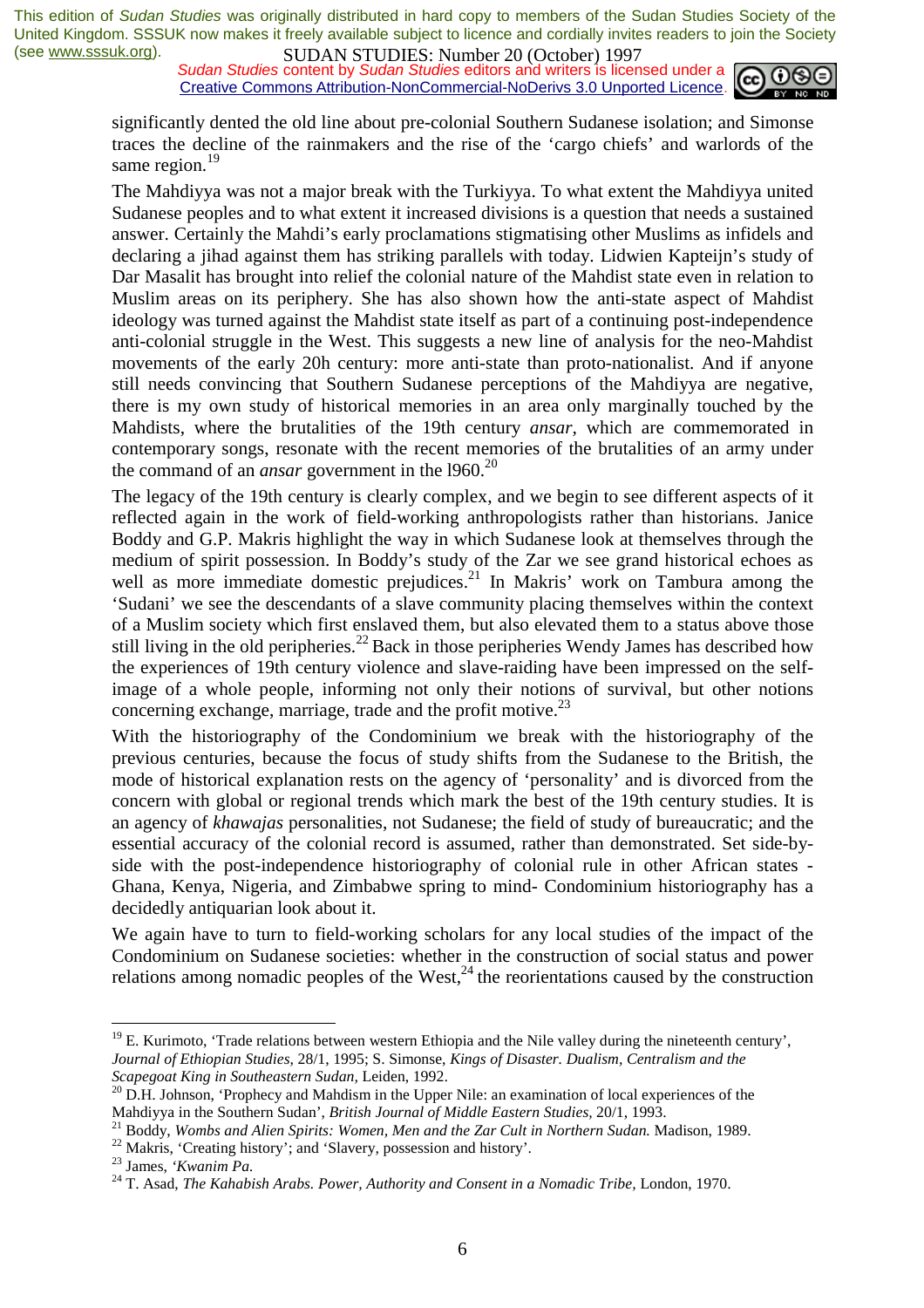*Sudan Studies* content by *Sudan Studies* editors and writers is licensed under a Creative Commons Attribution-NonCommercial-NoDerivs 3.0 Unported Licence.



of the Jebel Aulia Dam,<sup>25</sup> the outcome of the competition for pagan souls (and bodies) between Islam and Christianity along the Sudan-Ethiopian border,  $2^6$  or the cumulative change in women's rights before the customary courts of the Nuer.<sup>27</sup> It is a curious development in the historiography of the Sudan that Condominium historians have shown more interest in the social lives of British administrators than in Sudanese social history. Without Sudanese perspectives on the workings of the Condominium our understanding of it is incomplete. Nationalist historians have seen to it that the nationalists' perspective is represented, but given the overwhelmingly rural character of administration under the Condominium, rural testimony must also be included. We know from Francis Deng's biography of his father that British administrators remained ignorant of many aspects of the personal rule of someone so prominent as Deng Majok.28 The official record does not automatically correct itself.

There is a general consensus among Condominium historians that the Condominium itself was generally a benign institution, concerned with justice, if in a paternalistic way. And certainly, in many fields, compared with its successor regimes, there are still former subjects who remember aspects of it as benign. But again, local studies of the Condominium in action on the ground must force us to revise our understanding of the colonial state. In my own research I was surprised to be told by my informants that those archetypal anti-colonial resistance leaders, the Nuer prophets, were no such thing; that the most prominent of them were concerned mainly with the regulation of peace within and between communities; and that many had attempted to make their accommodation with the Condominium government. On checking Nuer testimony against surviving official documents at the district, provincial and national level, I found that the contemporary record substantiated Nuer claims on many significant points. If the Nuer and their prophets had had resistance imposed on them, I then had to look into possible motivations of government officials to make complete sense of what I had been told. This motivation I found in the official suspicion of religious movements in the Sudan, and in the personal struggle for increased power and autonomy between the governor of Upper Nile Province and Khartoum in the late 1920s.<sup>29</sup> This example of administration through force of arms, during a time when civil administration was already the norm throughout the country, seemed to me to require a different interpretation of the nature of the colonial state in the Sudan. The results of my research, though not the research itself, have found their way into Condominium histories; $30$  but Condominium historians still resist the inevitable conclusions that, first, indigenous sources and oral testimony can throw a different light on the administrative actions of British officials and, second, a fundamentally different interpretation of the Condominium as a whole is likely to emerge from a systematic engagement with Sudanese sources, in which they are used to evaluate the more readily accessible British sources.

<sup>&</sup>lt;sup>25</sup> Abbas Ahmed Mohamed, White Nile Arabs. Political Leadership and Economic Change, London, 1980. <sup>26</sup> W. James, *The Listening Ebony. Moral Knowledge, Religion, and Power among the Uduk of Sudan, Oxford,* 

<sup>1988.&</sup>lt;br><sup>27</sup> S. Hutchinson, *Nuer Dilemmas: Coping with Money, War and the State*. Los Angeles, 1996.

<sup>&</sup>lt;sup>28</sup> F.M. Deng, *The Man Called Deng Majok. A Biography of Power, Polygyny, and Change, New Haven, 1986.* <sup>29</sup> The evidence was first set out in my 1980 UCLA thesit, 'Histoty and prophecy among the Nuer of the

Southern Sudan'. Specific aspects were further developed in 'Ngundeng and the "Turuk": two narratives compared', *History in Africa* 9, 1982, and 'C. A. Willis and the "Cult of Deng": a falsification of the ethnographic record', *History in Africa,* 12, 1985. For a more complete treatment of the subject see my *Nuer* 

*Prophets, Oxford, 1994.*<br><sup>30</sup> R.O. Collins, *Shadows in the Grass. Britain in the Southern Sudan, 1918-1956, New Haven. 1983, pp 123-*124, where there is no reference to the evidence I produced (nor, in fact any reference to my work); and M. W. Daly, *Empire on the Nile. The Anglo-Egyptian Sudan, 1898-1934,* Cambridge, 1986, pp401-402, where Collins is cited as the only source of information.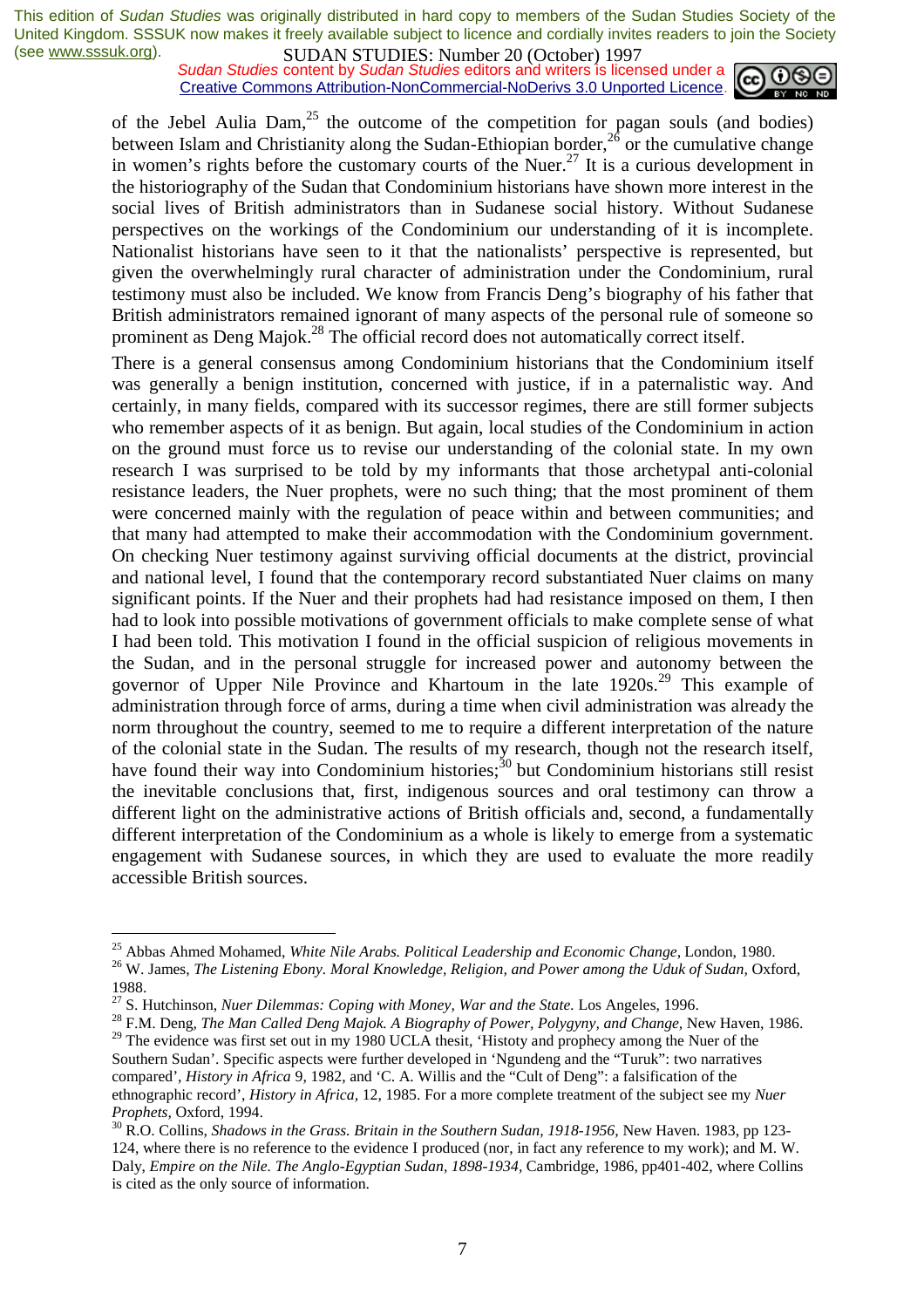**SUDAN STUDIES:** Number 20 (October) 122,<br>Sudan Studies content by Sudan Studies editors and writers is licensed under a Creative Commons Attribution-NonCommercial-NoDerivs 3.0 Unported Licence.



This does seem to be borne out by the, as yet, unpublished work of another non-historian, Gaim Kibreab, who is better known for his work on modern Eritrean refugees.<sup>31</sup> His latest study takes several steps further his original interest in the debates surrounding common property resources as they related specifically to refugees, and it places that question within the broader historical context of the manipulation and erosion of common property rights in the Sudan during this century. He documents in considerable detail, using specific case studies, the progressive erosion of common rights institutions in the rural areas of the Sudan as a result of government actions: first through the policies of the supposedly impartial Condominium government in confirming or denying access to common lands as a means of rewarding tribal allies or punishing recalcitrant peoples; next through the economic policies of post-independence governments who have transferred to themselves the control of common lands first through state-managed projects and more recently in privatisation schemes, which in the context of the current civil war have political and military, as well as economic objectives. The recent experience of both Eritrean refugees and internally wardisplaced is thus placed firmly in the context of much longer economic and political trends in the region.<sup>32</sup> It is the Sudanic state, preying on its exploitable hinterlands, by modern means.

We are clearly in need of a general interpretation of the impact of the Condominium on Sudanese societies. And while we are still a long way off from that, Tim Niblock has offered a most stimulating answer to the question, who, among the Sudanese, came to have an economic or political stake in the Condominium government? He focuses on trends in economic differentiation which allowed various groups--nomad shaikhs, merchants, leaders of religious brotherhoods, and graduates among the civil service--to acquire rights in land or labour, and to accumulate and reinvest capital. $33$  What is surprising about his study is that he establishes that many of these figures became economically entrenched in the first thirty years of the Condominium: a period that Condominium historians, following the argument of the internal memos of administrators, claim saw the 'decline' of the tribal system in the rural areas of the Sudan; and which nationalist historians claim was the period in which the colonial government was most hostile to the 'effendia', one of the groups which was benefiting economically from the Condominium. Yet these are the very groups who took the lead in nationalist politics, and many of whom continue to benefit from the type of rural exploitation documented by Kibreab.

With this perspective on the formative period in the creation of the classes who subsequently inherited the Sudanese state, what can we begin to say about the nature of Sudanese nationalism? The Japanese historian Yoshiko Kurita, who has published a brief biography of Ali Abd al-Latif in Arabic, documents that the split in the Sudanese nationalist movement in the early 1920s was more over matters of race and class than ideology. The inclusion of descendants of slaves such as Ali Abd al-Latif drove away those (especially from the rich merchant class) who still adhered to the religious notables. It was only in the effendia (the civil service and army) that men of 'good' family and men of non-Arab origin could meet on any level of equality of status, but the *Hadra al-Sudan* group opposed the White Flag League precisely on matters of class and race. She describes how Ali Abe al-Latif objected to a fellow member of the White Flag League's dedication of a book of nationalist poetry to 'the noble Arab people'. Why not the 'noble Sudanese people?', Abe al-Latif insisted, in a

<sup>&</sup>lt;sup>31</sup> Gaim Kihreab, *People on the Edge in the Horn*, London, 1996.<br><sup>32</sup> Gaim Kibreab, 'Common property institutions, state intervention and environmental management in the Sudan 1898-1990', in preparation.

<sup>&</sup>lt;sup>33</sup> T. Niblock, *Class and Power in Sudan. The Dynamics of Sudanese Politics, 1898-1985*, London, 1987. Again one can contrast Sudanese history, to its detriment, with the history of Ethiopia, East and Southern Africa where imperial colonial and post-colonial land policy has been a central topic of historical investigation. In the Sudan it is mainly development anthropologists who have addressed the question for the post-Funj period.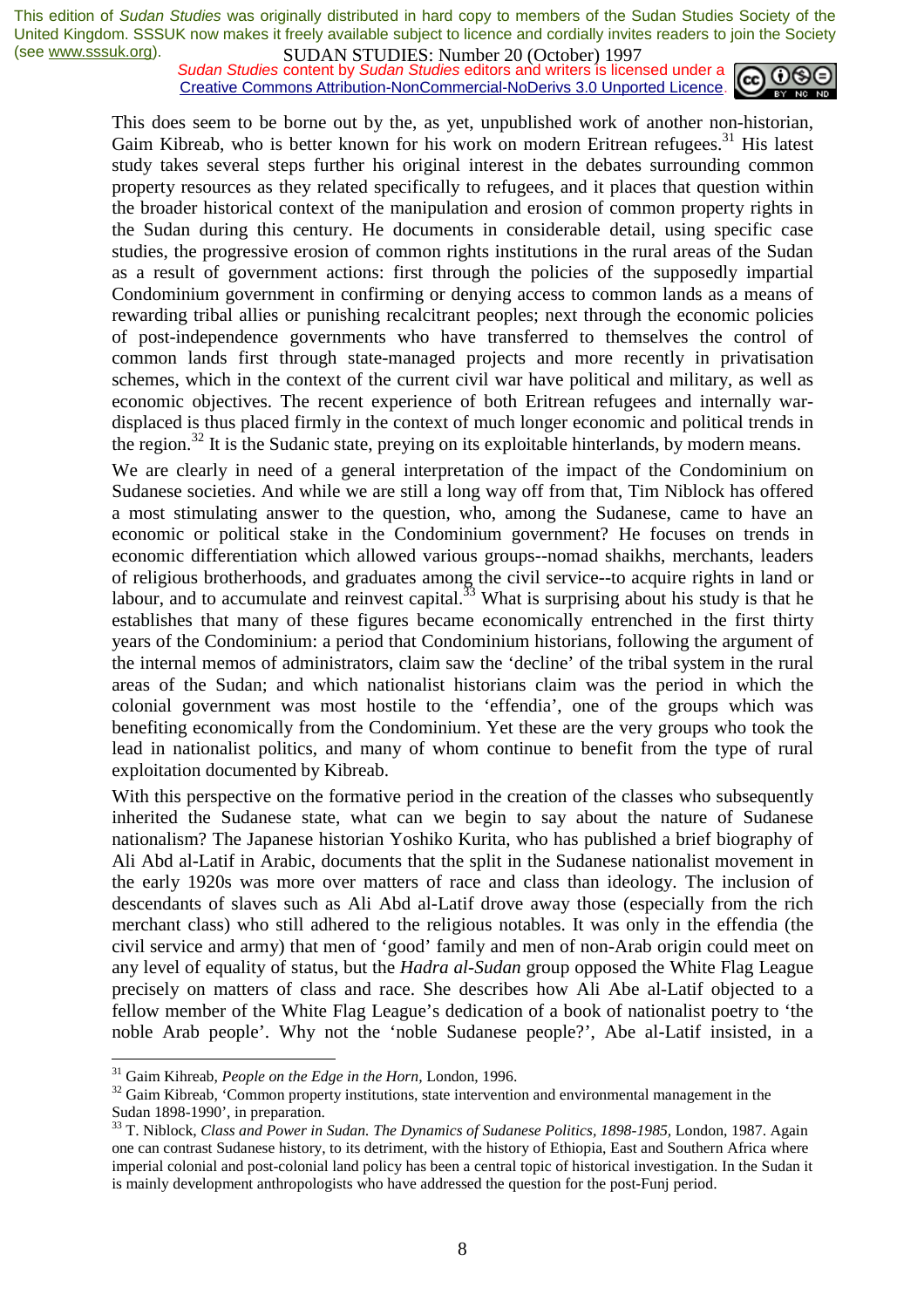*Sudan Studies* content by *Sudan Studies* editors and writers is licensed under a Creative Commons Attribution-NonCommercial-NoDerivs 3.0 Unported Licence.



confrontation which contributed to the split in and ultimate demise of the League. But of course, in the context of the Egyptian army, from which Ali Abd al-Latif came, and the racial attitudes of the 1920s, to be 'Sudani', was to be black and either a slave or an ex-slave, rather than Arab, and certainly not 'noble'. Ali Abd al-Latif's vision of Sudanese who included people of all classes and races did not become the defining vision of the Sudanese nationalists.<sup>34</sup>

Nationalists and their sympathisers have clearly been uncomfortable about confronting directly attitudes which helped to define Sudanese nationalism in such narrow, not to mention racist terms. But that such attitudes were at the very heart of the nationalist movement after WWII, in the final decade of the Condominium, is revealed in this encounter between the British Air Minister, Lord Stansgate, Sayyid Abd al-Rahman al-Mahdi and Judge Shinqitti in December 1946, during the 'nationalist' agitation against the Sidqi-Bevin Protocol:

In conversation the distinction between the north and south Sudan became very clear. Shangetti boasted that the Sudanese had come from Arabia. He spoke very contemptuously of Abdel Latif (now in an insane asylum). He said his mother was a negress, his father was unknown, and that he, Latif, had at one time collected old tins from barracks. S.A.R., also, when the South was mentioned indicated that they, the North, could deal with it very satisfactorily. The people in the south were called slaves, but Shangetti explained that this term was not much used now and probably his sons would never employ it at all.<sup>35</sup>

There is beginning to be a revision of the study of nationalism in Sudanese scholarship, brought on by the clear failure of the nationalists to create and preserve a nation.<sup>36</sup> This has yet to become a major project within mainstream political science of the Sudan, where there is often still, surprisingly, a preoccupation with parliamentary arithmetic and the manifestos of parties and organisations easily identified by alphabetic titles.

What we do not yet have are studies of Sudanese politics which recognise the precedents of previous centuries in the subterranean continuance of the Sudanic state, in which race, class, religion and gender do define a citizen's rights, or lack of them. The preoccupation of the *Hadra al-Sudan* group with the propagation of an Arab heritage and Shinqitti's boast to Stansgate are both expressions of the definition of nationality by bloodline, and efforts to turn what is a fiction into reality have led to the current state in the Nuba Mountains where rape as a means of establishing that bloodline becomes national policy. The particular character of the racism of the modern Sudanese state is something which much of northern-based *khawaja*  scholarship has been reluctant to admit it is to be expected that politicians will deny the undeniable, but scholars should not. It is our duty to describe the Sudan as it has been and as it is, not as we would like it to be. We do no service to our Sudanese friends otherwise.

<sup>&</sup>lt;sup>34</sup> Yashiko Kurita, 'The concept of nationalism in the White Flag League movement' in Mahasin Abdel Gadir

Hag el Safi (ed.), *The Nationalist Movement in the Sudan,* Khartoum. 35 Document 116 in D.H. Johnson (ed), British Documents on the End of Empire, Series B, Volume 5, *Sudan,* <sup>2</sup> vols, London, forthcoming.

<sup>&</sup>lt;sup>36</sup> See for instance G.N. Sanderson, 'Sudanese nationalism and the independence of the Sudan', in M. Brett (ed.), *Northern Africa: Islam and Modernization,* London, 1978; M.W. Daly. 'The transfer of power in the Sudan', in P. Gifford & W.R. Louis, eds., *Decolonization and African Independence. The Transfer of Power 1960-1980,* New Haven, 1988; and more importantly, Mansour Khalid, *The Government They Deserve. The Role of the Elite in Sudan's Political Evolution,* London & NY, 1990.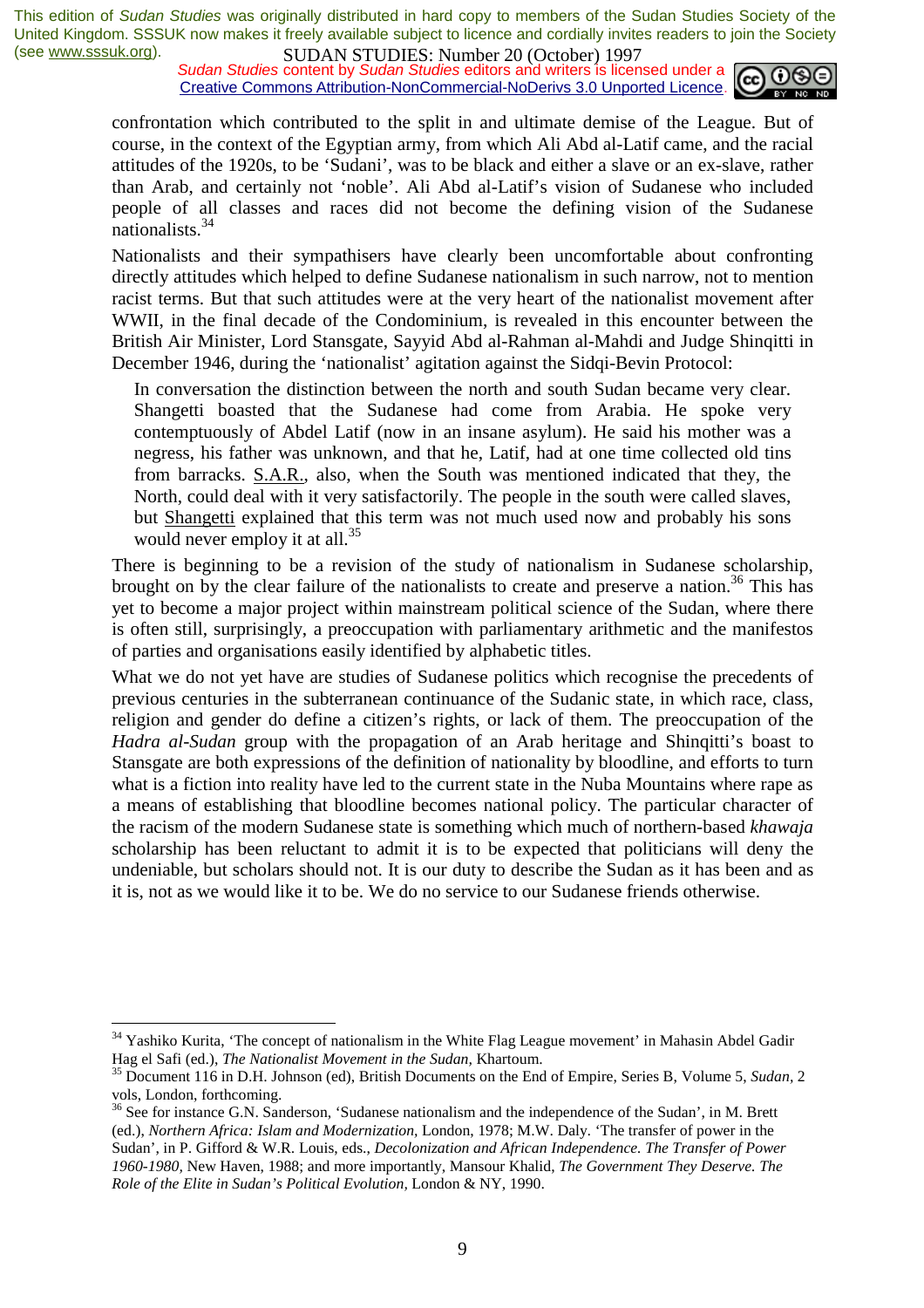*Sudan Studies* content by *Sudan Studies* editors and writers is licensed under a Creative Commons Attribution-NonCommercial-NoDerivs 3.0 Unported Licence.



# **AFRICANS, ARABS, AND ISLAMISTS: FROM THE CONFERENCE TABLES TO THE BATTLEFIELDS IN THE SUDAN**

### Robert O. Collins

In April 1987 former President Jimmy Carter launched his third initiative to seek a resolution to the conflict in the Sudan. In December 1989 his attempt to mediate foundered on the rock of the Shari'a. Five years later in March 1995 he proposed a cease-fire which lasted only four months, but since it was never conditional upon renewed negotiations between the government and the opposition, it compromised a position painstakingly constructed by the presidents of the Eastern African states while enabling the Sudan government time to prepare a reinvigorated military offensive in August. Now in 1997 he has sought to reconcile this terrible conflict once again. No one can doubt President Carter's good intentions or his personal sincerity, but between his first and last initiative the beliefs and objectives of the Government of National Salvation in Khartoum and the National Democratic Alliance (NDA) in Asmara, particularly the Sudan People's Liberation Movement, have crystallized and thereby hardened their determination to destroy one another. There is no longer a common ground upon which to negotiate; there is only a common ground upon which to wage war. Without external support, however, there appears no Armageddon in the future only a continuing and debilitating struggle of attrition in which everyone will claim victory out of desperation and exhaustion. Jimmy Carter is not alone in his anguish at such a prospect.

Unlike many coups d'etat which are motivated more by discontent than a vision of a brave new world, the officers who seized control of the Sudan government on 30 June 1989 were determined to construct from the lost generation of Sudanese, who have searched for an identity, a New Sudan clearly defined by Islam, the manifestation of which would be the laws of the Quran interpreted and regulated by the doctrines of the National Islamic Front (NIF) and promulgated by Arabic, the language of the Quran. Upon these twin pillars would reside the lintel of a defined and homogeneous Sudanese society. To be Sudanese was to conform to this rigid ideology. Whatever determined non-conformity to its creed resulted in exclusion for not being Sudanese. Neither all the fifteen officers of the Revolutionary Command Council (RCC), who carried out the June 30th coup d'etat, nor all the members of the amorphous Council of Forty, who advised it, could pass this test of citizenship and soon disappeared from positions of authority in direct proportion to the accession to power by members of the National Islamic Front. In October 1993 the Revolutionary Command Council was dissolved, the leader of the coup d'etat, Lt. General 'Umar Hasan Ahmad al-Bashir, became a civilian president, and all the essential offices of government were now securely controlled by members of NIF or their sympathizers. The coup d'etat was over; the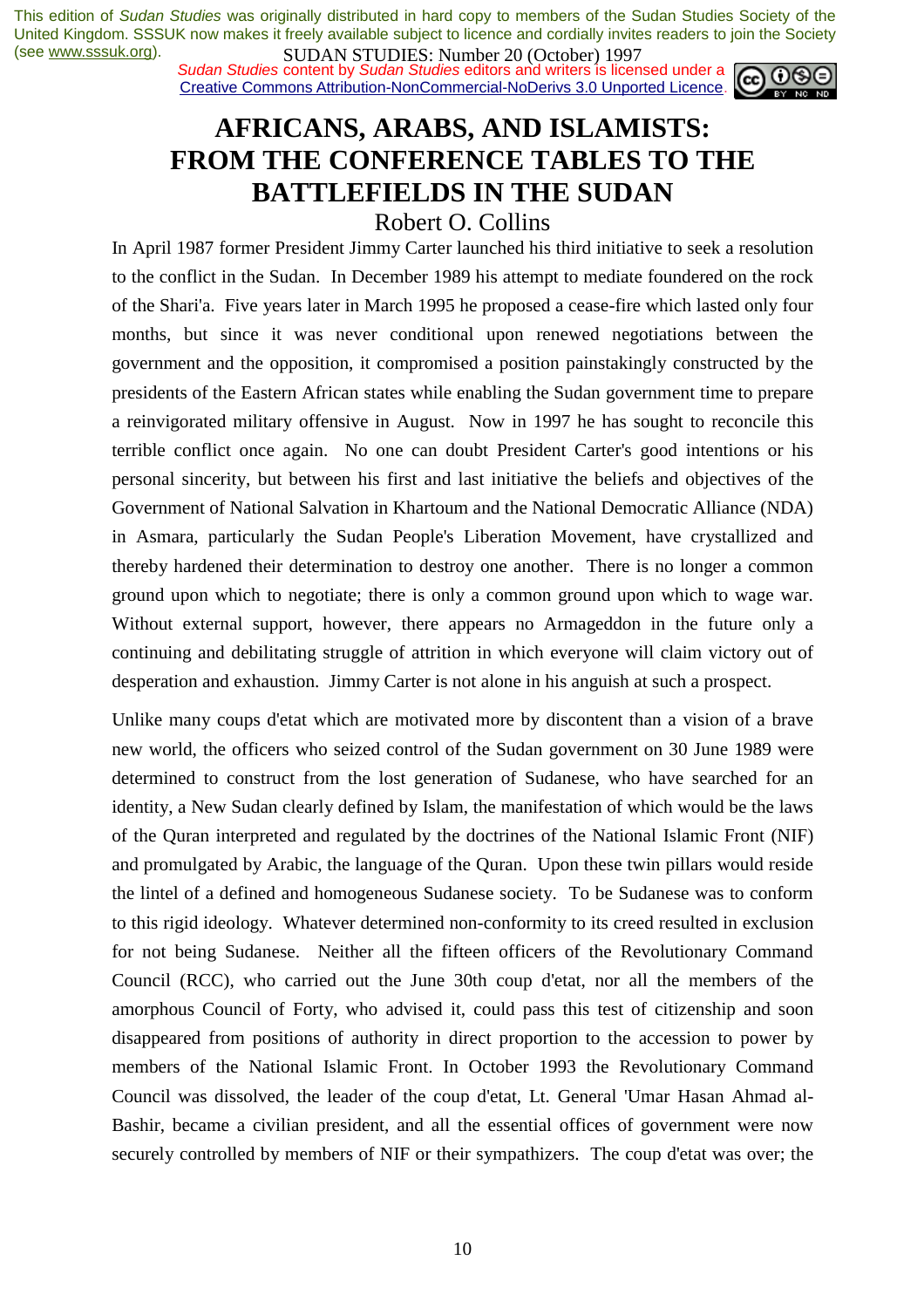**SUDAN STUDIES:** Number 20 (October) 122,<br>*Sudan Studies* content by *Sudan Studies* editors and writers is licensed under a Creative Commons Attribution-NonCommercial-NoDerivs 3.0 Unported Licence.



revolution could now begin to create the new Sudanese divested of those ethnic, linguistic, social, and religious indigenous traditions to be replaced by allegiance to the Islamist ideology defined by the National Islamic Front and its principal political and religious thinker and spokesman, Hasan al-Turabi.

In order to produce the new Sudanese the Islamists introduced a complete ideology which affected all aspects of life in the Sudan in order to indoctrinate, shape, and thereby control the Sudanese without any allowance for dissent. The first and foremost instrument of instruction and control was the law, a comprehensive Islamic legal system encoded in the Shari'a. By 1991 the Shari'a had been embodied in the Sudan Penal Code; in 1992 Islamic legal traditions were employed to justify the *jihad* against apostates and heathens; after 1993 Islamic principles were invoked as the guide for all agencies of civilian government. The army was purged, the officers and ranks replaced by a Muslim militia; the police and the civil service have been systematically dismissed and staffed by members of NIF given preferment more for religious orthodoxy than ability. The foreign service, judiciary, and the hitherto untouchable trade unions were Islamized. The most insidious of these new cadres was the Popular Defence Forces (PDF) consisting of existing Arab militias, ironically established by Sadiq al-Mahdi in 1987 to become the infamous *murahiliin*, student and professional "volunteers" who rushed to the call of the *jihad*, and adults dragooned into six weeks of compulsory military training the curriculum of which was absorbed by callisthenics and religious indoctrination. These soldiers of God have never been a great success judged by their heavy casualties on the fields of battle in the Southern Sudan. Much more effective have been NIF's own security forces despite being too many agencies with overlapping jurisdictions and rival responsibilities. President Bashir had inherited State security, Military Intelligence, police, and foreign security to which he now added separate units recruited from NIF membership - the Revolutionary Security guards, Guardians of Morality and Advocates of Good, Turabi's own household guard, and the People's Police. The most feared were, of course, the Revolutionary Security Guards whose accomplishments have included torture behind the walls of "ghost houses" in the cities of the Sudan.

No revolution committed to the transformation of a whole society could limit its efforts only to the indoctrination of its government servants. Family life was now to be regulated by the Shari'a, and the role of women strictly defined, including dress, employment, and relations between the sexes, all enforced by NIF's religious police. The hitherto powerful trade unions were banned within the hour after the success of the coup d'etat, and the sentence of death for strikes and political opposition left no doubt as to the role of labour in the future community of Islamists. Not wishing to discriminate against the workers, the Bashir regime reduced the Bar Association to a trade union and emasculated the powerful and respected doctors society.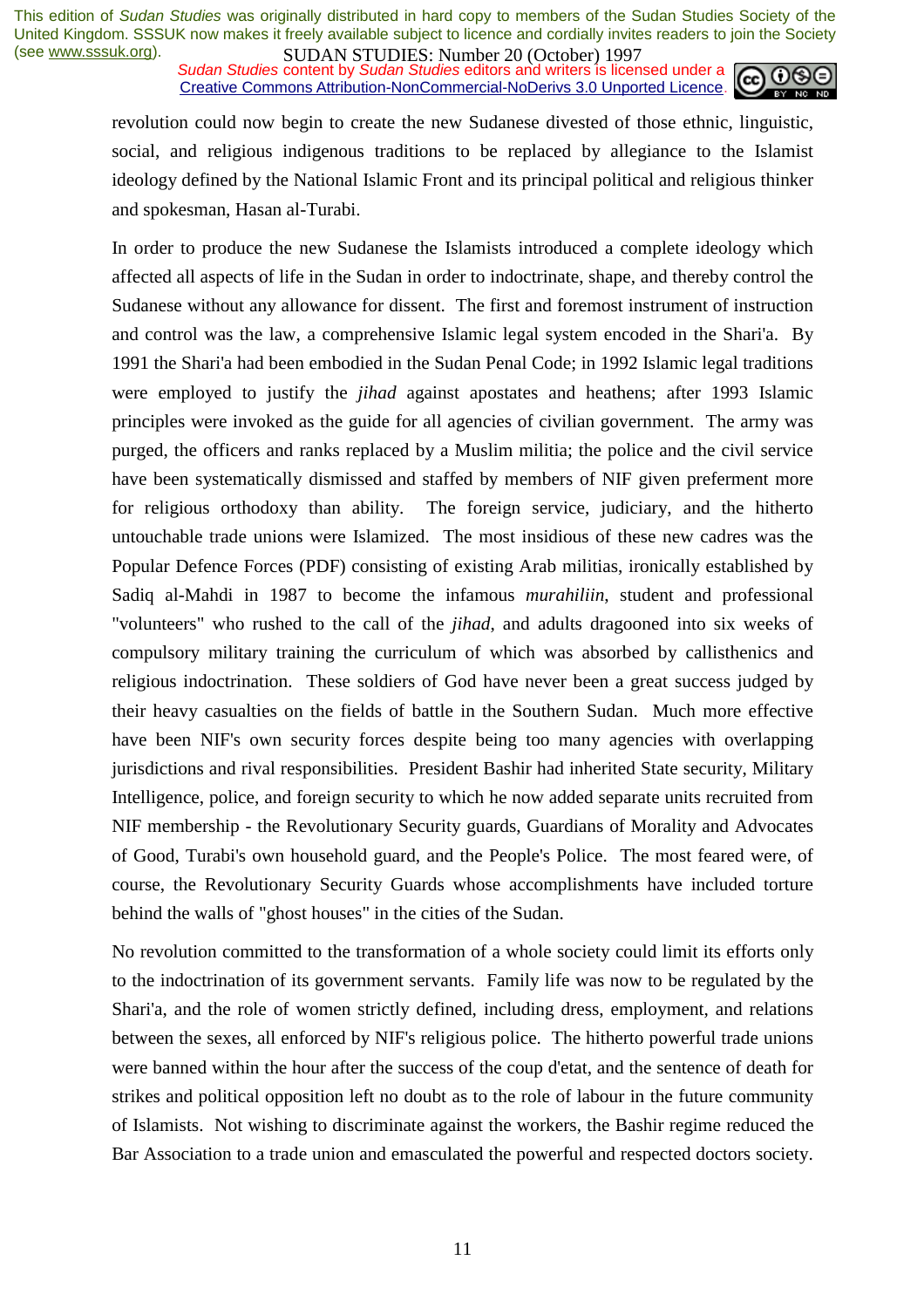**SUDAN STUDIES:** Number 20 (October) 122,<br>Sudan Studies content by Sudan Studies editors and writers is licensed under a Creative Commons Attribution-NonCommercial-NoDerivs 3.0 Unported Licence.



The Sudan Human Rights Organization, a frail but intrepid band, was dissolved. Christians were, of course, dismissed from government, prohibited from worship and persecuted, particularly in the Southern Sudan, by harsh policies which were modified by international pressure and Pope John II who denounced them in Khartoum during his pastoral visit in February 1993. Not even Sudanese Muslims were immune from penalties, for historically those co-religionists who deviated from a revealed doctrine have often been more harshly punished than those of a different faith. In 1992 the Khatmiyya *tariqa* was dissolved, and its properties and assets seized. The following year the government nationalized the holy sites of the Ansar in Omdurman and launched a campaign against the Sufi *turuq* (sing. *tariqa*) whose beliefs and religious practices did not conform to the religious doctrines of NIF. The Islamists appeared to moderate their strictures against these popular and widespread religious fraternities but continued to use as their instruments of religious persuasion the *al-Da'wa al-Islamiyya* (Islamic Call), the African Islamic Agency, and its religious police to promote and enforce its definition of the Islamist revival for the Sudan.

Education was, of course, the preeminent means to create the Islamist state. Not only would proper Islamic education thwart the tide of westernization, which had flowed into the Sudan during the twentieth century, but the inculcation of the "true" *tarbiyya* (upbringing) was the instrument by which to purify and achieve an Islamist society. The reorientation of education and the administrations of the universities were publicly purged; their faculties replaced by circumscribed attrition. The curriculum was Arabicized and Arabicized. To consolidate their control of the universities the Islamists selected double the number of students, creating nine new universities to accommodate them in an effort to subsume the established institutions. The once formidable and feared Khartoum University Students Union purchased its survival at the price of becoming a paid instrument of NIF. In any coup d'etat or revolution the media is as important as education, and the national radio station is usually the first building to be liberated. June 30th was no exception. The media was firmly instructed to support, not to criticize, the regime and its policies. Control was more systematically defined in the Press and Publications Act of 1993 and interpreted by the NIF minister of information. Those newspapers which did not comply were summarily closed, journalists imprisoned or banned. Foreign correspondents have been harassed, and the importation of foreign newspapers restricted.

Until it assumed power in the Sudan NIF had attracted the allegiance of only a small minority of the Sudanese peoples, but it never has appeared to want for the resources to achieve power. Some of its funds have been provided by Islamic patrons from outside the Sudan, others from internal sources most notably the Faisal Islamic Bank whose success in Islamic finance has been emulated throughout the Muslim world. Once established in the Sudan the Faisal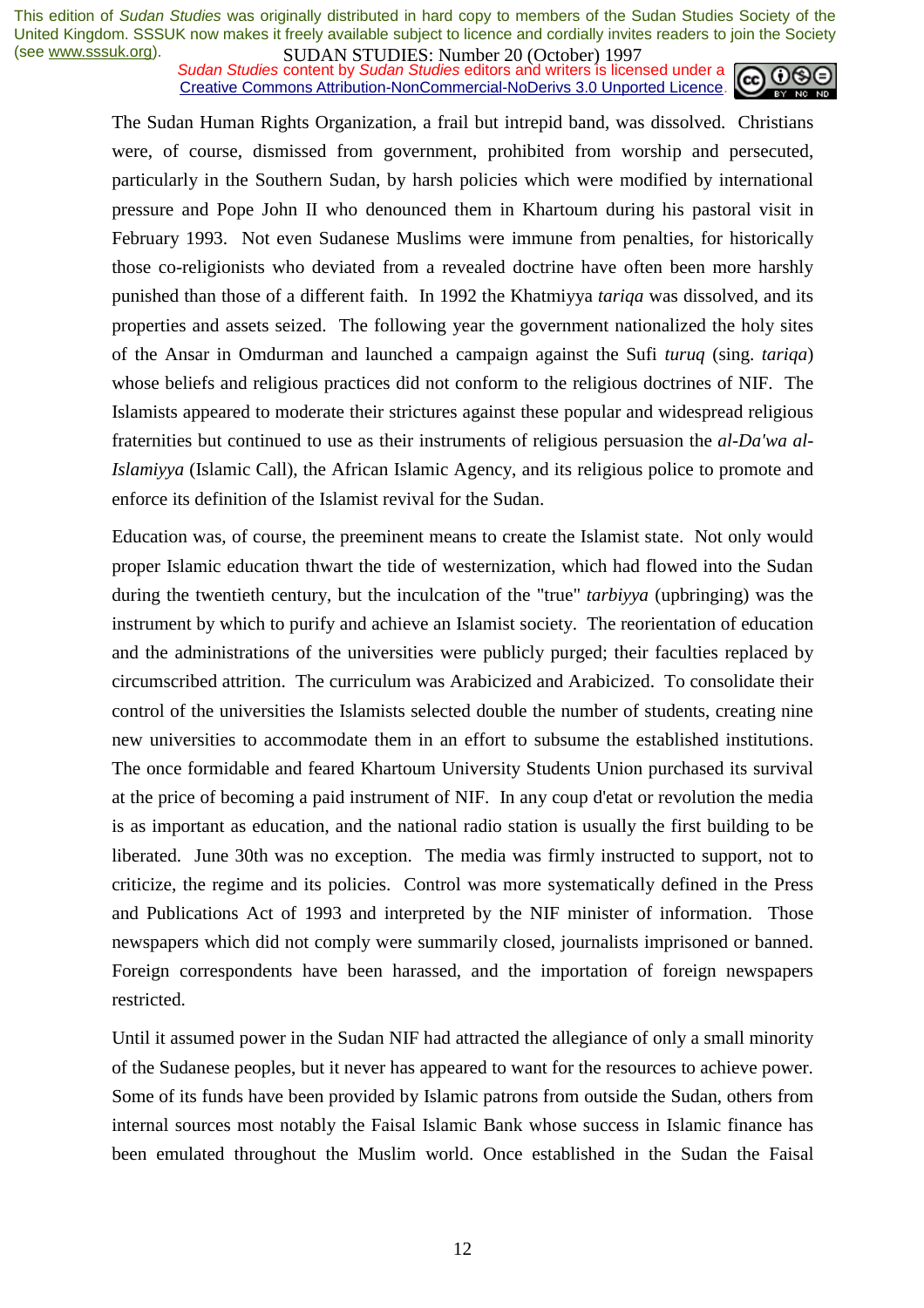*Sudan Studies* content by *Sudan Studies* editors and writers is licensed under a Creative Commons Attribution-NonCommercial-NoDerivs 3.0 Unported Licence.



Islamic Bank became the principal paymaster for NIF and the prototype for the rapid expansion of Islamic banking which was soon employed to infiltrate the Sudanese commercial community. The Sudanization of commerce after independence in 1956 rewarded the traditional mercantile class which largely consisted of members of the Khatimyya brotherhood and less so the Ansar. Financed by the Faisal and newly established Islamic banks, and guaranteed contracts and sales from government agencies and those whose self-interest coincided with the regime's preferment, the Islamists subtly extended their presence into the economy of the Sudan as they had more visibly insinuated their authority over its cultural, social, and political life. To accelerate this trend the government has granted commercial privileges to foreign firms and merchants with the proper Islamic credentials.

The pursuit of the Islamist nirvana by the Bashir regime of the National Islamic Front clearly precludes any modification of its program to achieve a monolithic and homogeneous Islamist society. The Government of National Salvation was not the first in the Sudan to beat the drum for *jihad*. In 1881 Muhammad Ahmad al-Mahdi proclaimed his determination to rid the Sudan of corruption, meaning the theological corruption of Islam by the Turks, which most Sudanese translated to mean political and economic discontent. The message of the Mahdi was in the great reformist tradition of the Muslim holy men of the eighteenth and nineteenth centuries, not the teachings of Hasan al-Banna in the twentieth. His appeals were enthusiastically absorbed in the countryside by the Baggara and the Beja, less so by the riverain *awlad al-balad* or the Africans beyond the Sudd. Moreover, the Mahdi did not live long enough to find the Sudanese, he only discovered the Ansar. The Mahdist Revolution was certainly inspired by religion, but upon the Mahdi's death in 1885, like that of al-Hajj Umar in the Western Sudan in 1864, the mantle of the movement was bequeathed to a military dictator whose governance foreshadowed that of General 'Umar Hasan Ahmad al-Bashir. The legacy of a territorial rather than a theocratic state belongs more to the Khalifa than the decrees of the Government of National Salvation which, by definition, recognize no ethnic frontiers nor geographical boundaries. The appeal for a new religious orthodoxy by NIF as a substitute for secular Sudanese nationalism is but a bizarre recrudescence of nineteenth century religious reform served with a sauce spiced by a century of technological *shatta*.

The ends and the means to define the national identity, what is expected and what is required to be a Sudanese, have been made abundantly clear and vigorously implemented by NIF and its Government of National Salvation. To be sure, the regime could be flexible on peripheral issues but not the twin pillars of the revolution - the law of Islam, the Shari'a interpreted by the National Islamic Front, and its promulgation by Arabicization. Without the complete acceptance of this dogma, the search for the national identity, as envisaged by the Islamists,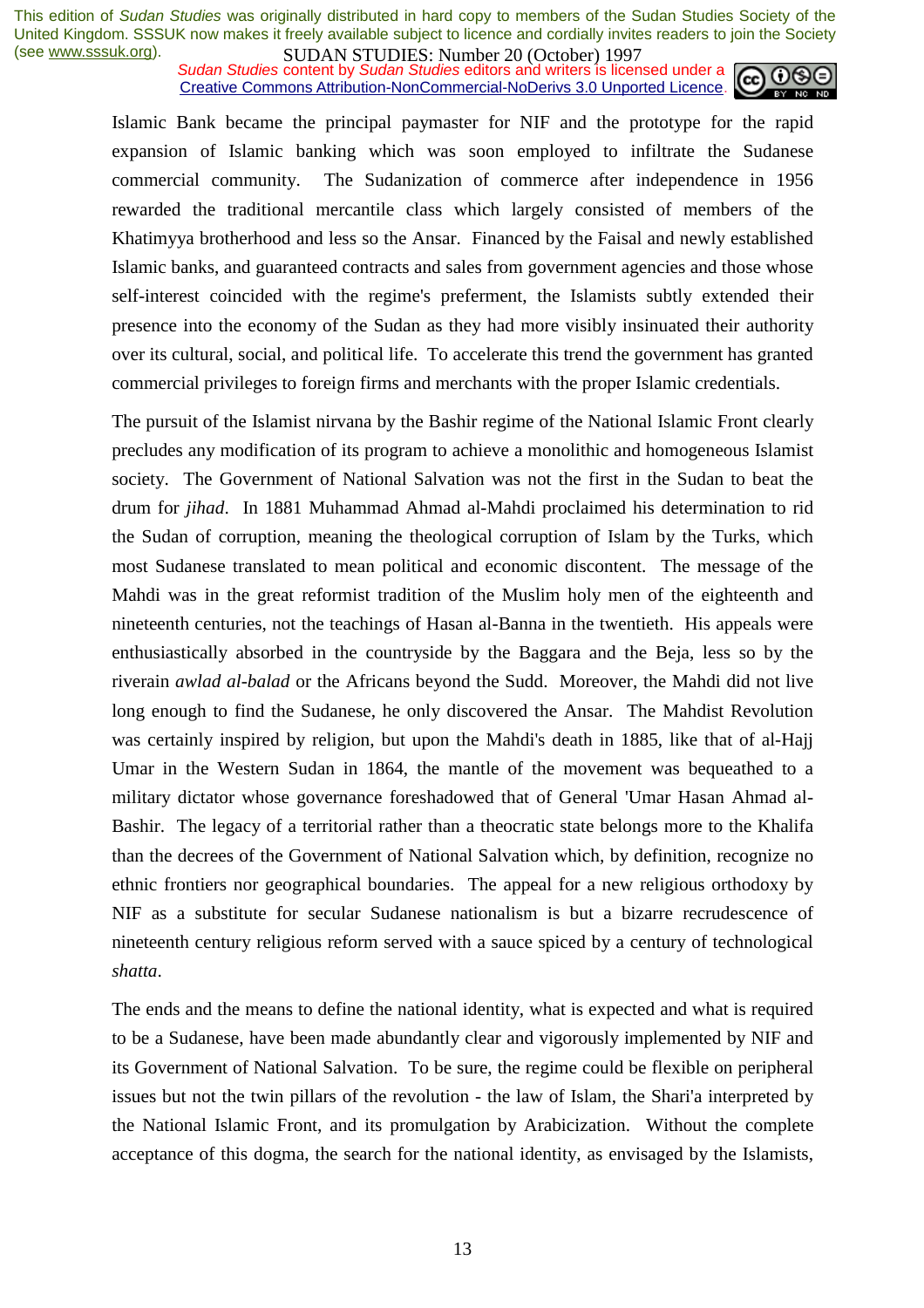**SUDAN STUDIES:** Number 20 (October) 122,<br>Sudan Studies content by Sudan Studies editors and writers is licensed under a Creative Commons Attribution-NonCommercial-NoDerivs 3.0 Unported Licence.



will surely fail. It is ironic that this experiment in an Islamist cultural revolution is being attempted in one of the world's most diverse states so that its very success would paralyze any negotiations seeking to recognize the reality of the Sudan's multiculturalism. On the one hand, this very diversity explains why this cultural revolution has occurred in the Sudan whose citizens have already experienced so many frustrations in the search for national identity to make the seekers all the more desperate for definition. On the other, the Sudanese have learned during this past half century by the sacrifices of their peoples that perhaps the best definition of "Sudanese" is no definition at all. This emerging concept, symbolized by a passport, is neither mystical nor unobtainable. The literature about unity in diversity is abundant; the exhaustion in the search for the Sudanese has absorbed ethnic historicism and relieved religious rivalries; the dreams of a more beneficent future appear to be more possible in an open not a closed society, in a free not a prescribed exchange of ideas, and in a recognition of worth defined not by creed but by humanity.<sup>37</sup>

The National Islamic Front has declared that the search for the Sudanese has ended; Hasan al-Turabi has closed the debate. The new Islamist state in the Sudan cannot possibly tolerate either those Arabs whose interpretation of the Quran remains unacceptable to the theology of Hasan al-Turabi or those Africans who refuse to accept the political, economic, and social suzerainty of the Islamists. The Africans of the Sudan have been excluded by definition from the Islamist state and included in practice by deception. Determined to impose their vision of a New Sudan, the Islamists seek to resolve the conflict with those Africans equally determined to defend the integrity of their own culture history.

Since the Government of National Salvation launched its *jihad* armed with the legal principles of Islam embodied in the Shari'a interpreted by the NIF and its ideological guardian, Hasan al-Turabi, the Bashir regime has liberated itself from the tyranny of secularism and its incompetent diversity which has confounded the search for the Sudanese in the past. The singleness of purpose, the tenacity of the converted, and the grim determination so characteristic of reformers has, not surprisingly, alienated those Northern Sudanese who use Arabic in the *suq* and Islam in the mosque but cling to an historic, ethnic past which cannot be dismissed by decree nor forgotten in an uncertain future. Arabs when required; Sudanese when convenient. In the Southern Sudan the Africans wander in the wilderness searching, like those tribesmen of the North, for a more universal identification than kin, clan, and lineage, a greater loyalty which can accommodate diverse cultures, religions, and ethnicities. Their search has been more arduous and dangerous, for no single creed, however interpreted, can bind them together so that the call and the messianic message of the *imams* in

<sup>37</sup> See: Robert O. Collins *In Search of the Sudanese***.** Keynote Speech delivered at the Annual Banquet of the Sudan Studies Association of the United States, Williamsburg, Virginia, 15 April 1988.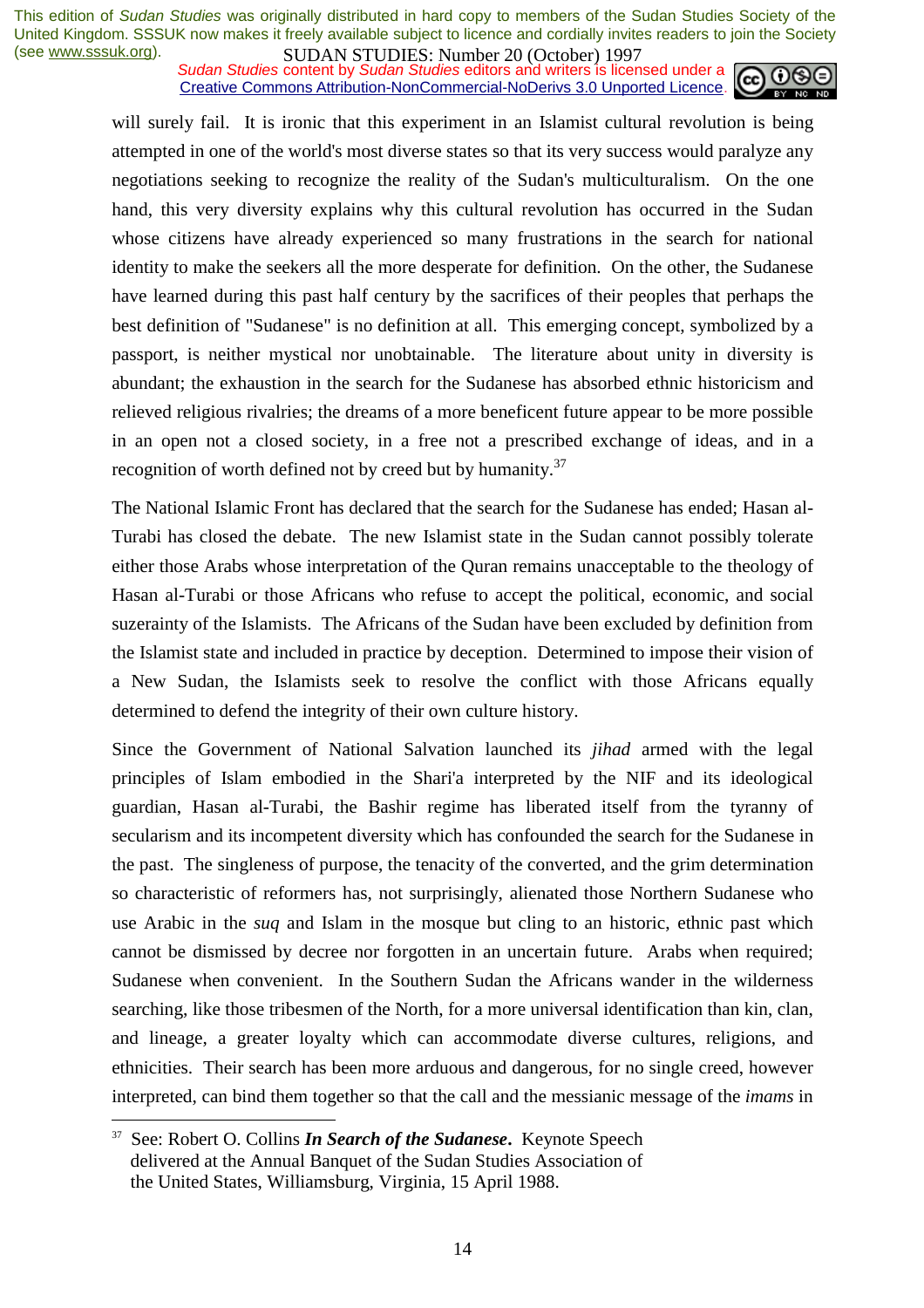**SUDAN STUDIES:** Number 20 (October) 122,<br>Sudan Studies content by Sudan Studies editors and writers is licensed under a Creative Commons Attribution-NonCommercial-NoDerivs 3.0 Unported Licence.



Khartoum has appeal for only those seeking personal preferment at the price of disavowing their past. The individual allegiance of the Southern Sudanese remains attached to an infinite array of diverse identities along many paths not lit by the lamp of religious orthodoxy. They stumble through the Sudd unable to shed their indigenous remembrance for a new identity which cannot accommodate that which would have to be abandoned. Summoned to join the legions of NIF, the dilemma for the Southern Sudanese is no different from that of their Northern Sudanese brothers, only more acute, more complete. In order to prosper or rather simply to survive, the choice presented to them by the Government of National Salvation is no choice at all. To become an Islamist Sudanese may bring relief and security in the totality of commitment to that interpretation of Islam without the obligations required of a secular Sudanese to accept the integrity of customs and beliefs not his own. Perhaps the message of NIF appeals to the subterranean streak of religious xenophobia which lingers in the Sudanese soul on the frontiers of Islam. These are the two paths ahead, and although some have attempted to cross from one to another to escape from the labyrinth, they are no nearer the end of their journey than the beginning, beguiled by rhetoric which can drown one in the din and thunder of battle.

Although it was widely believed that the coup d'etat of 30 June 1989 and the subsequent Government of National Salvation would not last six months, this prediction has never been fulfilled because of the determination of the Islamists for the revolution, on the one hand, and the divisions within the Northern and Southern opposition on the other. Those in the Northern Sudan hostile to the regime remained as impotent in opposition as when in government. The National Democratic Alliance (NDA) originated in 1985 when all unions and political parties except NIF signed the "Charter of the National Alliance" and the "Charter to Protect Democracy" in order to organize civil disobedience to frustrate any future coups d'etat as in the days of generals Abboud and Numayri. The determination of the RCC and the strong support of the emerging Islamists promptly dismissed the National Democratic Alliance as serious opposition whose paper organization was a sombre testimonial of personal and political rivalries. The same determination soon destroyed the unity of the Southern insurgents whose hostility had hitherto consisted of ringing manifestoes and military skirmishes. The declaration of the Government of National Salvation to impose a monolithic Islamist state upon the Sudanese rejuvenated those Southerners demanding selfdetermination, convinced many of the undecided to seek a separate state, and eroded the goal of John Garang and the Sudan People's Liberation Movement (SPLM) leading the Southern insurgents fighting for a united, secular, democratic Sudan. None of the Southerners had much use for the NDA whose patrons had waged war against them, and a separate South now appeared all the more appealing when President Mengistu's departure from Ethiopia in May 1991 deprived the SPLM of its most ardent ally and invaluable support necessary for the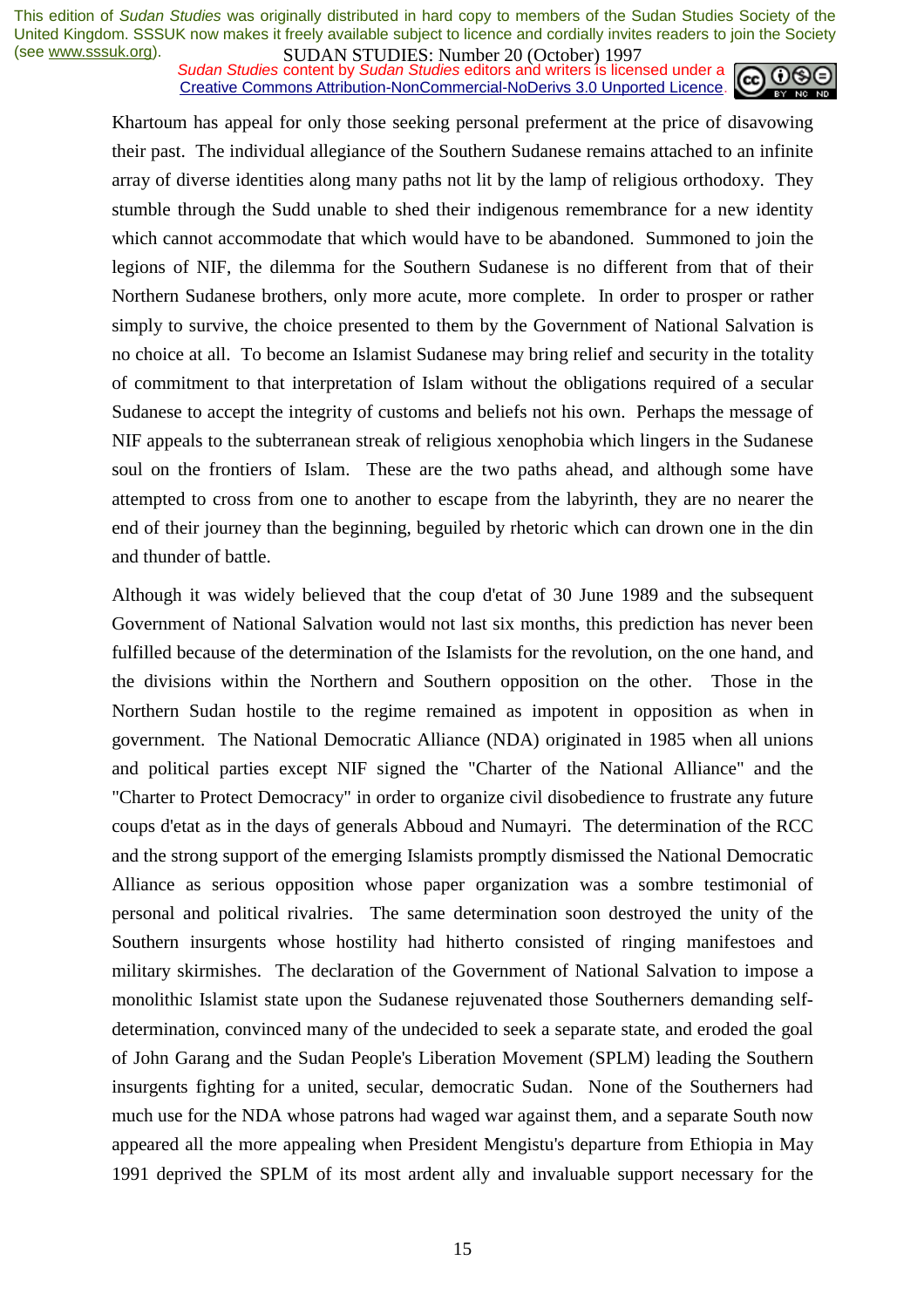**SUDAN STUDIES:** Number 20 (October) 122,<br>*Sudan Studies* content by *Sudan Studies* editors and writers is licensed under a Creative Commons Attribution-NonCommercial-NoDerivs 3.0 Unported Licence.



military operations of the Sudan People's Liberation Army (SPLA) committed by Garang to a united Sudan.

Garang's vision of a new, united, Sudan soon became a dream of an independent Southern Sudan, a confederacy of Nilotes and Equatorians in an unreal "Republic of Azania". There were those in the SPLM, Lam Akol, Riak Machar, and Gordon Kong who seized upon Garang's authoritarian and often preemptory leadership to cut their losses, secede, and follow the Eritreans into an independent utopia. Three months after the fall of Mengistu they broke with Garang, formed the SPLM/A-United (later the Southern Sudan Independence Movement), and promptly sold themselves to the Islamists at Frankfurt in 1992, Nairobi in 1993, and in the Palace Gardens of Khartoum in 1996 in return for arms and survival. In none of these agreements was secession in any form nor independence considered a serious option, and in the Political Charter of April 1996, the unity of the Sudan was unequivocally affirmed. This division within the ranks of the SPLM decimated but did not destroy the Southern liberation movement but not before more Southerners lay dead and dying from the callous and barbarous fratricidal strife inflicted by the rival factions upon Southerners than had ever been killed by the security forces of the Sudan government. Despite numerous attempts to bring the factions together the dissidents slipped into safe obscurities as petty warlords, while John Garang drifted increasingly into the orbit of a revived NDA in Asmara with the only viable military force in opposition desperately seeking a means to reconcile self-determination with his dream of a united, secular, democratic Sudan.

During this tragic and convoluted decade both the Islamists and the Africans engaged in Byzantine negotiations to end the terrible conflict which had cost millions of lives, ruined the economy of the Sudan, and threatened the stability of the fragile states of northeast Africa. In reality the goals of the Government of National Salvation and the Sudan People's Liberation Movement were fundamentally incompatible, yet both parties continued to negotiate in bad faith throughout the 1990s from irreducible positions which created for some a false impression that a peaceful settlement was possible. Neither side could accede to the terms of the other nor even a modification without destroying themselves. Unwilling to abandon the ideological pillars upon which their movement sought to succeed, the Islamists were more than willing, indeed it was to their advantage, to prolong discussions at the conference table in order to gain time to recover, regroup, and to seek support for the greater goal - the New Islamist Sudan - the territorial configuration of which would remain obscured by a conflict without end.

After 30 June 1989 General Bashir wasted no time in defining the goals of the regime which would be decided after a cease-fire by a popular, statewide referendum administered under Islamic law in which the Southern Sudanese would be a minority unable to participate fully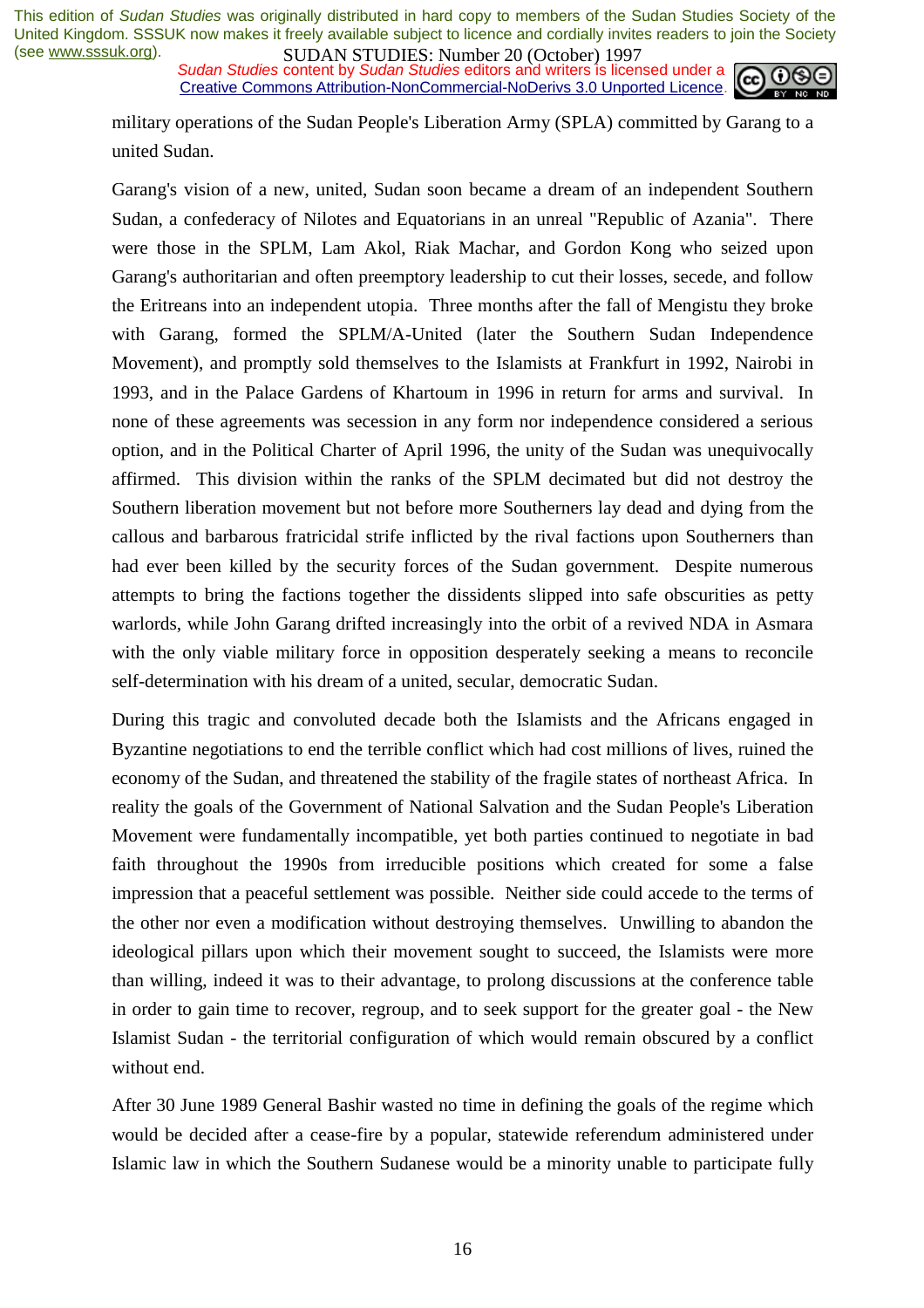*Sudan Studies* content by *Sudan Studies* editors and writers is licensed under a Creative Commons Attribution-NonCommercial-NoDerivs 3.0 Unported Licence.



either by the conditions of war or by the application of the Shari'a. Neither side displayed much interest in a halt to hostilities, and at the beginning of the dry season of 1989-90 Bashir launched a major offensive. Garang was under no illusion as to the intentions of Bashir, Turabi, and NIF to establish an Islamist state, but he could hardly refrain from discussions to resolve the conflict with the new government in Khartoum.<sup>38</sup> Emissaries scurried back and forth between Khartoum and Addis Ababa, but no amount of rhetoric could disguise the deep differences between the Islamist state and a secular, democratic Sudan. Suddenly in August 1991 the rebellion against Garang's authoritarian rule and the split within the SPLM dramatically affected negotiations. The Southern Sudanese had been killed and pillaged when caught up in the security sweeps of the Sudan army. They were then massacred, mutilated, and enslaved by the Arab militia, the dreaded *murahiliin.* Now they were entrapped more firmly in the internecine strife and unforgiving ethnic warfare between the insurgents within the SPLA and those loyal to John Garang. The disintegration of the SPLA, however, only served to convince Khartoum that the military victory which had mysteriously eluded all former governments of the Sudan since 1955, now appeared not only possible but imminent. Concessions which may have been contemplated for the conference table in June 1989 were now happily unnecessary. Weakened by disaffection and desertions Garang had little choice but to negotiate particularly when he was encouraged to do so by the United States and the new head of the Organization of African Unity (OAU), Nigerian President Ibrahim Babangida whose intercession could not even by ignored by Khartoum.

The Abuja Conference opened on 26 May 1992. The government came to Abuja prepared to concede nothing when its forces were everywhere on the offensive which provided John Garang, the reluctant participant, an excuse to remain at the front. He sent as his representative William Nyuon Bany, a volatile, illiterate soldier who promptly displayed his limited diplomatic skills by merging the SPLM delegation with the opposition, the SPLM-United - led by Lam Akol, demanding an independent Southern Sudan. This bizarre turn of events not only produced bewilderment among the Southerners and ill-disguised bemusement by the government but certainly no agreement. The cynics have argued that Garang purposely sent Bany knowing that his disabilities would wreck the talks; the chivalrous argued that his naiveté would serve to unmask the devious designs of the more sophisticated Lam Akol. The Nigerians recovered to work tirelessly to continue the negotiations at a later date by limiting the discussions to a vague interim period of peace during which the future could hopefully be more rationally decided. Everyone retired in confusion; they were not to meet for another year.

<sup>38</sup> See: Text of Garang's address. 10 August 1989 in John Garang, *Call for Democracy: John Garang*, Mansour Khalid (Ed.), London, Kegan Paul International, 1992, pp. 237-68.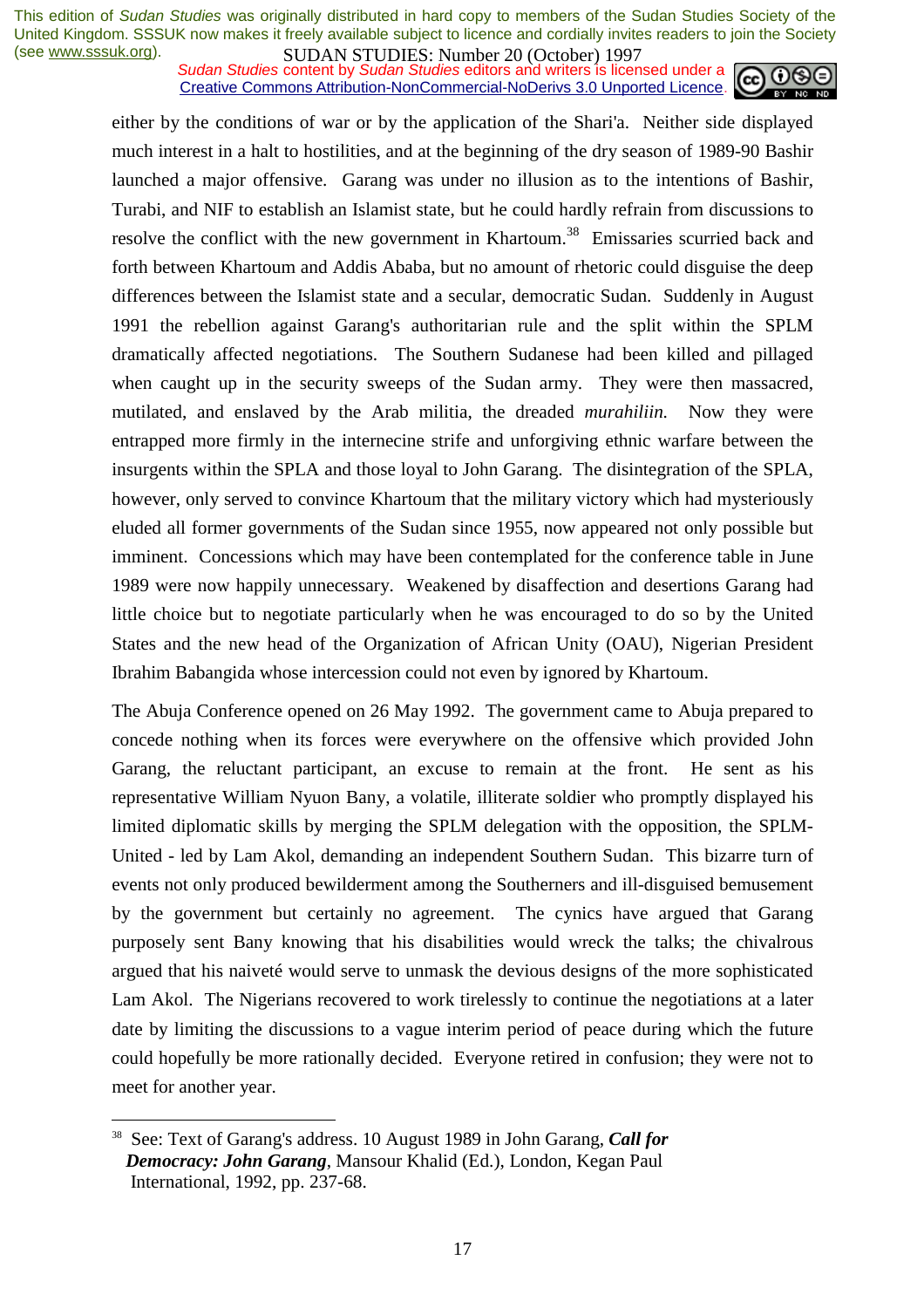**SUDAN STUDIES:** Number 20 (October) 122, Sudan Studies content by *Sudan Studies* editors and writers is licensed under a **cell 00** Creative Commons Attribution-NonCommercial-NoDerivs 3.0 Unported Licence.



Throughout the history of the Southern Sudan military victory has always proved illusory for the invaders - Turks, British, the governments of the independent Sudan. In the spring of 1992 Bashir's troops had taken Kapoeta and penetrated into the Nuba Mountains and the Ingessana Hills. By the spring of 1993, however, the government offensive had stalled, the Western nations had become aroused over the Sudan's human rights abuses (particularly the United States for Sudan's support of terrorists), and the NDA and the SPLM had displayed a surprising spirit of cooperation by a willingness to discuss matters of mutual concern at Nairobi. Consequently, in a more conciliatory mood Bashir himself travelled to Abuja in April. Garang did not repeat his mistake of the previous year; the SPLM delegation was led by Major Silva Kiir Mayardit with a Nuba commander as deputy and a new proposal for a confederation. Neither the presence of competent personalities nor a new but convoluted initiative could overcome the fundamental differences, and after three weeks of the usual rhetoric, informal meetings at the Abuja Sheraton, and the exasperation of the Nigerian mediators, the conference concluded with no agreement, no communiqué, and the overthrow of President Babandiga.

Once Nigeria had fulfilled its responsibility as head of the OAU to confront the Sudan conflict and failed, the presidents of the East African countries assumed the mantle of mediator which was, in fact, in their self-interest in order to resolve a dispute that had become regional and threatened to destabilize their own fragile states. Utilizing the Intergovernmental Authority on Drought and Desertification (IGADD), which had been established in 1986 to address the devastation by drought in the Horn of Africa and included representatives from all the states of Northeast Africa, the presidents had formed their own committee under its auspices in September 1993. The "Standing Committee on Peace in Sudan" was chaired by President Daniel arap Moi of Kenya and composed of the presidents of Ethiopia, Eritrea, and Uganda. The Sudan was not a member but curiously welcomed the initiative presumably on the misplaced assumption that the Eritreans and Ethiopians would remember the Sudan's support in the past for their insurgency movements. Bashir was soon disabused. The presidents used their influence, with strong support from the United States, to seek reconciliation between John Garang and the Southern secessionists which Bashir denounced as a "Hostile Act". By January 1994 Bashir realized that IGAAD mediation was not Nigerian. He refused an invitation from President Moi to come to Nairobi as the 1994 dry season offensive commenced (amidst the usual declarations of certain victory) and delayed any meeting with IGAAD until the government forces had made substantial but not decisive gains against the SPLA.

The invitation from the presidents of IGADD could not be indefinitely ignored, however, and the first meeting finally opened at the Kenyan foreign ministry on 17 March with President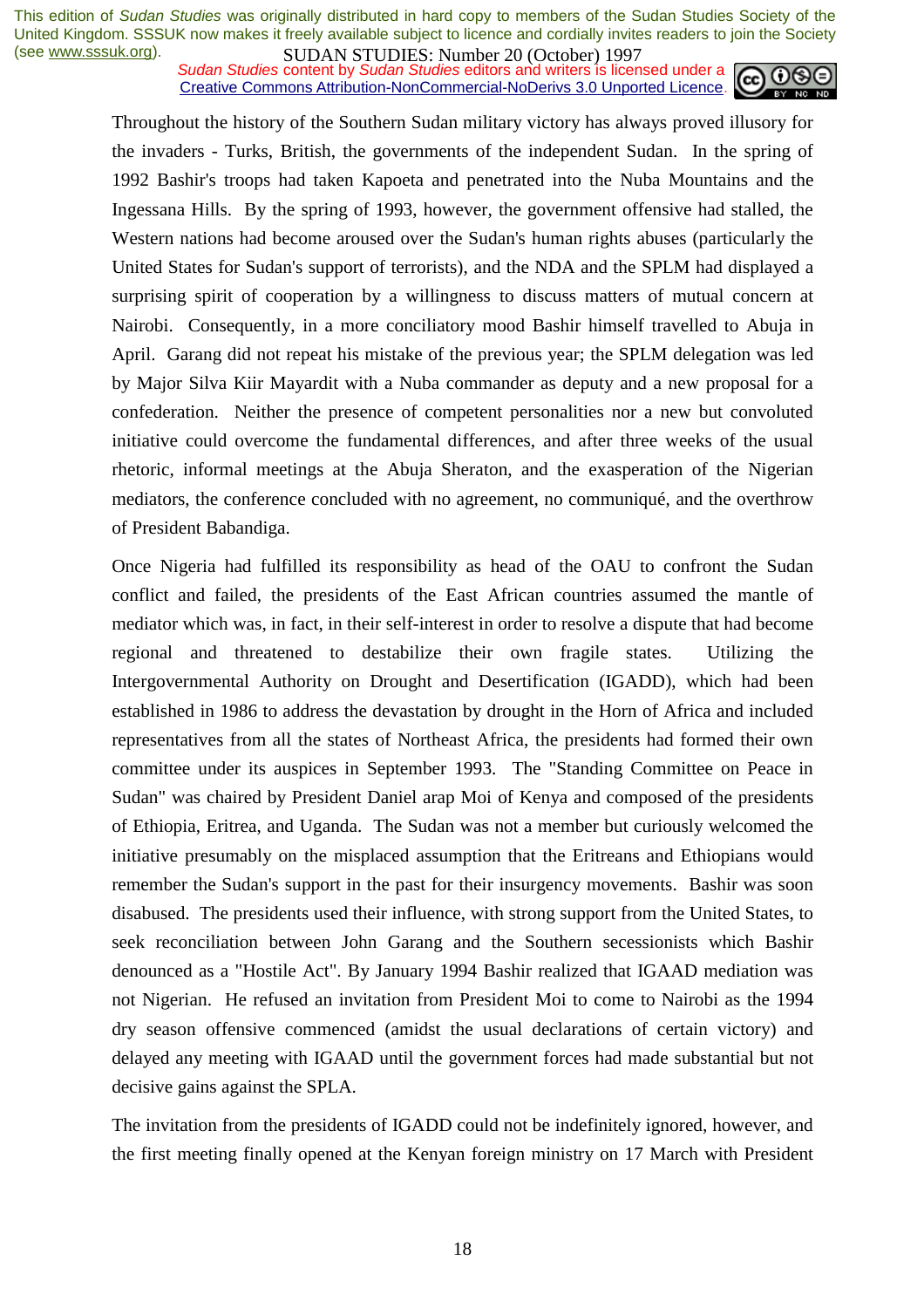*Sudan Studies* content by *Sudan Studies* editors and writers is licensed under a Creative Commons Attribution-NonCommercial-NoDerivs 3.0 Unported Licence.



Moi in the chair and the presidents of Uganda and Ethiopia in attendance. All parties were represented including Mubarak al-Mahdi, the secretary of the NDA. The intractable spokesman for NIF, Dr. 'Ali al-Hajj Muhammad, led the Sudan government delegation. The Standing Committee had optimistically proposed an agenda of only two items - the interim arrangements, the agreement of which would then move the talks to the constitutional question which presumably would resolve the conflict. The government insisted only on discussing the interim accord; the SPLM wanted only to discuss constitutional commitments. The government sought to delay negotiations in order to wage victorious war; the SPLM sought to mobilize the growing East African support by talking at Abuja while organizing a congress at Chukudum in preparation for overtures to the NDA.

The first IGADD meeting was followed by three others in May, July, and September 1994. Amidst the rhetoric the positions of the government and its opposition became more clearly defined - which in turn illuminated each other's vision of the "New Sudan", no longer obscured by smoke and mirrors. After the adjournment of the second meeting on 22 May the Standing Committee startled the government and the SPLM by presenting to them their own views regarding the terms for a settlement known as the Declaration of Principles (DOP). The document was a dramatic condemnation of the ideology and policies of the Government of National Salvation. After perfunctory recognition of the unity of the Sudan, the DOP set forth principles by which it should be achieved: self-determination; recognition of racial, ethnic, cultural, and religious diversity; legal, political, and social equality; a secular and democratic state; freedom of belief and worship; independence of the judiciary and a guarantee of human rights. The Islamist Government of National Salvation in Khartoum could never agree to this Declaration of Principles and survive, let alone achieve its New Sudan. The Islamists were outraged and strenuously rejected the principles. The SPLM was surprised at their good fortune, accepted the DOP with alacrity, and lavished confidence upon the African mediators. Inflammatory and then desultory discussions accompanied the third (18-29 July) and fourth (5-7 September) meetings which only served to harden the positions of the government and the SPLM as Armageddon moved relentlessly from the conference table to the battlefield. Despite the efforts of President Moi the IGADD negotiations were over, and with them the fantasy that a settlement for the New Sudan could be forged from the weapons of the contestants upon the anvil of the conference table.

During the autumn of 1994 the members of the Standing Committee confirmed their distrust and hostility toward the Government of National Salvation. President Yoweri Museveni was alarmed by arms shipments from Khartoum for the Uganda dissidents, particularly the Lord's Resistance Army and the West Bank Nile Front. President Isaias Afwerki of Eritrea broke diplomatic relations with the Sudan when Eritrean Jihad raided across the border and NIF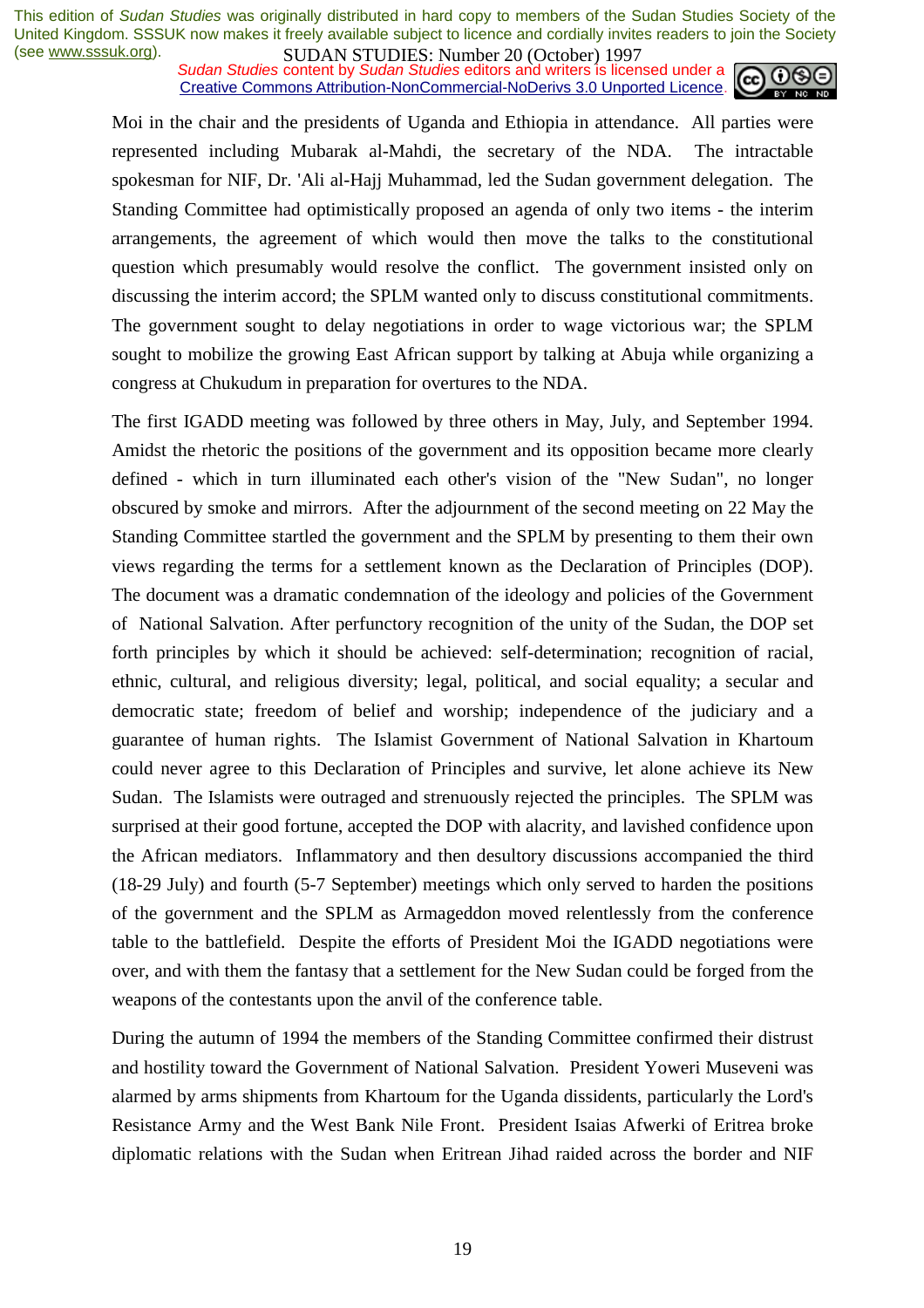**SUDAN STUDIES:** Number 20 (October) 122,<br>*Sudan Studies* content by *Sudan Studies* editors and writers is licensed under a Creative Commons Attribution-NonCommercial-NoDerivs 3.0 Unported Licence.



agents sought to subvert Eritrean Muslims. President Meles Zenawi of Ethiopia denounced the Sudan's blatant encouragement of Ethiopian Islamists, PDF bases on the frontier, and support for the Oromo Liberation Front. President Moi was just plain weary of the whole affair which had consumed his energies and confirmed his suspicions of the Islamists in Khartoum. Whatever their original intentions the authors of the DOP had precipitated a confrontation with Khartoum the outcome of which now appeared could only be resolved by force of arms. Since neither side was prepared to abandon their deepest beliefs, which were their best guarantee of survival, no compromise was possible.

Although the Declaration of Principles had decidedly separated the Eastern African governments from that of the Government of National Salvation in the Sudan, it also provided a medium by which the two principal opponents of the Sudan government could settle their differences. To achieve a reconciliation would not be easy. The SPLM and the Southerners were deeply suspicious that the NDA would permit the SPLA to fight on their behalf while the patricians of the NDA would negotiate the terms of any transfer of power. The past hostility of Sadiq al-Mahdi and 'Uthman al Mirghani to the first SPLA penetration from Kurmuk in 1987 could not be forgotten, and their opposition to secession may have been acceptable to John Garang but not the Southerners. Moreover, the ineptitude, rhetoric, and impotent military response of the NDA in opposition did not inspire confidence or allay Southern suspicions. On their part the NDA was disconcerted by the division within the SPLM in 1991, and although the leadership condemned the dissidents and strongly supported Garang, they could not hide their apprehension that Garang would drift toward separatism in order to maintain his authority over the movement forcing them in turn to embrace secularism in return for unity. The NDA did not immediately grasp this reality. The leaders of the DUP and the Umma parties dithered throughout the winter of 1991-92 over a secular or Islamic constitution which only reaffirmed Southern distrust of their intentions. This prevarication was repeated the following October in an ambiguous declaration for the New Sudan, but after five days of intensive discussions at Nairobi in April 1993, which were designed to support Garang at Abuja II, the communiqué remained silent about self-determination, amidst pious pronouncements for unity. Under pressure from Congressman Harry Johnston and his powerful colleagues in Washington, D.C. in October 1993, the concept of self-determination for the South was included in the communiqué to the consternation of just about everyone in the NDA - DUP, Umma, the Communists, military officers (Legitimate Command), the Nuba, and even the Egyptians who had hitherto remained diplomatically silent. Southerners who did not sympathize with the SPLM-United and many within the SPLM-Mainstream were contemptuous of the NDA and suspect of yet more promises, promises from those who had betrayed them in the past and who in pursuit of their own self-interest would most likely betray them in the future.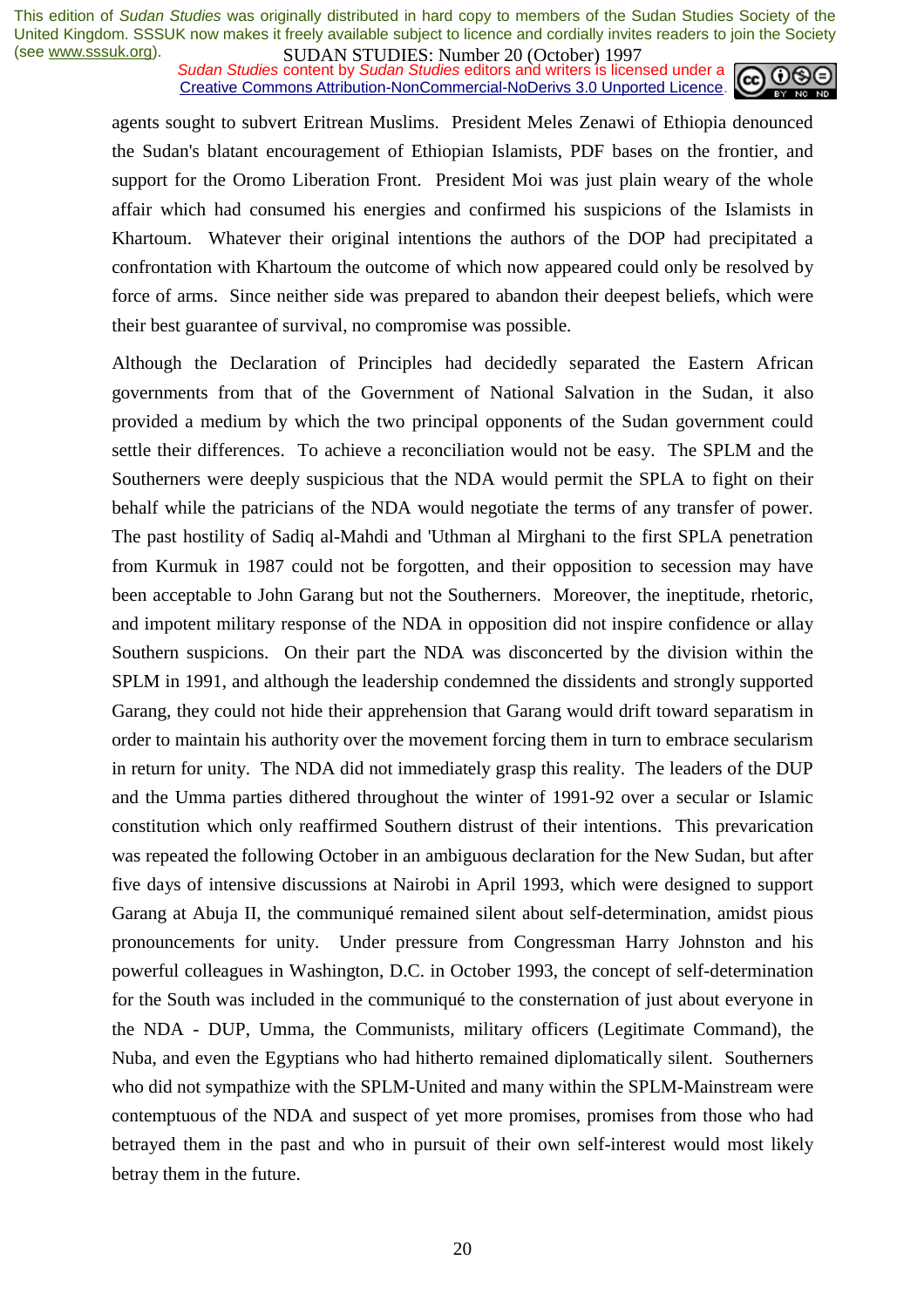*Sudan Studies* content by *Sudan Studies* editors and writers is licensed under a Creative Commons Attribution-NonCommercial-NoDerivs 3.0 Unported Licence.



During the winter of 1993-94 Garang laboured to repair the fragile alliance between the NDA and the SPLM which appeared destined to collapse after the Washington Declaration. Desultory and convoluted discussions dragged on for another year amidst the growing realization within the NDA, particularly by the Umma, that they had to accept the Declaration of Principles and self-determination or become increasingly irrelevant in the search for the New Sudan. On 12 December 1994 Nur al-Dai'im, the liberal Umma lawyer, and Mubarak al-Mahdi, Sadiq's faithful henchman, acknowledged the right of the Southern Sudanese to self-determination. The symbolism of the Umma signatories travelling for the first time into the South to Garang's headquarters at Chukudum to accept self-determination for the Southern Sudanese was to roll up an historic carpet of deception now to be displayed for the Southerners to tread when their colleagues in the NDA had woven a new fabric. Two weeks later the principal leaders of the NDA signed the Asmara Declaration on 27 December 1994 to reaffirm the Chukudum Accord.

Without the intervention of the Eastern African presidents by their Declaration of Principles in May 1994, the NDA/SPLM coalition would not have survived their past differences which could hardly disappear at the stroke of a pen in Chukudum and two weeks later at Asmara. From outside the coalition the Egyptians vociferously denounced self-determination which they interpreted to mean secession; from within influential members of the NDA, particularly the DUP who were not present at Chukudum, were adamantly opposed to any compromise on the ultimate unity of the Sudan. Even disgruntled Umma patricians muttered against betrayal, secularism, secession. The supporters of Chukudum and Asmara sought to circumscribe dissent at the "Conference on the Fundamental Issues of the Nation" subsequently held in Asmara between the 17th and 23rd June 1995. The first meeting of the NDA in two years opened in a spirit of compromise and promise in the search for a New Sudan where the somewhat anxious participants found themselves in an Asmara *zariba* surrounded by the DOP, the Chukudum Accords, and the Asmara Declaration, and the forbidding realization that they must all hang together in Asmara or hang separately in Khartoum. Here in the former Sudanese Embassy the Asmara agreements were concluded, guaranteeing unconditional self-determination; from that fundamental commitment all other principles fell into place for a secular, democratic Sudan.

During the many years of mindless meetings, worthless rhetoric, and virtuous pronouncements the proposition of the Asmara agreements are not that new but the commitments are, the most important of which being self-determination not just for the Southern Sudanese but as a "basic human, democratic and people's right".<sup>39</sup> For the first time

<sup>&</sup>lt;sup>39</sup> For the Text of the Asmara Agreements see: "Final Communiqué of the Asmara Conference", *Sudan Democratic Gazette*, London. Vol. 63,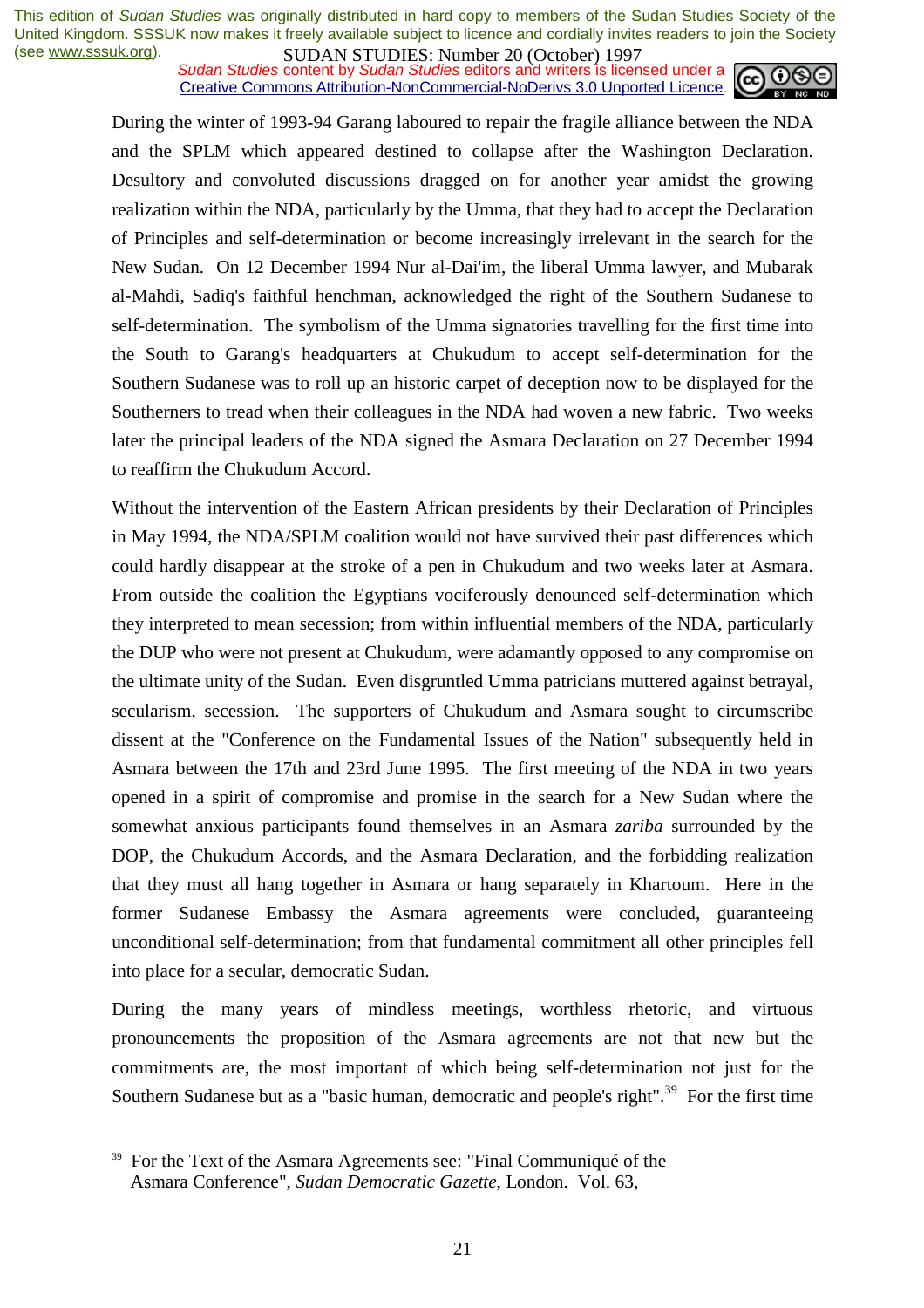**SUDAN STUDIES:** Number 20 (October) 122,<br>Sudan Studies content by Sudan Studies editors and writers is licensed under a Creative Commons Attribution-NonCommercial-NoDerivs 3.0 Unported Licence.



all the opposition political parties signed a document affirming their pledge to that principle. In the past both the leaders of the DUP and the Umma had given lip service to selfdetermination, but now the sincerity of their signatures was a grudging acknowledgment that no future government in Khartoum could rule without such an agreement which is probably the best guarantee that self-determination will be a commitment to be honoured and not just another politician's promise.

The most important pledge to self-determination was, ironically, not that of the Northern opposition leaders but from Colonel John Garang himself. Hitherto his dilemma has been to reconcile his belief in a new but united Sudan with the Southerners' demand for selfdetermination with its inherent risk of independence. His has been an unenviable journey between the Scylla of a united Sudan and the Charybdis of the Southern separatists. The dissident movements advocating an independent Sudan have either been disgraced or defeated in battle, but their demise has not extinguished the desires of the multitude of the Southern Sudanese to choose. Garang, like his Northern allies, realizes that only by a mutual alliance will the possibility to overthrow the Islamist regime in Khartoum become a probability, but the price for success will be the right of the Southerners to have that choice. He and his Northern allies must convince the Southern Sudanese "in an atmosphere of democracy and legitimacy and under regional and international supervision" that their future must ultimately be associated with that of the North.<sup>40</sup> In order that persuasive powers may prevail to salvage the dream of a united Sudan, Garang has insisted upon interim arrangements in the hope that time will heal the wounds inflicted by a generation of war which the Government of National Salvation appears determined to continue.

Although numerous participants at Asmara displayed ill-disguised ambivalence towards these constitutional commitments by the representatives to the conference, there was no ambiguity about the determination of the disparate members of the NDA to overthrow the Islamist regime in Khartoum. Strategy was discussed, the impotent Legitimate Command of former Sudanese generals was ignored, and John Garang was given the overall command of the "United Forces of the North and Southern Sudan" which consisted mainly of the veterans of the SPLA represented in The New Sudan Brigade who were now joined by the ragamuffin warriors from the Beja Congress, more reminiscent of the Blemmyes bandits of the fourth century than the redoubtable Fuzzy-Wuzzies of Kipling, and defectors from the Sudan army organized into the Sudan Allied Forces. Despite the euphoria generated by the common cause at Asmara this armed conglomerate was hardly the juggernaut capable of overthrowing a determined regime in Khartoum quite prepared to sacrifice the inspired youth of the Popular

August 1995.

<sup>40</sup> *Ibid*.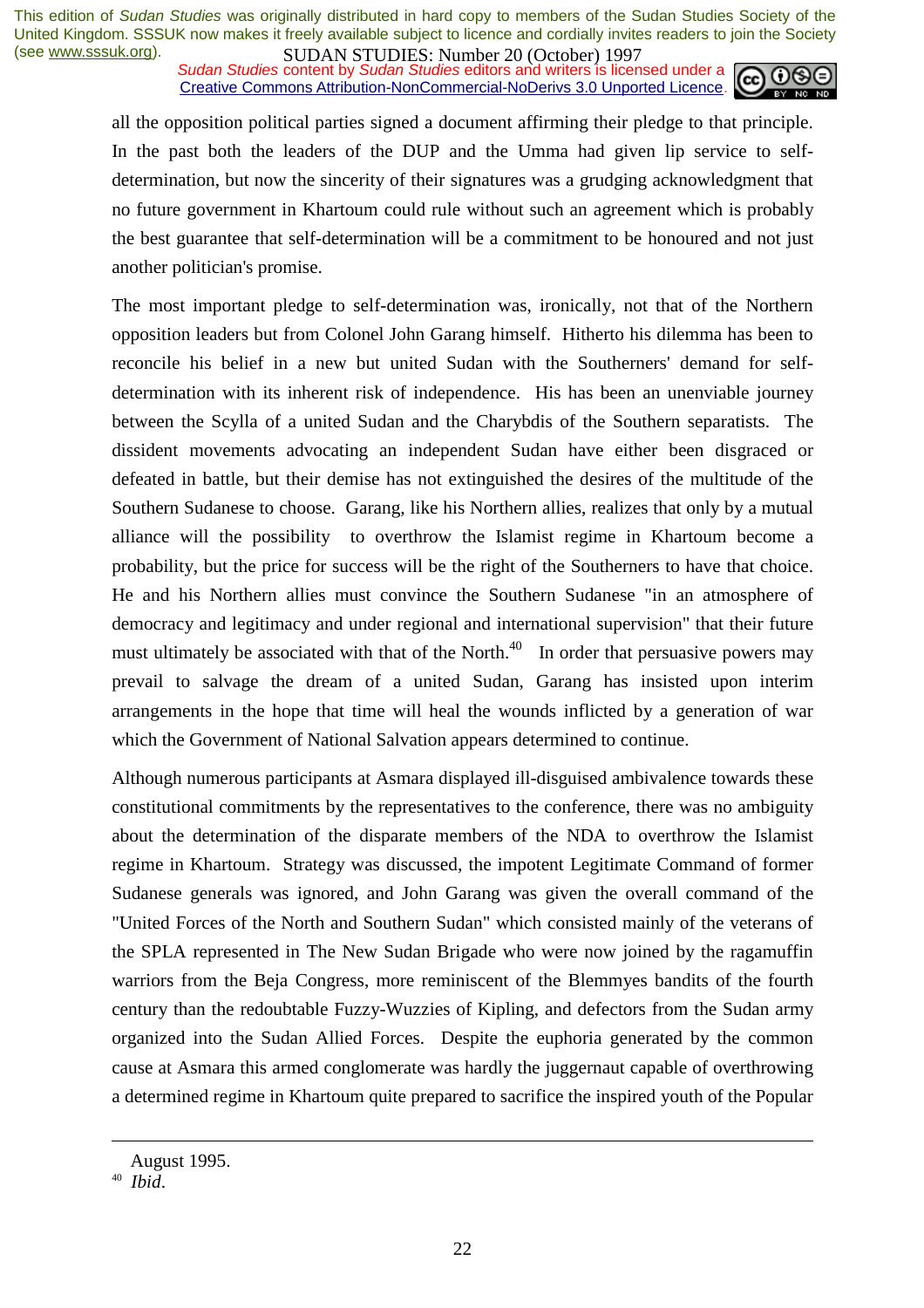*Sudan Studies* content by *Sudan Studies* editors and writers is licensed under a Creative Commons Attribution-NonCommercial-NoDerivs 3.0 Unported Licence.



Forces (PDF), the Jihad Units, and militia of the National Islamic Front seeking martyrdom as a rabble in arms.

There were also those romantics in the NDA who fondly remembered the finest hours of their youth when in 1964 they had surged through the streets of Khartoum to overthrow the military dictatorship of General Ibrahim Abboud and everyone could remember the glorious moment ten years ago in 1985 when the populace had marched past silent soldiers by the Nile to the Palace to end the military regime of Jafaar Numayri. The third Sudanese military dictator, General 'Umar Hasan Ahmad al-Bashir, however, not only remembered his history but was now anointed with a theological legitimacy not possessed by his predecessors to justify and to strengthen his resolve not to repeat the past. Throughout the autumn of 1995 the security forces and NIF cultural police crushed popular demonstrations against the regime in the towns and cities of the Sudan. Even the most sanguine leaders of the NDA, comfortably ensconced in the former Sudanese embassy in Asmara, began to comprehend that the Government of National Salvation was not just another inflated instrument of a frustrated general which would collapse with his person, but a regime rooted in a conviction whose credibility required it to be challenged by blood and iron.

Over a year after the Asmara Conference it was apparent that there would be no successful, popular uprising in Khartoum, and consequently a "Higher Coordination and Supervising Committee" was established to organize military operations, but its membership hardly signified aggressive action against the regime. The committee consisted of four members including Muhammad 'Uthman al-Mirghani of the DUP who had belatedly committed himself to the Asmara Declaration and the immobilized General Fathi Ahmad 'Ali of the moribund Legitimate Command. They appeared to recognize the reality of their pretensions, however, and left John Garang alone to plan a renewed offensive by the SPLA in October 1995 which captured garrisons in western and central Equatoria defended mostly by the hapless militiamen of the PDF who suffered heavy casualties.

President Bashir responded. Politically, he convinced Dr. Riak Machar and Lt. Colonel Kerubino Kwanyin Bol, formerly of the SPLA-United but now separate militias (the SSIM and the SPLA/BAG respectively) to sign "The Political Charter" in April 1996 by which these two dissenters from Garang's SPLM-Mainstream abandoned their struggle for the independence of the Southern Sudan in return for their personal survival and that of their troops rearmed by the regime to fight for a united Sudan under the aegis of the Government of National Salvation. On May Day 1997 Riak was joined by another "six Southern Sudanese rebel factions" who acknowledged his leadership to fulfil, ironically, their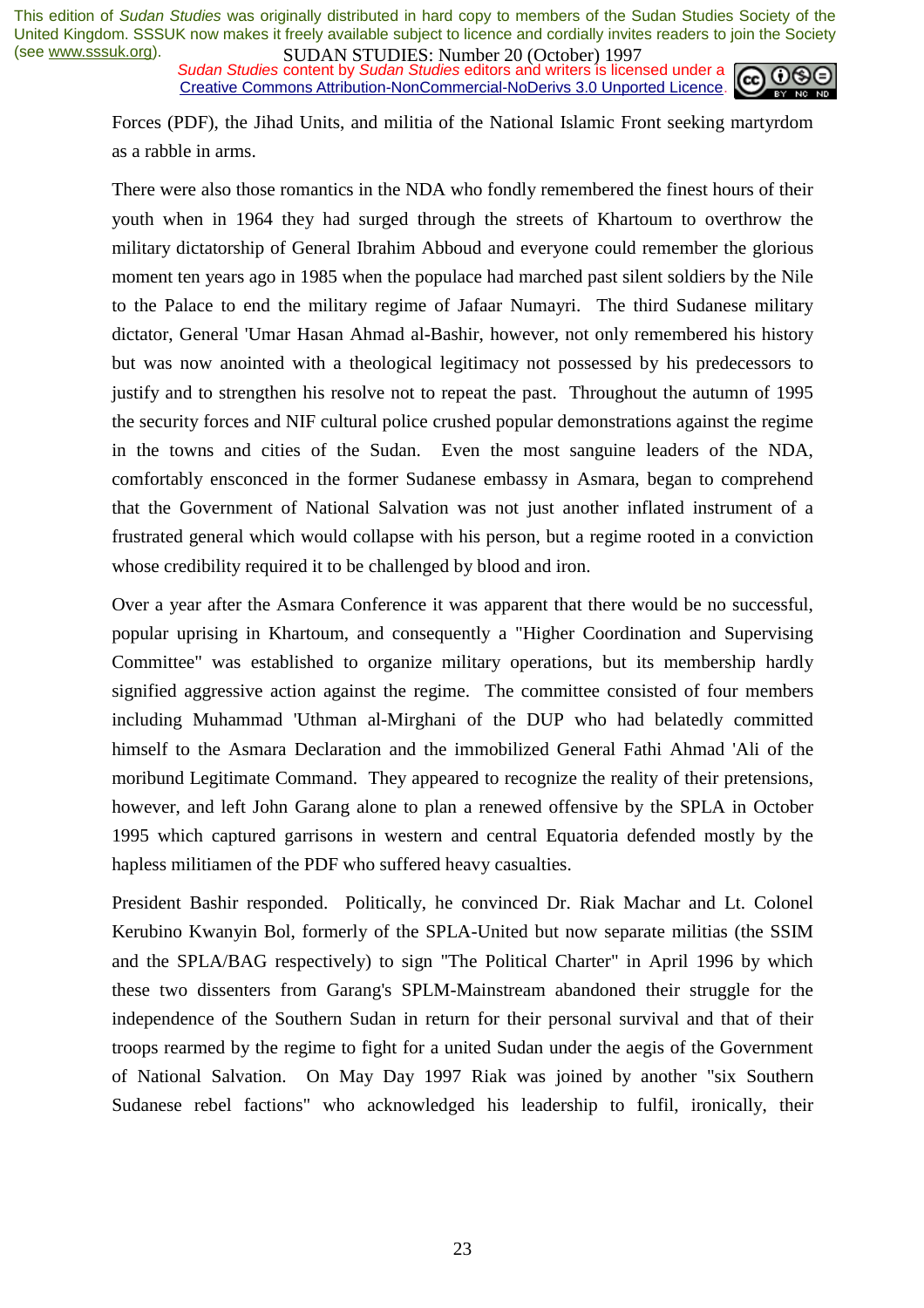*Sudan Studies* content by *Sudan Studies* editors and writers is licensed under a Creative Commons Attribution-NonCommercial-NoDerivs 3.0 Unported Licence.



"yearning for unity", if not their survival, by the Government of National Salvation.<sup>41</sup> Militarily, Machar was to launch an offensive against the SPLA in the eastern Upper Nile around the Baro Salient while Kerubino would continue his banditry further west in the Bahr al-Ghazal where his followers had regularly harassed the international humanitarian organizations. Bashir also increased arms shipments to his surrogates on the Sudan-Ugandan frontier accompanied by the occasional aerial bombardment during which foreign pilots seldom distinguished Ugandan from Sudanese villages and towns.

The NDA and Garang counter-attacked. Rag-tag regiments of the Beja Congress and the Sudan Allied Forces skirmished on the eastern frontier from camps in Eritrea inflicting casualties on the PDF, while the New Sudan Brigade led by the SPLA overwhelmed garrisontowns along the Ethiopian frontier culminating in the capture of the border crossing point at Kurmuk on 13 January 1997. Garang had previously penetrated into the Northern Sudan from Kurmuk ten years before, precipitating hysteria in Khartoum, national mobilization, and the spectre of Southern troops swaggering down El Nil Boulevard past the Palace. Muhammad 'Uthman al-Mirghani, now leader of the NDA, had then rushed to the front at Damazin; Sadiq al-Mahdi, then the prime minister, had declared a state of emergency. In 1997 the response by the government of National Salvation was more subdued. Within a week it became apparent that Garang did not have the military capability to reach Damazin and the Roseires Dam, situated on the Blue Nile sixty miles from Kurmuk and providing 80% of the electricity for "the Three Towns" at the confluence of the Blue and White Niles. The military weakness of Garang, or rather the NDA of which he was the "supreme" commander, enabled Bashir to limit his response to rhetoric, duly delivered by Vice-President al-Zubayr to a cool reception in the capitals of the Arab world. It was also an excuse for Bashir not to launch an army whose loyalty was uncertain nor to throw the ill-prepared Islamist militia into a conflict from which they would suffer even greater casualties than in the Southern Sudan. The armed demonstration by the SPLA from Kurmuk did not inspire a popular uprising in Khartoum, and consequently Garang returned to his heartland in order to reduce and perhaps eliminate with the assistance of the Ugandan army Bashir's surrogates who have long harassed both him and his former school chum President Yoweni Museveni.

After fifteen years of war the Sudan People's Liberation Army has yet to win a major victory or even a symbolic one such as the capture of Juba or Wau. After ten years the National Democratic alliance has only managed to patch together a united coalition at Asmara which has yet to demonstrate its capability to overthrow the Government of National Salvation in Khartoum. Moreover, the years of negotiations to seek a solution at the conference tables

<sup>41 &</sup>quot;Southern Sudanese Factions Sign Accord". *The Kenya Times*, 1 May 1997.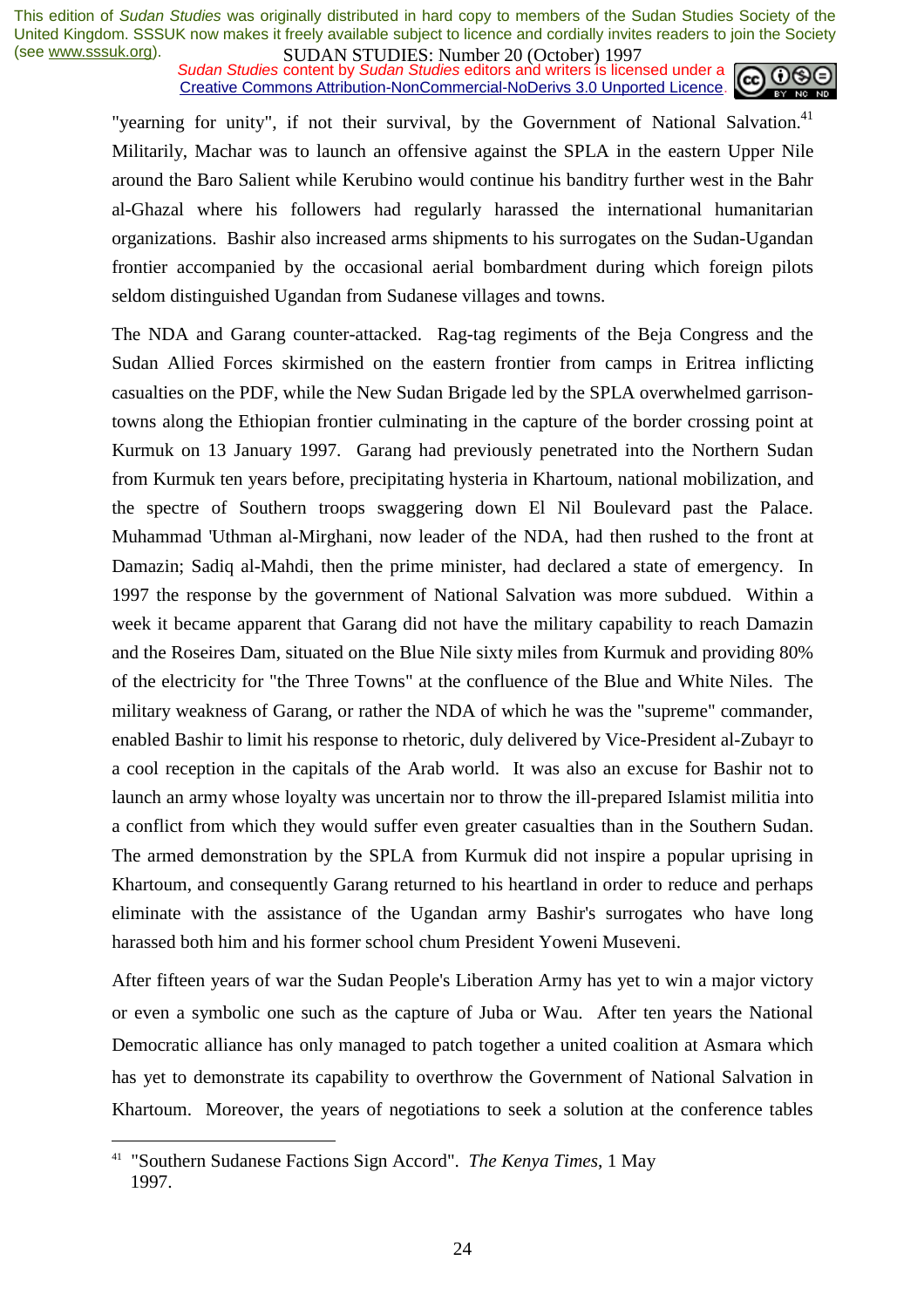*Sudan Studies* content by *Sudan Studies* editors and writers is licensed under a Creative Commons Attribution-NonCommercial-NoDerivs 3.0 Unported Licence.



have only served to define the incompatible goals of the contestants and to temper the resolve of the opposition to the Khartoum regime with whom there appears no longer a willingness nor necessity to compromise. The participants in the unholy alliance between the Northern and the Southern Sudanese, Muslims and Christians, Arabs and Africans, are under no illusion that each will seek their own self-interest in the pursuit of the common good and cheerfully exploit the strengths of each to do so. Perhaps, however, each in the defense of his own interests may perversely achieve, from the aggregate of their collective self-indulgence, the demise of the Islamists, without calling upon the ghosts of Kitchener and Churchill to secure by foreign intervention their birthright at Khartoum.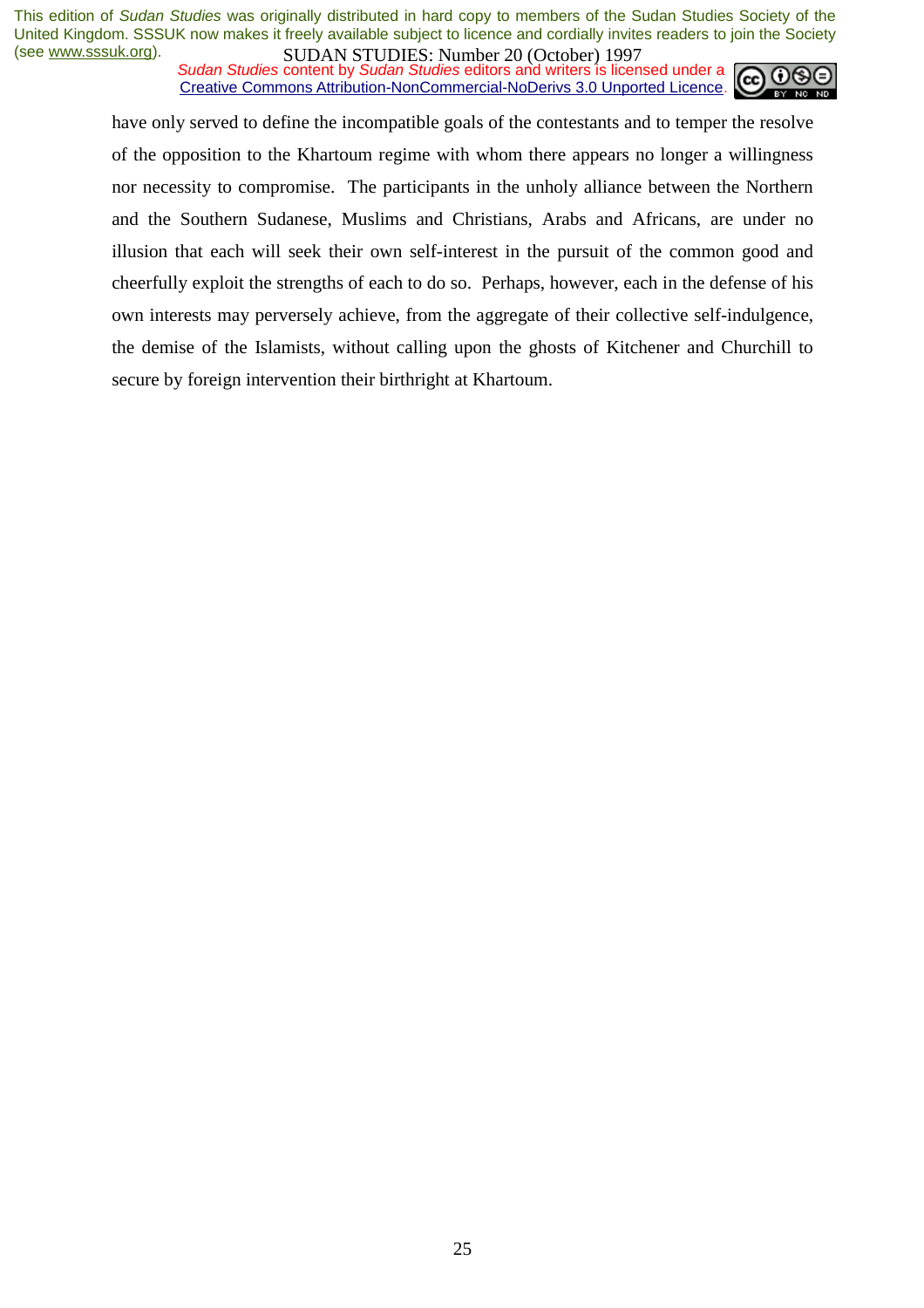*Sudan Studies* content by *Sudan Studies* editors and writers is licensed under a Creative Commons Attribution-NonCommercial-NoDerivs 3.0 Unported Licence.



# **MEMOIRS OF A FREEDOM FIGHTER: JOSEPH H. ODUHO OF THE SOUTHERN SUDAN**

In 1982, Joseph Oduho decided to write his autobiography. At the time I was Librarian of the University of Juba and Joseph asked if I would assist him. We discussed a possible outline and I made a number of notes at his dictation. In 1984, he left Sudan to join the SPLA. In the early 1990s he was killed in Southern Sudan whilst attempting to mediate between opposing factions of the SPLA. Some say he fell in crossfire, but others claim that the circumstances were suspicious and murder is more likely.

*The notes remain as he left them in 1983. Rather than let them be forgotten and eventually destroyed, I have decided it best if they be published and made more widely available. Joseph Oduho was at the heart of Southern Sudanese politics from before Independence until he died. Much of the details of the sort of man he was and what he fought for and accomplished died with him. He felt strongly that most of what had been written about the first Civil War (1956 to 1972) and the years after Addis Ababa Agreement failed to reveal the truth as he saw it. His only publication - the book he wrote with William Deng during the first Civil War*<sup>42</sup> - did not address his own life story.

*Brief though the notes are, they do provide the framework for the biography of a man who gave his life to the cause of winning freedom for the peoples of the Southern Sudan and highlight the most important events in that life as seen by himself. They also bring some new insights to the history of the first Struggle and the signing of the Addis Ababa Accord.* 

#### **Diana Rosenberg**

(June 1997)

Autobiographies, and political ones in particular, are written for many reasons - some for self-glorification, others for money and yet others are for nobler causes.

In an attempt to write my own, I am most motivated by my belief that the story of my life is worth telling to the world and in particular to the unsubdued youth of Africa and those of other oppressed parts of the world, who are imbued with the spirit of sacrificing their entire lives for the freedom of humanity anywhere on this planet. Also I feel strongly that the story must be told to that generation of the youth of the Southern Sudan, born between 1950 and 1970. And finally I shall, for a much less serious reason and yet necessary, tell the story of my life for the fun of it.

I shall break down the story as follows:

**The Problem of the Southern Sudan** Oxford University Press, 1963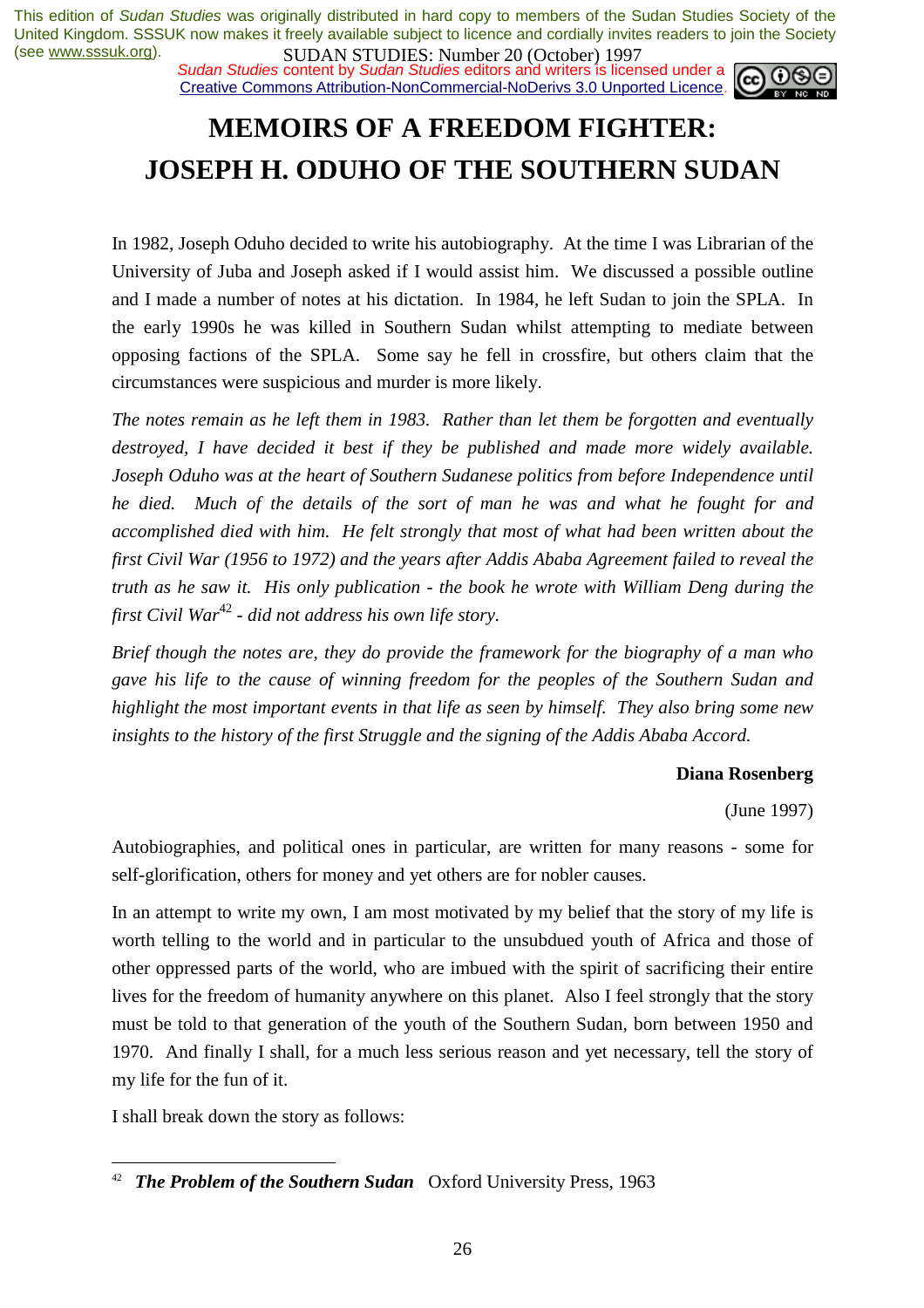*Sudan Studies* content by *Sudan Studies* editors and writers is licensed under a Creative Commons Attribution-NonCommercial-NoDerivs 3.0 Unported Licence.



#### **Early life and education (?-1951)**

- Background of people and land of my birth (Latuka)
- Lobira, the village of my birth
- My parents
- My birth and early childhood
- Early death of my mother

#### Education

- Elementary: Isoke, 1936-1940
- Intermediate: Okaru, 1941-1946
- Secondary: Nyapea, Uganda, 1947-1948
	- Rumbek, 1949-1951.

#### **Civil Service (1952-1958)**

- I choose the teaching profession and begin teaching.
- Cairo Agreement, February 1953. I lead a demonstration against the agreement in Torit.
- Teacher in training, Bakht-er-Ruda, 1953-54.
- Self-government and Sudanization in 1954 has a negative impact on the South. The Equatorial Corps mutiny, followed by mass arrests, trials, condemnations and mass executions in 1955. I am arrested, tried and condemned to death. I undergo a fake execution before being acquitted on appeal.
- I contest successfully the first Parliamentary elections after Independence, 1957-58.

#### **My public life begins (1958-1960)**

- Parliamentary life in Khartoum, 1958.
- Umma Party hands over power to General Abboud in November 1958. I return to the classroom and begin teaching again.
- The fragile security situation in Equatoria under Ali Baldo, 1959-1960.
- My strategic retreat into exile, December 1960.

#### **My public life as a refugee (1961-1962)**

Life as a refugee: After the death of my first wife, 4 March 1961, I take a decision to abandon my young children for the sake of the freedom of Southern Sudan; the reality of statelessness.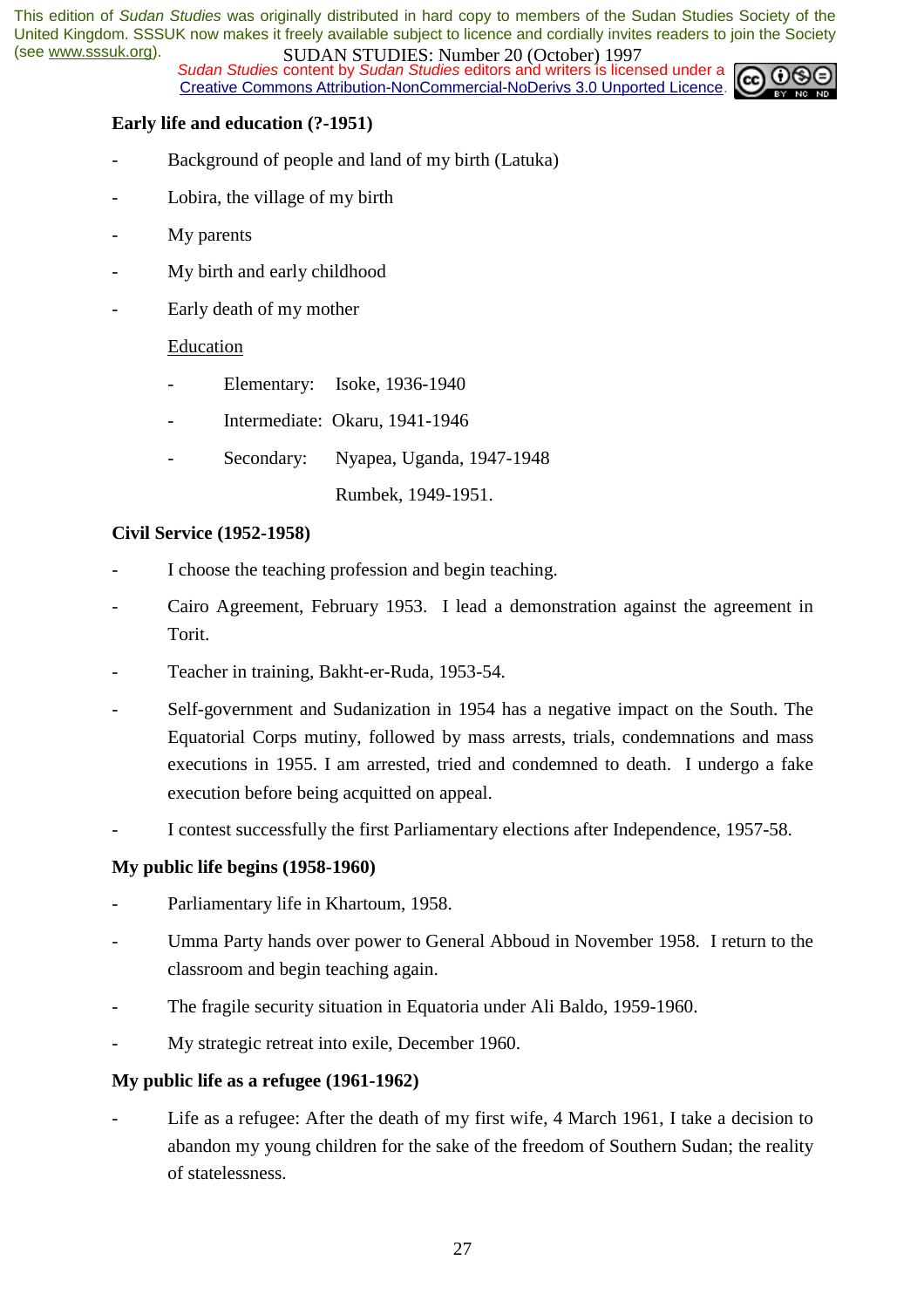**SUDAN STUDIES:** Nutting 20 (October 1777)<br>Sudan Studies content by Sudan Studies editors and writers is licensed under a Creative Commons Attribution-NonCommercial-NoDerivs 3.0 Unported Licence.



- We flee Kampala for Dar, July 1961; from Dar to Lagos without a passport, September 1961, via Kenya, Uganda and Congo.
- First arrest in the Congo at Paullis and subsequent trial and release, October 1961; from a criminal to a VIP and the trip to Stanleyville; a passenger on a special plane of the Chief of the Congolese Army, General Londoula, from Stanleyville to Leopoldville, November 1961; guest of Abe Foulbert Youlou, December 1961/January 1962.
- *Rendezvous* at Hotel Le Beach, Brazzaville with President David Dacko of Central African Republic, February 1962.
- At the Monrovia Group Conference in Lagos, February 1962.
- Return to Brazzaville, which is no longer friendly.
- I leave for CAR, March 1962, to present the case of the Southern Sudan to David Dacko, the President, and to the OCAM Heads of States in Bangui; I am attacked by Arab Sudanese agents in a busy Bangui street.
- Back to a hostile Leopoldville, where I am arrested on disembarkation, but subsequently released.

### **A rebel leader** *(part one)* **(1962-1963)**

- William Deng joins us and we form SACDNU in April 1962. I become its president.
- I am arrested and detained in Makala Central Prison, awaiting deportation back to Sudan, April 1962; William Deng takes refuge in the University of Lovanium and Fr. Saturnino is allowed to remain at large, because the Congolese are superstitious about arresting priests.
- An attempt to kidnap me back to Sudan fails and I escape to freedom, 14 April 1962. I make a hazardous journey to Brazzaville, during which I am at the mercy of a Tchadian Arab and his family, who entertain me on a picnic 50 miles up the Congo, and a friend turns enemy because of diamonds.
- I give a press conference at Hotel Le Beach and stay in Brazzaville until July 1962.
- I travel to Rome and then to London in December 1962. The Congolese Ambassador in London, Thomas Kanse, advises me to attend the PAFMESCA Conference, due to take place in Leopoldville in January 1963.
- SACDNU is accorded full delegate's status at the PAFMESCA Conference.
- I return to Arua, Uganda via Stanleyville, Bunia and Aru; I meet my children for the first time since I left them after the death of their mother in 1961.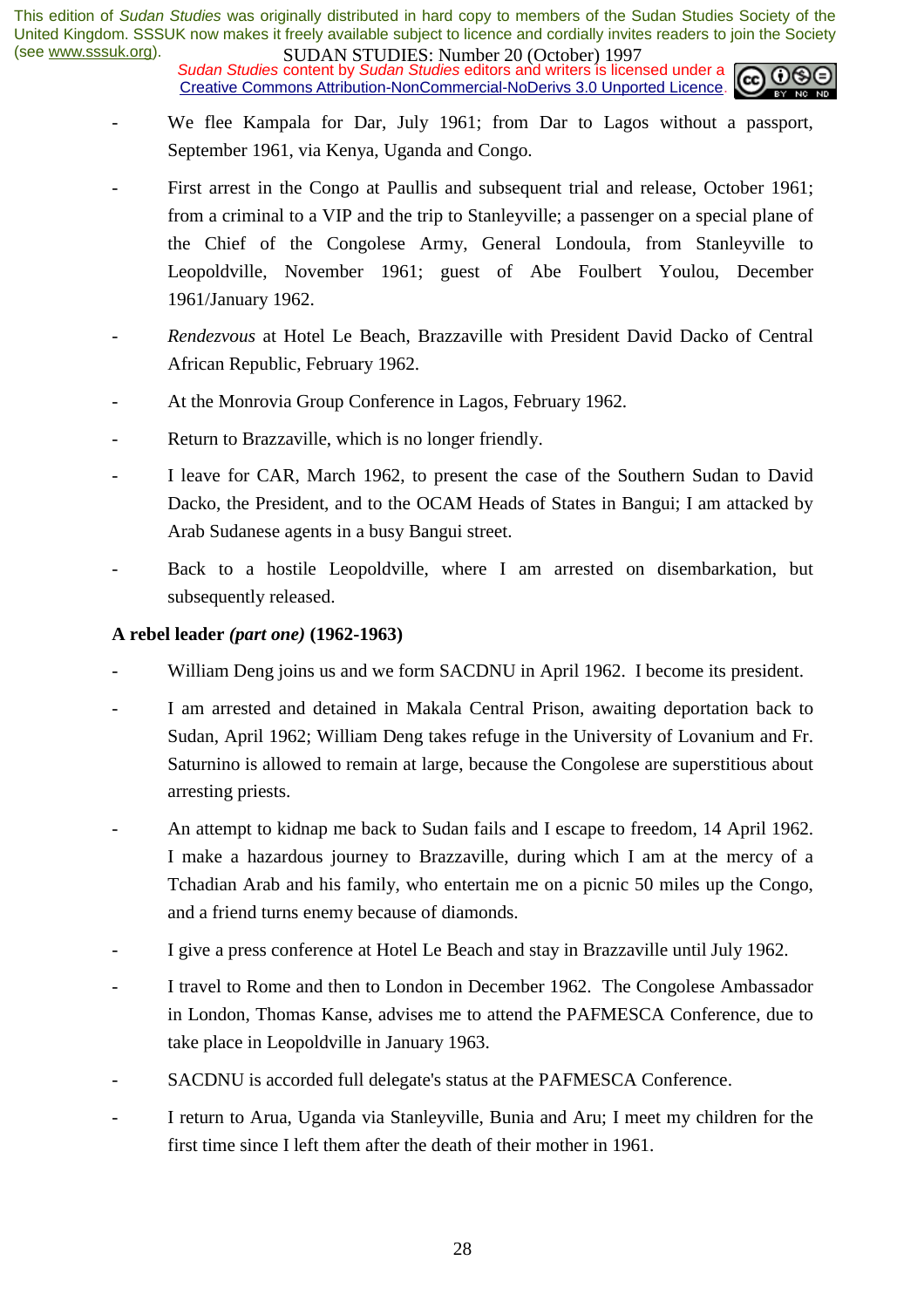*Sudan Studies* content by *Sudan Studies* editors and writers is licensed under a Creative Commons Attribution-NonCommercial-NoDerivs 3.0 Unported Licence.



I am arrested in Arua and escorted to Kampala; I am released after accepting to meet the conditions for asylum.

### **A rebel leader** *(part 2)* **(1963-1965)**

- I make Kampala my unofficial headquarters; I reorganize SACDNU and change its name to SANU (Sudan African National Union).
- Formation of the Anya-nya military wing of SANU; I invite 2nd Lt. Joseph Lagu to head the Anya-nya in May 1963. 19 September 1963 is Anya-nya 'D'Day'.
- I am arrested in October 1963 and in February 1964 I am tried, convicted and sentenced to 9 months hard labour. I spend until August 1964 in Luzzira Prison.
- SANU presents the Southern Problem to the OAU Committee on Refugees in Kampala, November 1994.
- SANU holds its first convention and I am ousted from the presidency, November 1964.
- I fail to dissuade William Deng from defecting to the Sudan in December 1964. There is a meeting with delegates from the Southern Front in Kampala in January 1965. SANU accepts to participate in the Round Table Conference in Khartoum, March 1965, but I refuse to lead its delegation; the Round Table Conference fails but succeeds in splitting SANU.

### **A rebel leader (***part 3* **Conflicts within the Movement)**

### **(1965-1971)**

- Movement splits between SANU (William) and SANU (Aggrey); I support formation of ALF (Azania Liberation Front) in July 1965, as the only way to save the liberation struggle from collapse.
- Visit to Europe, September 1965.
- Southern Sudanese intellectuals in Uganda express their concern about the chaos in the movement and urge unity; SANU (Aggrey) changes its name to SALF (Sudan African Liberation Front); merger efforts succeed and ALF and SALF unite under the name of ALF, under my presidency, in January 1966.
- I visit a number of Anya-nya camps in Torit District, February 1966; I meet General Moshe Dayan in Nairobi in the company of Fr. Saturnino Lohure and three Anya-nya commanders; we compile a document on the type of military assistance Israel would offer the Southern Sudan Movement.
- ALF doomed to failure from the start
	- Ezibon Mondiri rejects an unified military H.O.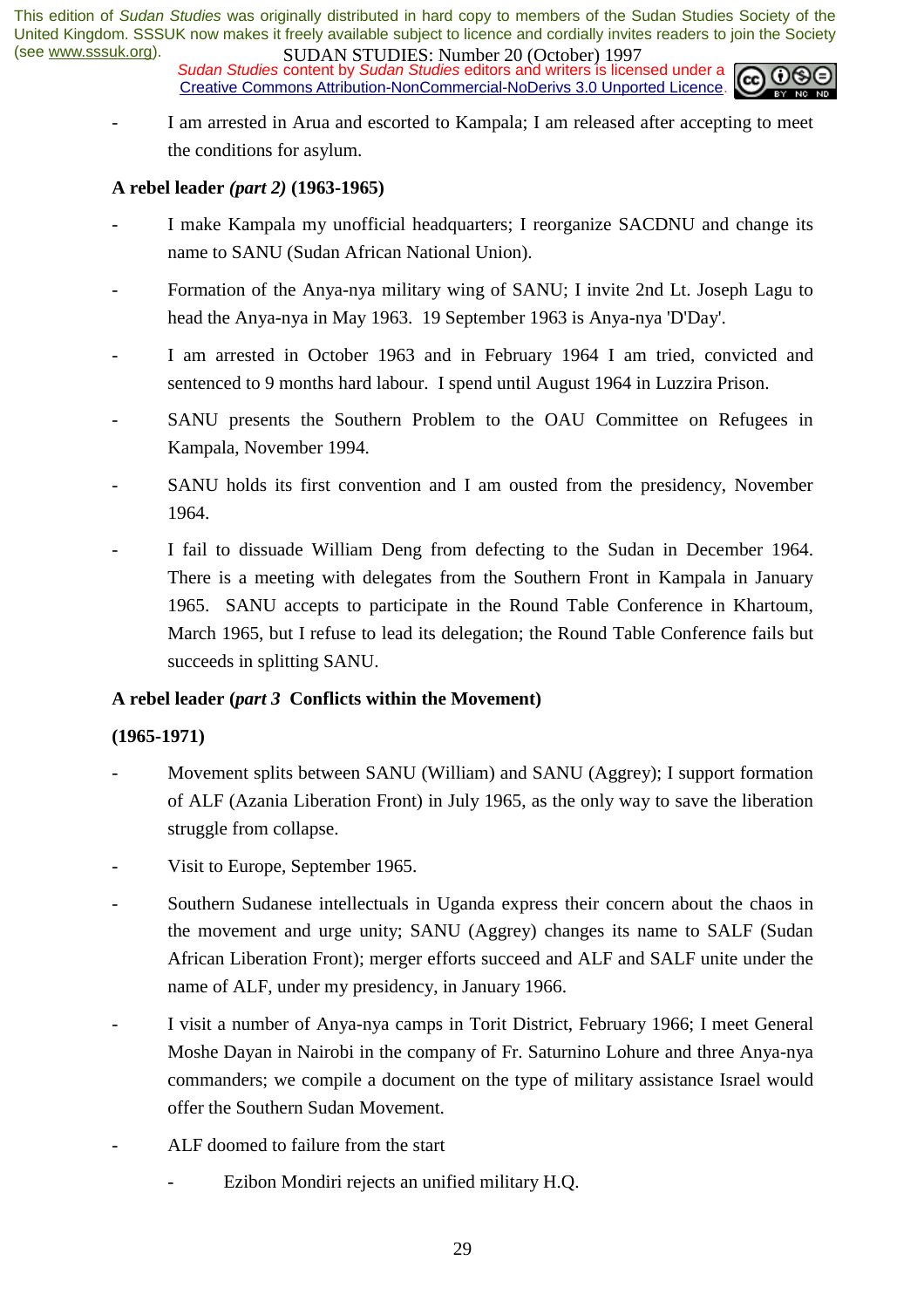*Sudan Studies* content by *Sudan Studies* editors and writers is licensed under a Creative Commons Attribution-NonCommercial-NoDerivs 3.0 Unported Licence.



- Kenya advises Southern Sudanese refugees to disappear from
- Nairobi
- ALF becomes the target for destruction by Sudan government with the help of the Southern Front
- Uganda Government clamps down on ALF activities and begins arresting its leaders and prominent Southern Sudanese refugees;
- Fr. Saturnino dies at the hand of joint Uganda and Sudanese Army operations, January 1967.
- I flee Uganda in November 1966 for the Dito H.Q. of 'A' Company of the Anya-nya, commanded by Lazzaro Mutek, where I remain until September 1967.
- 1966-67: A proliferation of organizations and governments-in-exile dog the Southern Struggle:
	- First Provisional Government under Aggrey Jaden, September 1967
	- Nile Provisional Government under Gordon Muortat
	- Anyidi Government under General Emidio Tageng Lodongi: Who was behind Tafeng and why?
- I leave for France in December 1967, but return in May 1968 to try to save the Movement from total collapse. But all efforts to keep the Movement one fail. The Kitgum Conference of East Bank leaders in Equatoria in May 1968 decides to hand power to Anya-nya and this saves the Movement from actual collapse. Gordon refuses to sign the unity pact in June 1969 and the last attempts to unify the Movement fail. The East Bank goes it alone.
- I accompany an Israeli military mission to Anya-nya camps on the East Bank in June 1969; first officers are sent for training in August.
- I get married again, to Agnes, in May 1970.
- First air drop of weapons at Owing-Kibul, November 1970.
- On a visit to Owing-Kibul in April 1971, I encounter an Israeli commander, codenamed John, who is advising that Anya-nya be a military movement only, without any political wing. A student from the Hebrew University backs me in the opposite view. The Anya-nya abandon tribal leaders. I become convinced the Israelis are not serious and hence not committed to the idea of the complete independence of the Southern Sudan. I decide to quit the Movement in August, 1971.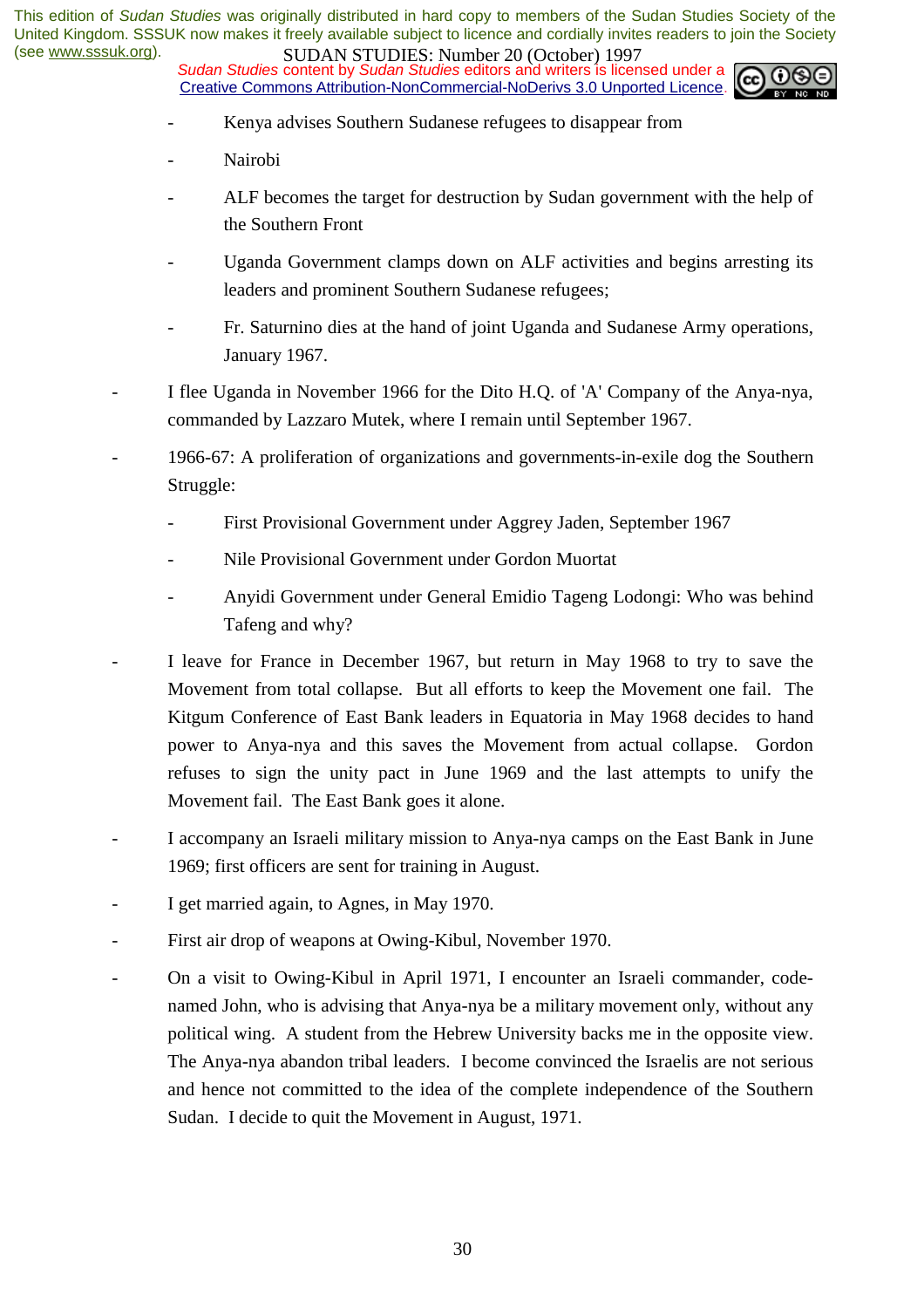**SUDAN STUDIES:** Number 20 (October) 122,<br>*Sudan Studies* content by *Sudan Studies* editors and writers is licensed under a Creative Commons Attribution-NonCommercial-NoDerivs 3.0 Unported Licence.



#### **Addis Ababa Agreement (1971-1972)**

- Events that led to the negotiations and subsequent initialing of the Agreement in 1971.
- Southern Sudanese exiles reject the Agreement. Politicians in Kampala set up a committee under my chairmanship to study, review and amend the Addis Agreement. The Uganda Government is also unhappy about the Agreement and Amin advised against its ratification in January 1972.
- Lagu comes to Kampala and agrees to accept our amended version as a basis for the re-negotiation of the entire Agreement as requested by the Committee, March 1972.
- On the basis that the Agreement will be re-negotiated, I accept to accompany Lagu to Addis for the ratification of the Agreement. Other politicians refuse to go.
- We leave Kampala for Nairobi on 25 March 1972 and meet the Kenyan Permanent Secretary for Defence, Jeremiah Kyerini. He advises against signing the Agreement, on the grounds that it was not in the best interest of the people of Southern Sudan.
- We arrive Addis on the morning of 26 March 1972. At a meeting with Lewa Baghir, first Vice-President of the Sudan and Vice-President and Minister of Southern Affairs, Abel Alier, on the one hand, on the other Joseph Lagu and his adjutant, I explained the amended version of the Agreement. Lewa Baghir, understanding the implications, told Abel that 'we', i.e. the Sudanese side, must be prepared for a re-negotiation of the Agreement and the he would inform the President accordingly. But during the night, separate secret meetings between Lagu, Sudanese officials and the Ethiopians took place. As a result Lagu changed his mind and accepted to sign the Agreement as it was.
- Addis was flooded with Southern Front supporters, headed by Gordon Abyei. It is they who take over the re-negotiation of the amended version on 27 March 1972 with us. The outcome of these talks resulted in the 6 points, which were accepted by Lewa Baghir.
- I fly to Khartoum and meet Nimeiri in his office. He assures us that he accepts the 6 points and that they will be included in the forthcoming Permanent Constitution of the Sudan as part and parcel of the Self-Government Act, which will be embodied in the Constitution as an organic law.
- I lead an Anya-nya Committee of Enlightenment to the three provincial capitals of the Southern Sudan, to explain the end of the war and the Agreement.
- I am appointed a member of the Political Bureau of the Sudanese Socialist Union and Regional Minister of Housing and Public Utilities in the Interim Regional Government of South Sudan.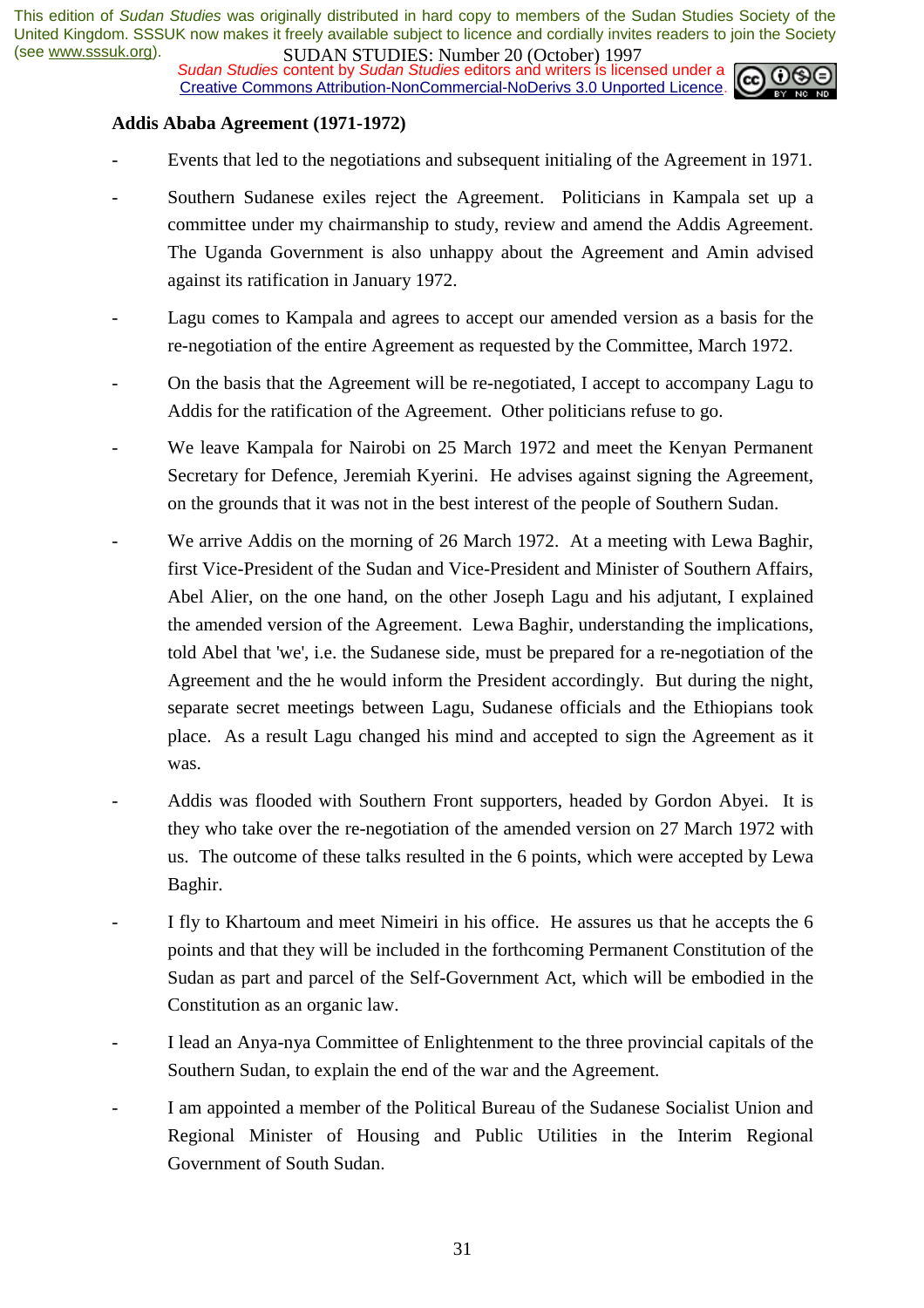**SUDAN STUDIES:** Number 20 (October) 122,<br>Sudan Studies content by Sudan Studies editors and writers is licensed under a Creative Commons Attribution-NonCommercial-NoDerivs 3.0 Unported Licence.



I return to Kampala in April 1972 and then finally to the Sudan.

#### **Politics and government in the Southern Sudan (1972-1982)**

- The establishment of the Regional Government in Juba in April 1972. The major programme is that of the resettlement and rehabilitation of refugees and the reconstruction of the country. I also serve briefly as Minister of Education.
- In December 1973, there are elections for the first Regional Government. I am returned for Torit South East and re-appointed Minister of Housing.
- Tribal politics set in, 1973 to 1975. In July 1975, I am dismissed from the Government and Political Bureau positions. In February 1976 I am arrested and detained until October 1977.
- In the elections of 1978, a predominantly Anya-nya Government gets elected. I am returned and appointed Minister of Co-operatives and Rural Development and later, in the 1979 reshuffle, Minister of Public Service and Manpower.
- Khartoum starts the game of the destabilization of the South, with the intention of doing away with the Addis Ababa Agreement. The 1978 Government is illegally dissolved in 1980.
- In the 1980 elections, I am returned again and appointed Minister of Public Service and Manpower. But in October 1981, the Regional Assembly is once more dissolved; the issues are borders, oil and the re-division of the South into three separate regions, all aiming at the abrogation of the Addis Ababa Agreement.
- Elections to the National Assembly take place; I am arrested together with other opponents of division in December 1981 and taken to prison in Khartoum.
- Nimeiri backs down on re-division; elections to the Regional Assembly are announced and we are released from prison on 22 February 1982.
- The unionists in Equatoria lose the elections and the divisionists form the Government.
- Conclusion and a guess at the future.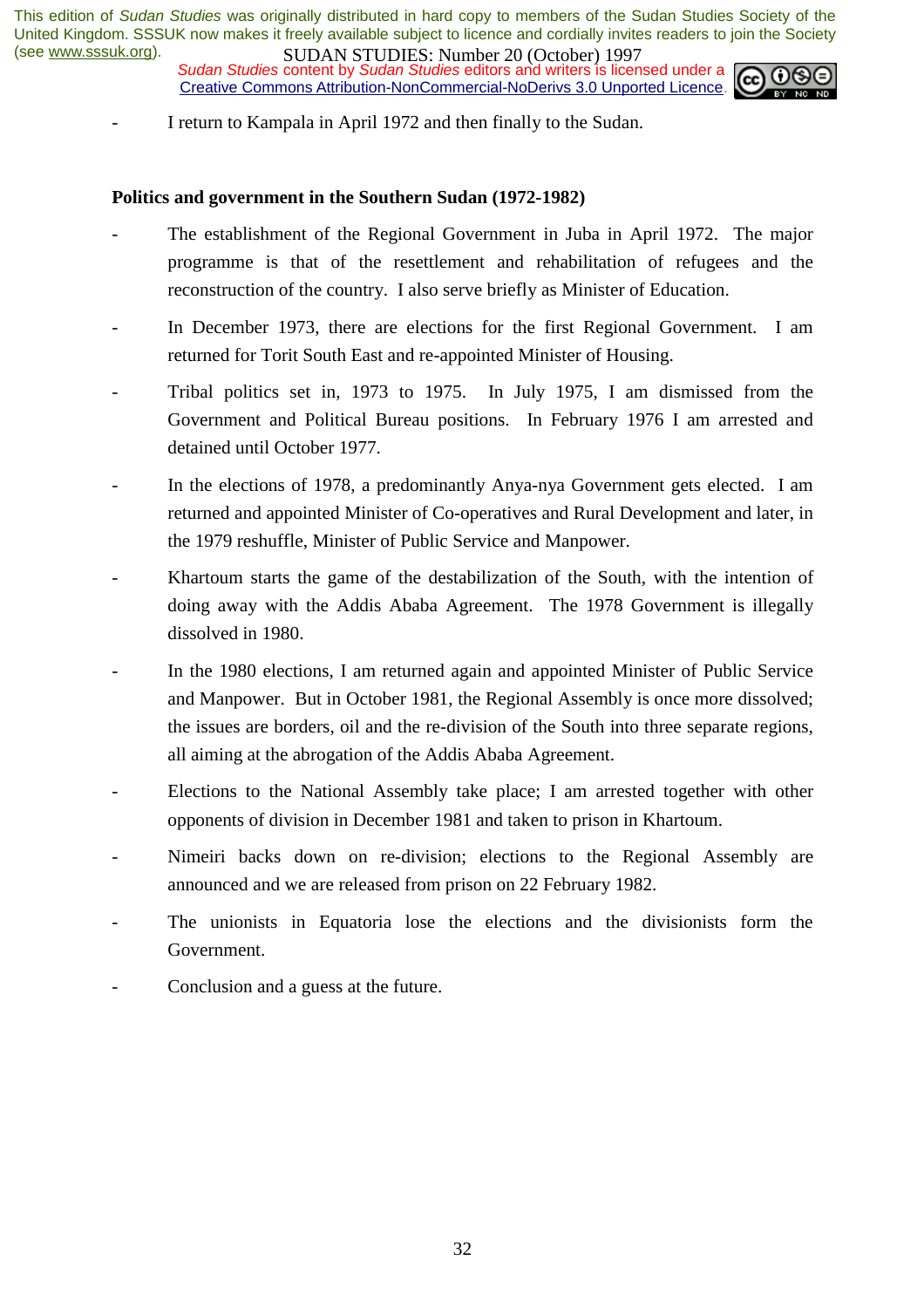*Sudan Studies* content by *Sudan Studies* editors and writers is licensed under a Creative Commons Attribution-NonCommercial-NoDerivs 3.0 Unported Licence.



# **INSTALLING A FLOOD IRRIGATION SCHEME AT THE KHOR ABU HUBL**

# Arthur A. Staniforth

For some years an outline plan had existed for irrigating and bringing into agricultural production a broad belt of hitherto uncultivated fertile soil in Kordofan, to the south-east of El Obeid. Andrew de Vajda, a Hungarian engineer of world-wide repute, working for the Sudan government, had more recently devised a scheme for using water from the Khor Abu Hubl ("*khor*" means seasonal water course) to irrigate some 10,000 feddans of this land. Now, at the end of 1945, the threat of a grain famine, caused partly by locusts, spurred the government into urgent action. They had the money for it, too, after some years of high cotton prices.

Having finished locust work, I found myself being sent to a place called Semeih, which was to be the base for the Abu Hubl project. Semeih in arabic means a pretty little place and it turned out to be a village of round grass huts among acacia scrub and sand hills some 60 miles up the railway from El Obeid. It was very close to the battle field of Shaykan where the Mahdi's dervish force had annihilated Colonel Hicks' 10,000 strong Egyptian army - an event which was still within the memory of some of the oldest local inhabitants.

I went there with Alec Graves, the senior inspector at El Obeid, and we set up a tented camp stores, offices and living quarters and prepared to construct the scheme. Many features of its design resembled those of the other flood irrigation schemes in the northern Sudan, so it is worth devoting some space to a description of the project.

The Khor Abu Hubl is a stream which flows seasonally, from June to November, being fed from the heavy rains in the Nuba Mountains watershed. At Simeih the khor is some eight metres wide and, when in full spate, may be three metres deep. However, the stream does not remain at this high level for more than a few hours and there may be periods of as much as a week during the rainy season when the flow decreases to a trickle or even stops. A black, cotton soil plain has been built up by the khor and there was an extensive area of gently sloping land along its course. The sketch map and diagram will help to explain the project.

A dam, or regulator, was to be built across the khor, making it possible to raise the water and maintain it at its highest level for a considerable period. A canal dug from behind the regulator would run obliquely to the line of the contours and water would be led off into this canal until it "*commanded*" the surrounding plain - that is, until the water in the canal was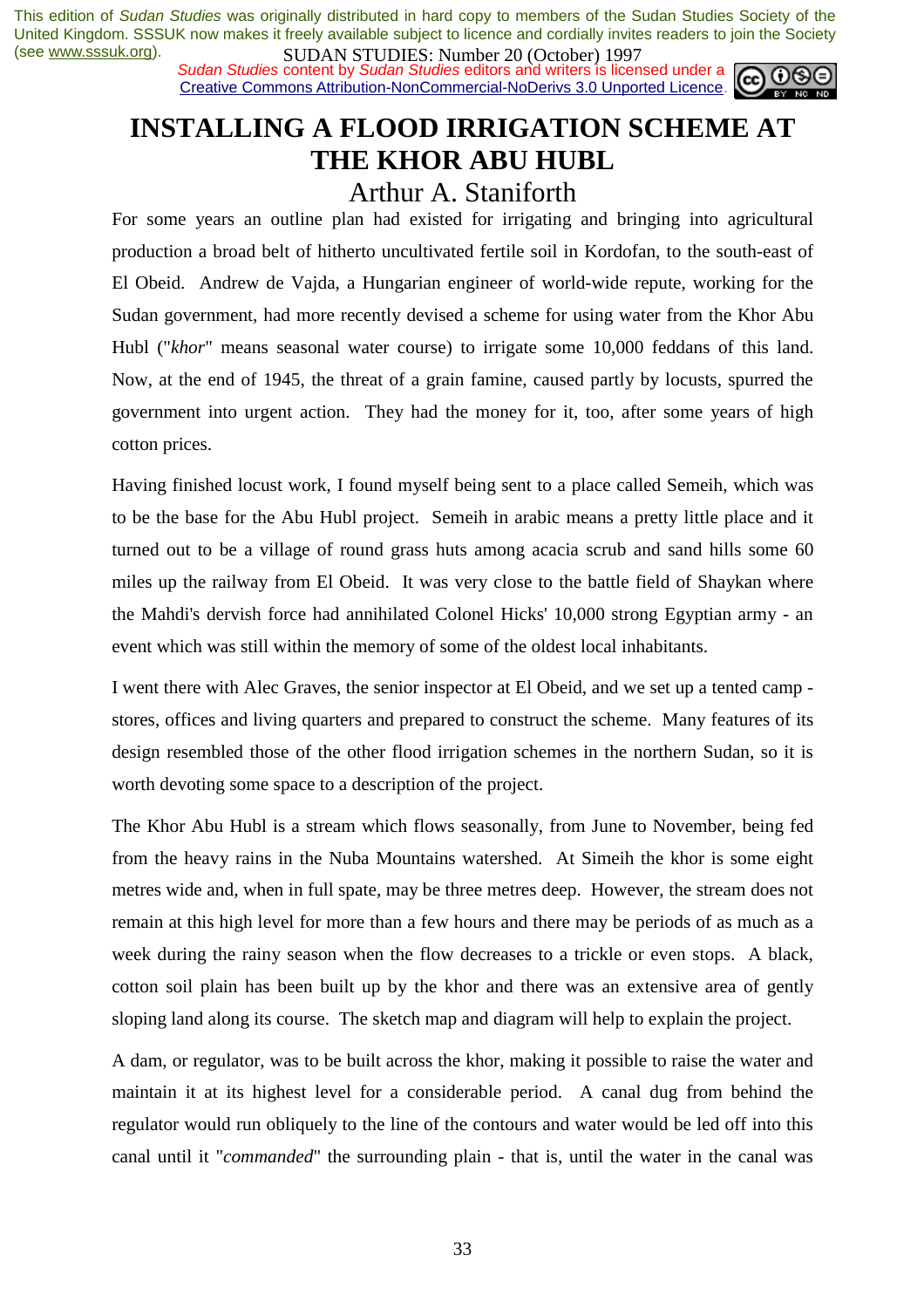*Sudan Studies* content by *Sudan Studies* editors and writers is licensed under a Creative Commons Attribution-NonCommercial-NoDerivs 3.0 Unported Licence.





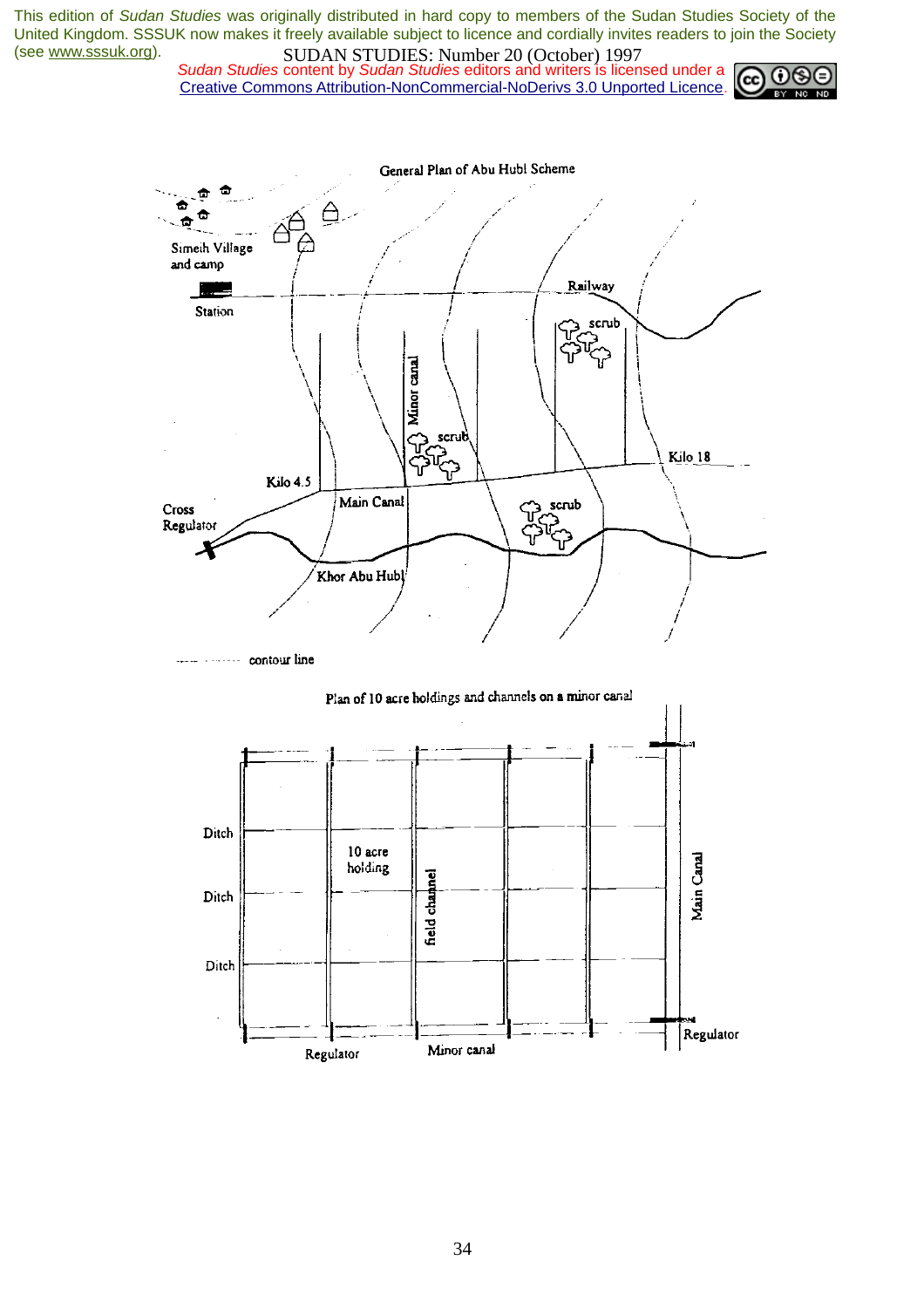*Sudan Studies* content by *Sudan Studies* editors and writers is licensed under a Creative Commons Attribution-NonCommercial-NoDerivs 3.0 Unported Licence.



higher than the land and could be let out through openings in the bank to water that land. (A 20 centimetre "*command*" is considered necessary for good irrigation). Regulators would also be built in the main canal so that water might be held up and led into minor canals, and similarly from minors into field channels onto the holdings. This is the basis of all free flow irrigation, but the Abu Hubl scheme differed from others in that the regulator across the khor did not store water but merely raised the level of the fluctuating seasonal flow.

The proposed scheme area at Semeih had already been surveyed from the air and levelled at 80 metre intervals by the Surveys Department. The designing engineer had to design a regulator of sufficient strength to control the rush of water in the Abu Hubl in spate and a canal system capable of watering an area of 10,000 acres at a rate of 100 cubic metres of water per acre within the shortest possible time. The regulator was to be a large granite and concrete structure with three huge wooden doors mounted on rollers and raised or lowered by worm-geared pulleys. The main canal had a designed slope of 60 centimetres per kilometre and a cross section designed to pass a very large volume of water. Mr. Telford, the engineer in charge of construction, was assisted by three Sudanese engineers and a Yugoslav foreman builder. The excavation of canals was carried out by a fleet of five D7 Caterpillar tractors operating graders, carryalls, a Killifer plough, a scarifier and road scraper, backed up by plentiful hand labour. The construction of all stone regulators, including the digging of foundations, quarrying and dressing of stone (from a nearby hill) and transport of all stone and sand, as well as the actual building, was done by a contractor, Abdul Muta'al Mohamed Abdullah. He was a remarkable personality - a light-skinned Dongolawi from the northern Sudan, strongly built with rather long arms and slightly bow-legged, seemingly always cheerful and in charge of events and a wonderful man to work with. He had recruited around 1000 workers, mostly hardy saidis from upper Egypt. I was concerned with the housing, feeding, watering, paying and general welfare of all workers; with the maintenance of a proper supply of materials such as cement, tractor fuel and spare parts.

Alec Graves came over from time to time, but I was mostly left on my own as a "*general factotum*". I had a "*hospital*" type tent with, as soon as it could be laid, a concrete floor much more commodious than my locust hunting tent.

Looking back on the experience, and re-reading my old letters, I am reminded that life at Semeih was not a bed of roses.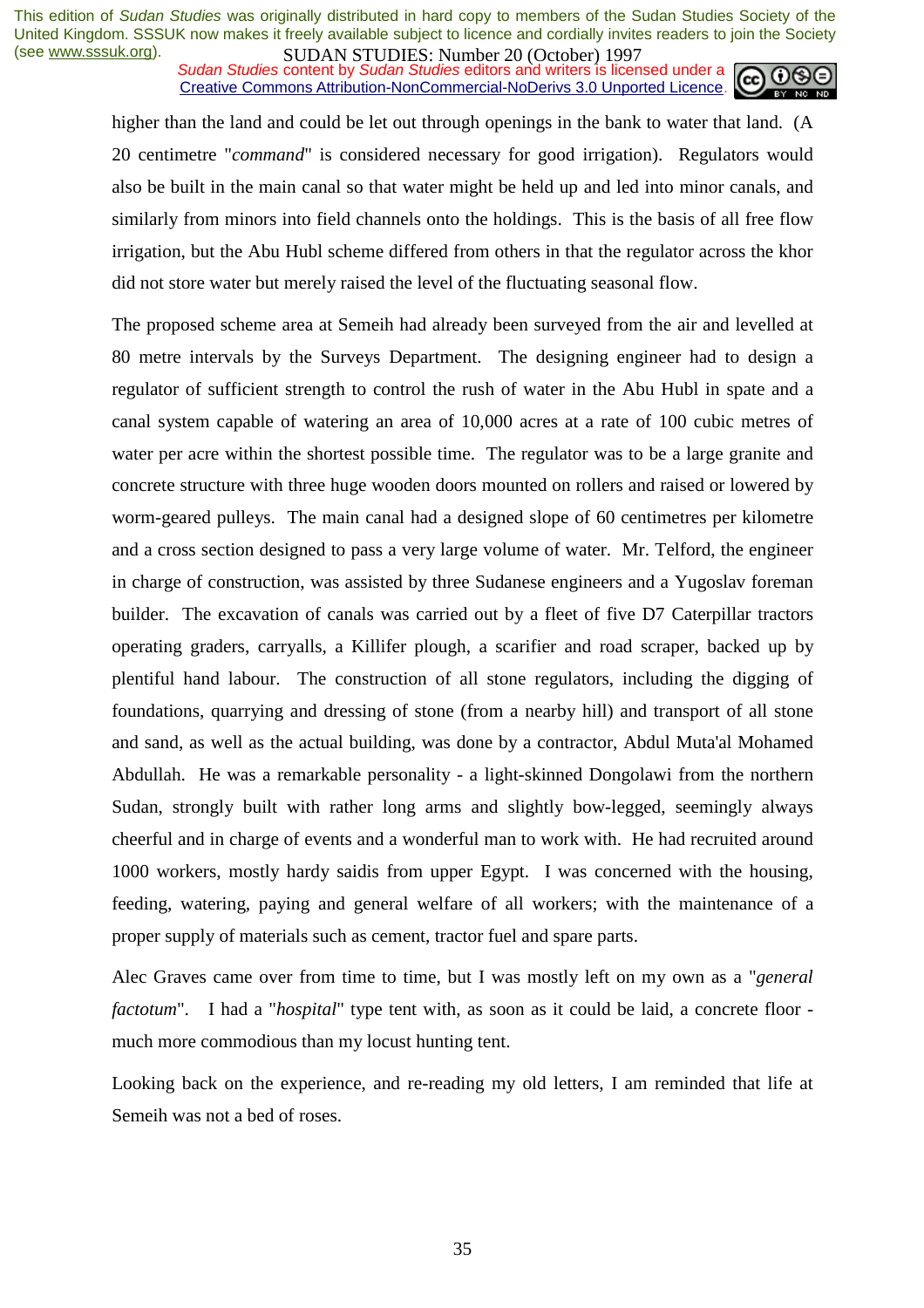*Sudan Studies* content by *Sudan Studies* editors and writers is licensed under a Creative Commons Attribution-NonCommercial-NoDerivs 3.0 Unported Licence.



*The flies are dreadful and the dogs bark all night. I have a swatter which is now falling*  into shreds and with which I kill an average of about thirty a meal... we should get *some mosquito netting down from Khartoum soon... that should help a bit... in the last few minutes I have been interrupted five times - to write a telegram for a new grader belt, to order materials for the builder, to arrange for water to be brought from the tanks, to fix up for a lorry to go to the stone quarry and to sign a pay sheet. This scheme building is a pretty hectic business and I don't have half an hour in the day to myself. I've got wages accounts and water accounts and ration accounts and motor transport accounts and petrol and fuel oil and tents and many other things to control before ever I get out to see how the tractors are working and the dam foundations being dug and the roads levelled. Today I was about four hours checking the safe...* 

And I had to get the accounts right. I was on my first home leave when I received the following letter.

NO. : ALF/50.A.1/38.

KHARTOUM, 29th. April, 1946.

A.R. Staniforth Esq., iton, Ilmister Somerset. ENGLAND.

A wire was received on 22.4.46 from Ziraa Rahad reporting that a registered letter, containing orders for payments collected by you at Rahad, could not be traced.

These orders for payment were sent from this office at your request for signature.

I have asked Rahad Office to forward true copies<br>of the orders for payment together with the supporting<br>vouchers pending further enquiry and submission of the<br>originals on your return from leave.

In the meanwhile can you indicate the whereabouts of the missing payment orders and vouchers.

 $\frac{1}{2}$ **Underly** સિત છે.<br>સંસ્થાન **The Proper** H. A. L. Tunley.  $\frac{1}{\epsilon}$ for Director. ÷, AGRICULTURE & FORESTS. Inspector Agriculture Rahad. ∙of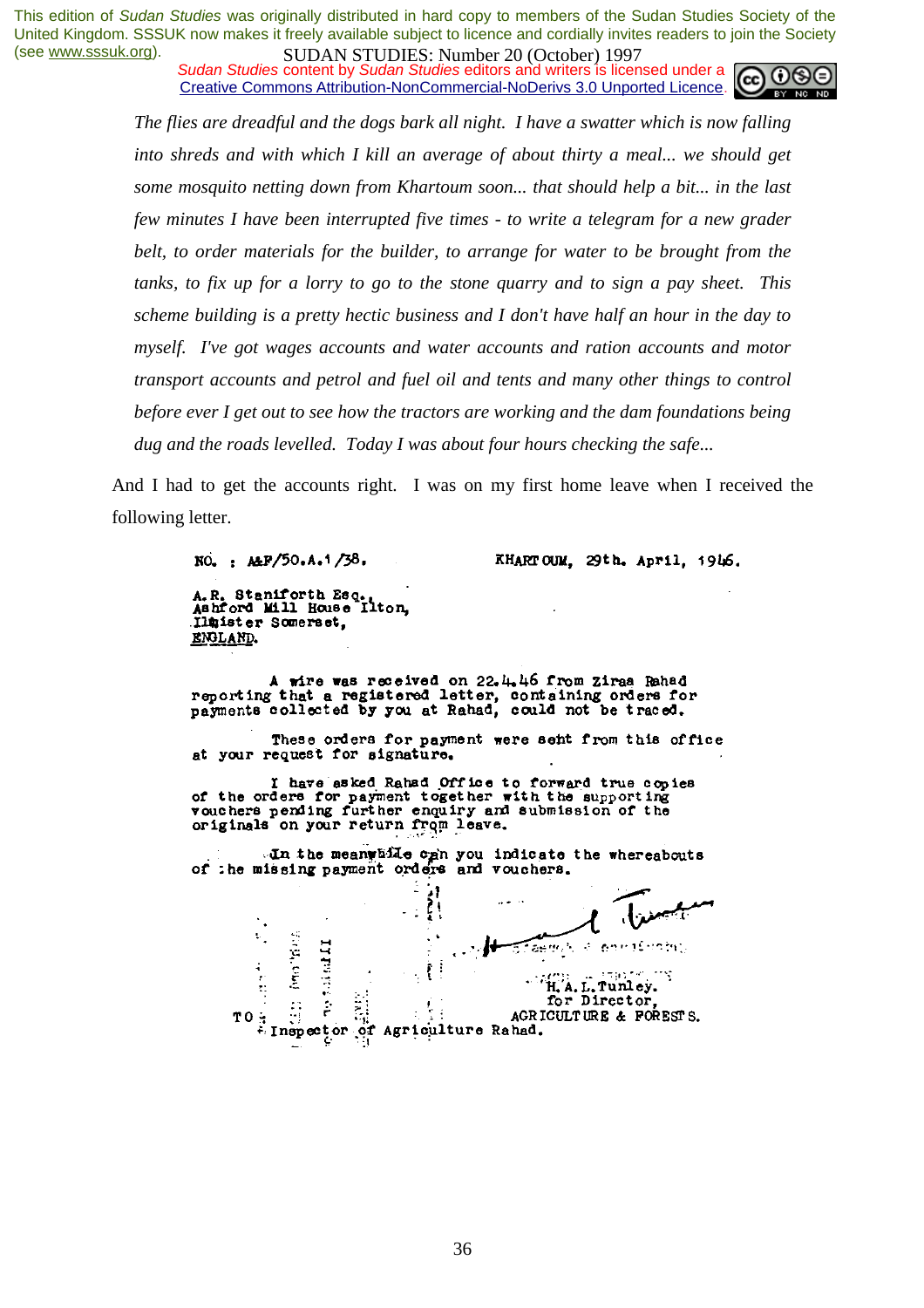*Sudan Studies* content by *Sudan Studies* editors and writers is licensed under a Creative Commons Attribution-NonCommercial-NoDerivs 3.0 Unported Licence.



There is no record of my reply, but I am sure that the outcome was satisfactory. The Sudan Government ran a tight ship, financially, in those days.

There were a few personal problems, too...

*up came the tractor mechanic with a terrific complaint about his box car driver, and I had to calm them down... the two of them calling each other all the bad names... Anyway, they've gone away, appeased... we've been able to keep everyone here in pretty good humour, which is half the battle in a job like this.* 

Two other little episodes...

*Just now one of the effendis brought in one of a gang of 200 which we've brought in from Egypt. He is said to be a dangerous thief and I'll have to take his finger prints and send them up. The other day I was stopped by a lot of yelling women, shouting, "Murder!" They brought in a chap tied up with rope. Apparently they'd noticed a bad smell and the earth heaving up in the middle of one of the holdings. The man had murdered his partner three days before and buried him. But with only nine inches of soil over him!* 

During this time at Semeih I also had to prepare for the March Arabic exam. I got some old exam papers from head office and worked on them in the evenings whenever I could. On the 24th of February I actually had a day off - the first since Christmas and, with Alec Graves, saw "Arabian Nights" in the El Obeid cinema.

There was a halt on the railway line at Semeih and this had its advantages. I made friends with the cook and he would bring me down some fruit and other tit bits from Khartoum most weeks, so that I had a better diet than I had had either at Umm Gerr or at Bir N'gaa. Of course, I always took my atabrine and slept under a mosquito net and kept surprisingly fit.

There were several visitors to the scheme and I had to keep a supply of drinks for them. I listed these in one of my letters but added,

*You would think I had taken to drink, but, set your mind at rest, they are there to revive the spirits of visitors. There are very few British government officials who do not take their whisky or gin, but heavy drinkers are extremely rare.* [There was a rule in the Sudan, which seemed to me to be universally accepted, that alcoholic drinks should be taken only after sun-down].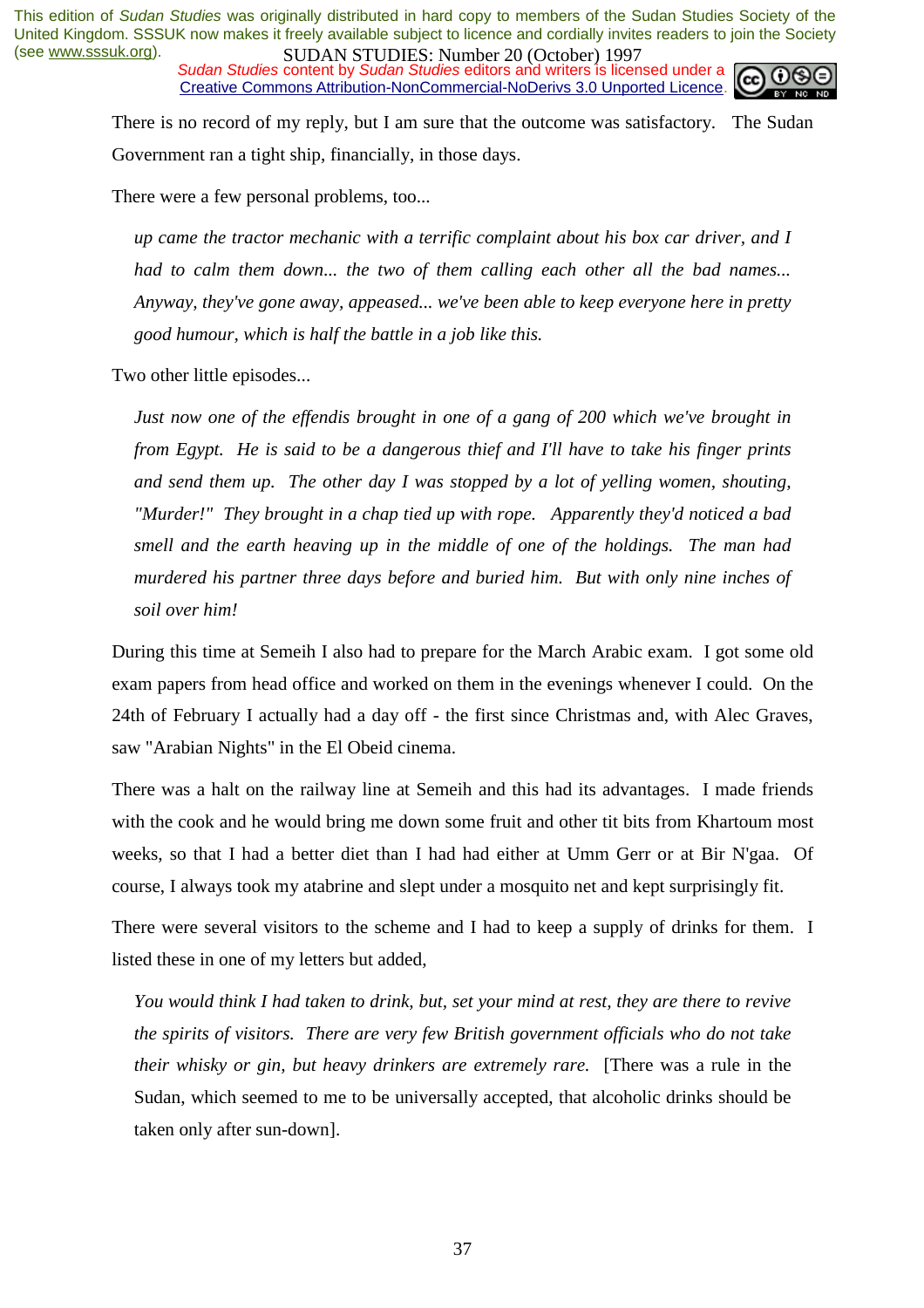*Sudan Studies* content by *Sudan Studies* editors and writers is licensed under a Creative Commons Attribution-NonCommercial-NoDerivs 3.0 Unported Licence.

*We had the Governor-General here the other day for a flying visit. We took him round to see the foundation of the new dam and he expressed surprise at the progress we had made. He turned up in a very frayed jacket and open-necked shirt and was not at all got up to represent their majesties Farouk and George.* 

This was Sir Robert Howe, recently appointed by the new Labour government. He came to the Sudan at a difficult time and has never had much recognition. I saw him and Lady Howe again when they toured Equatoria in 1947 and stayed at my house in Meridi, and I will say some more about him in a later chapter.

The work on the scheme did, in fact, go ahead remarkably quickly. The saidi workers were a hardy bunch and seemed to live on little more than "*aish*" - dura bread - and water. By the time I went on my first leave in April, the main regulator and the canals were well advanced, the scrub and small trees had been cleared and most of the land to be irrigated had been levelled and the smaller irrigation channels installed. I handed over the supervisory work to a newly appointed man, Peter Broad, and expected on returning from leave to go to Talodi, which was my official station in the Nuba mountains. As it turned out, Peter had a great deal of ill health at Semeih and I had to go back there till he recovered.

*I got Broad away to El Obeid where he is now having a fortnight in hospital - his blood must be in a bad state as he has nasty ulcers on his legs. Fortunately, while I was away, they had built a rest-house at Semeih much better than the one at Umm Gerr, stone-built and with a proper bath and a paraffin frig., on hire from an El Obeid merchant.* 

In fact, it was several weeks before Peter came back and I had to supervise the early attempts at irrigation.

*This morning there was a huge break in one of the canals and that kept me out for several hours before breakfast supervising the gang which I got to fill the break with sacks of earth... We are irrigating at least 200 acres a day here now and it's a difficult job as it's the first time the water channels have been used and the water won't run in a lot of them, while the tenants haven't the foggiest of how to irrigate... We did some experimental night watering last night as there was a bright moon.* 

The Abu Hubl scheme in its first year was not a great success.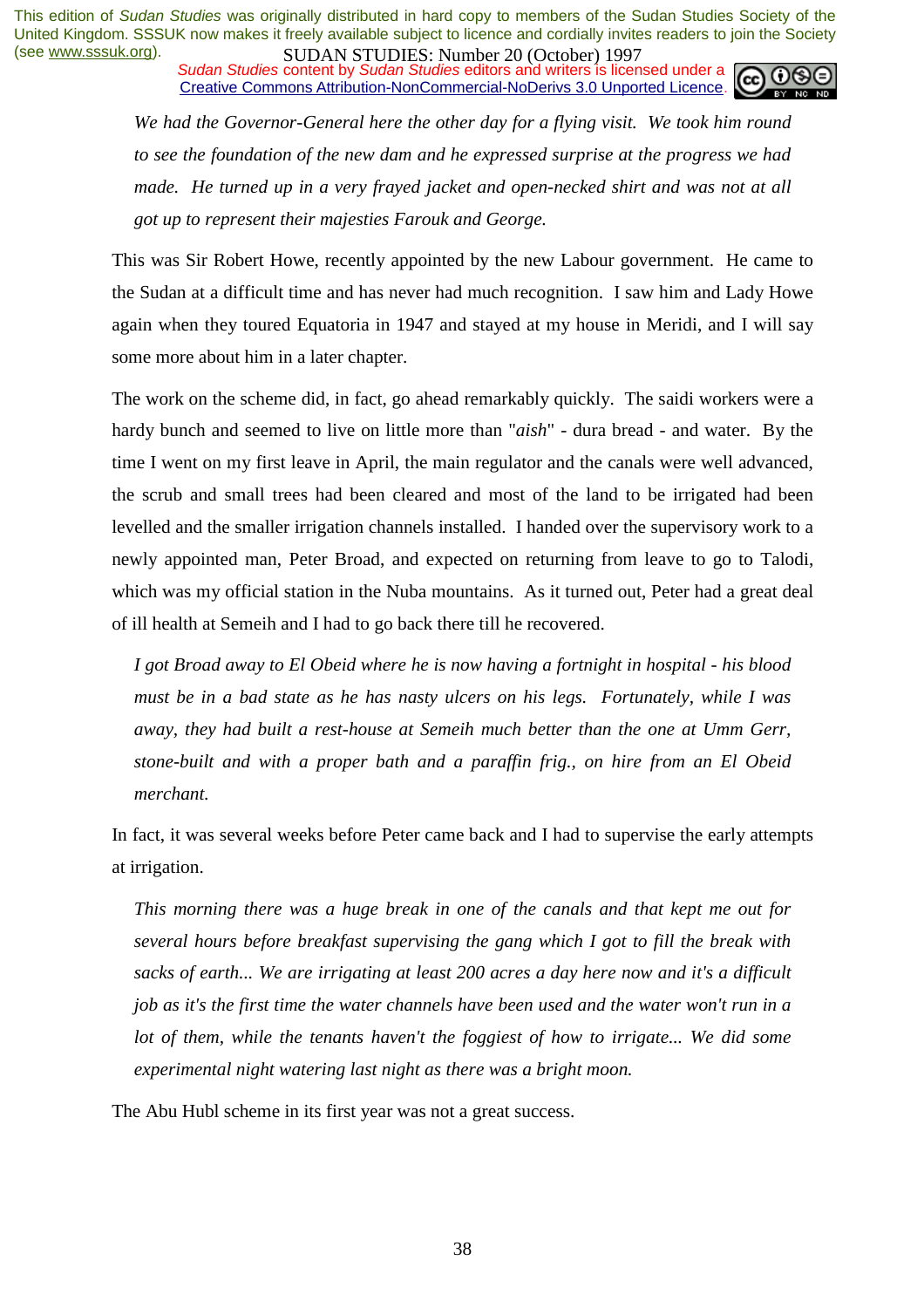*Sudan Studies* content by *Sudan Studies* editors and writers is licensed under a Creative Commons Attribution-NonCommercial-NoDerivs 3.0 Unported Licence.

> *Of the 10,000 feddans originally planned there will be no more than 4,000 good this year and some of this is still under a forest of grass. The water channels are all pretty bad, too. Added to this there is a lot of malaria about so that, at the moment, I haven't got a single car driver on his feet.*

It was ironic that 1946 turned out to be a very wet year. The crops in the goz (sand hill) areas grew exceptionally well, while the black soils of the Abu Hubl plain were inundated and became a breeding ground for mosquitoes. It was not surprising that the local people showed little enthusiasm for cultivating the scheme area.

*The weather,* I reported, *is still pretty terrible, very hot and sticky in the afternoons. We had a real storm on Wednesday night with plenty of thunder and lightning. I had to go down to the train with Broad and it started to come down just as the train pulled out. I had about a hundred yards of clay soil to cross to get back to the rest house and only just made it.* 

The scheme, which we had rushed to complete to provide much-needed grain after some years of drought and locust attack, yielded no more than 3,000 tons of dura - a poor return on the estimated £75,000 cost of installing the scheme. (The government took one-fifth of the sale value of the dura crop as rent). However, in the event, the output was not required to help to avert famine.

There were some useful lessons to be learned. Technically, surveying land levels at 80 metre intervals had not given sufficiently detailed information - the Kordofan black soil plain was not so uniformly flat as the Gezira or the White Nile irrigated areas. This meant that some of the holdings would need further levelling before they could be properly watered.

On the human side, too, there had been mis-calculation. The local people, used to a different type of rain cultivation, were not immediately able to master flood irrigation of the Khor Abu Hubl type. If 1946 had been another dry year, they might have been encouraged to work harder at it; as it was, they saw only the disadvantages. It is too easy to forget, when planning development schemes, that their success or failure depends on people. Curiously enough, it was in this same part of the Sudan that another scheme, which looked so logical on paper, came to grief some years after I had left the country. This scheme was planned to provide much-needed diversification in Sudanese exports by canning the supposed large surplus of beef produced by the Baggara, cattle owning people of Kordofan. The Liebig canning company put up a factory at Kosti. However, in spite of much exhortation, the Baggara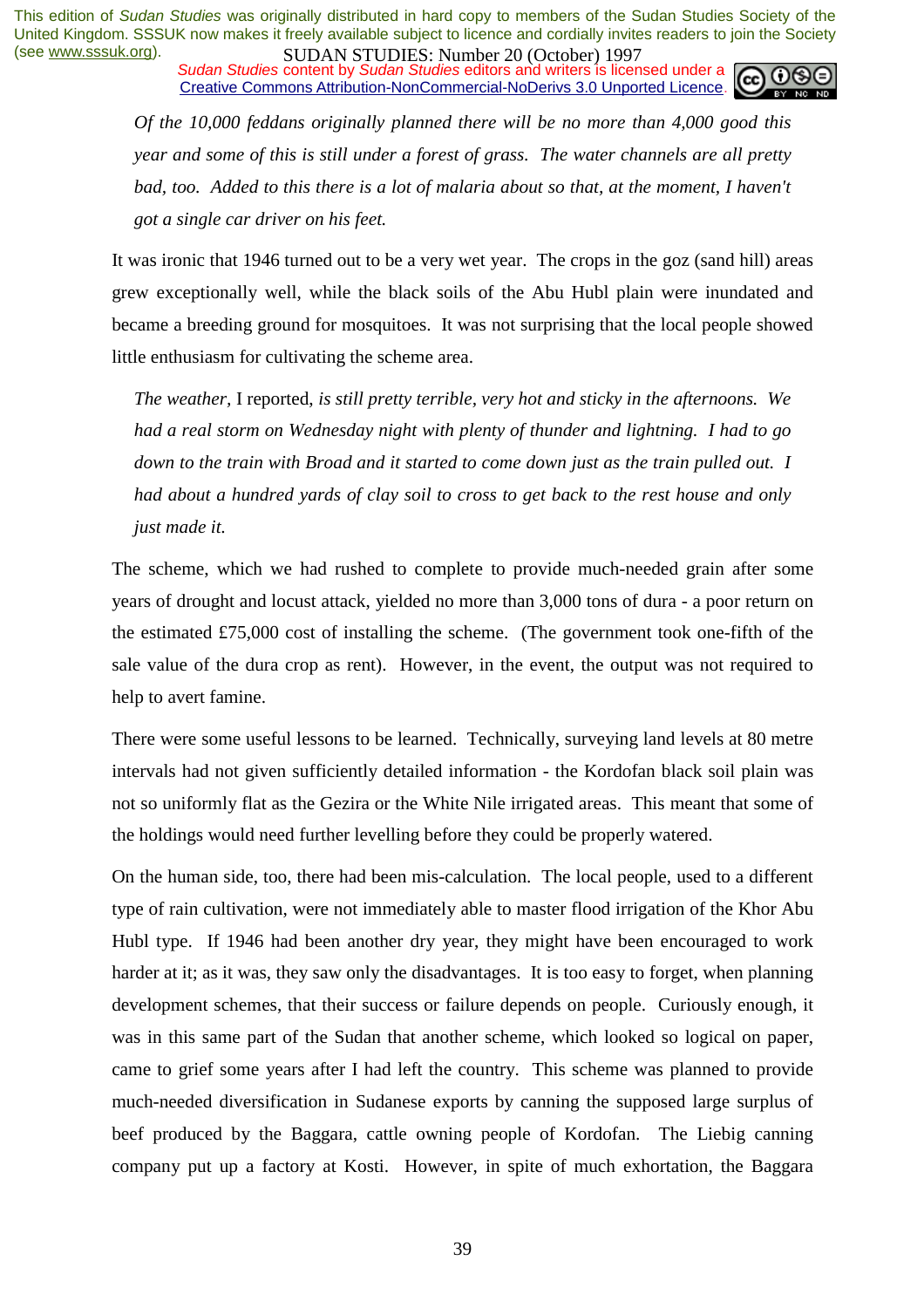**SUDAN STUDIES:** Number 20 (October) 122,<br>Sudan Studies content by Sudan Studies editors and writers is licensed under a Creative Commons Attribution-NonCommercial-NoDerivs 3.0 Unported Licence.



people could not be persuaded to bring in enough cattle to supply the factory at the prices offered. They preferred to hoard their wealth as they always had done and to sell animals only when conditions forced them to. The Liebig factory had to close down through lack of a reliable supply of meat to  $can^{43}$ .

Before moving on to describe life in the Nuba mountains, this is the place to bring in another mention of Colonel Gordon who was trying to control the slave trade in south-west Kordofan during the 1870s. He was between Dara and Shaka in September 1877 and wrote, "A very hot march. En route I have complaints on all sides of the pillage committed by the slavers' people. I cannot help it. The heat and flies on these marches are terrible... I am running a great risk in going into the slavers' nest (at Shaka) with only four companies, but I will trust to God to help me... There are some 6000 more slave dealers in the interior... You can imagine what a difficulty there is in dealing with all these armed men... Would you shoot them all? Have they no rights?... Had the planters no rights? Did not our government once allow the slave trade? Do you know that cargoes of slaves came into Bristol Harbour in the time of our fathers?"

The editor's footnote to this passage adds, "The Quakers took the lead among the emancipationalists. Yet, in the year 1772, John Woolman, the Quaker, wrote, "Great is the trade to Africa for slaves! and in loading these ships, abundance of people are employed in the factories; amongst whom are many of our society".

<sup>43</sup> See *Agricultural Processing for Development* John C. Abbot, Gower, 1988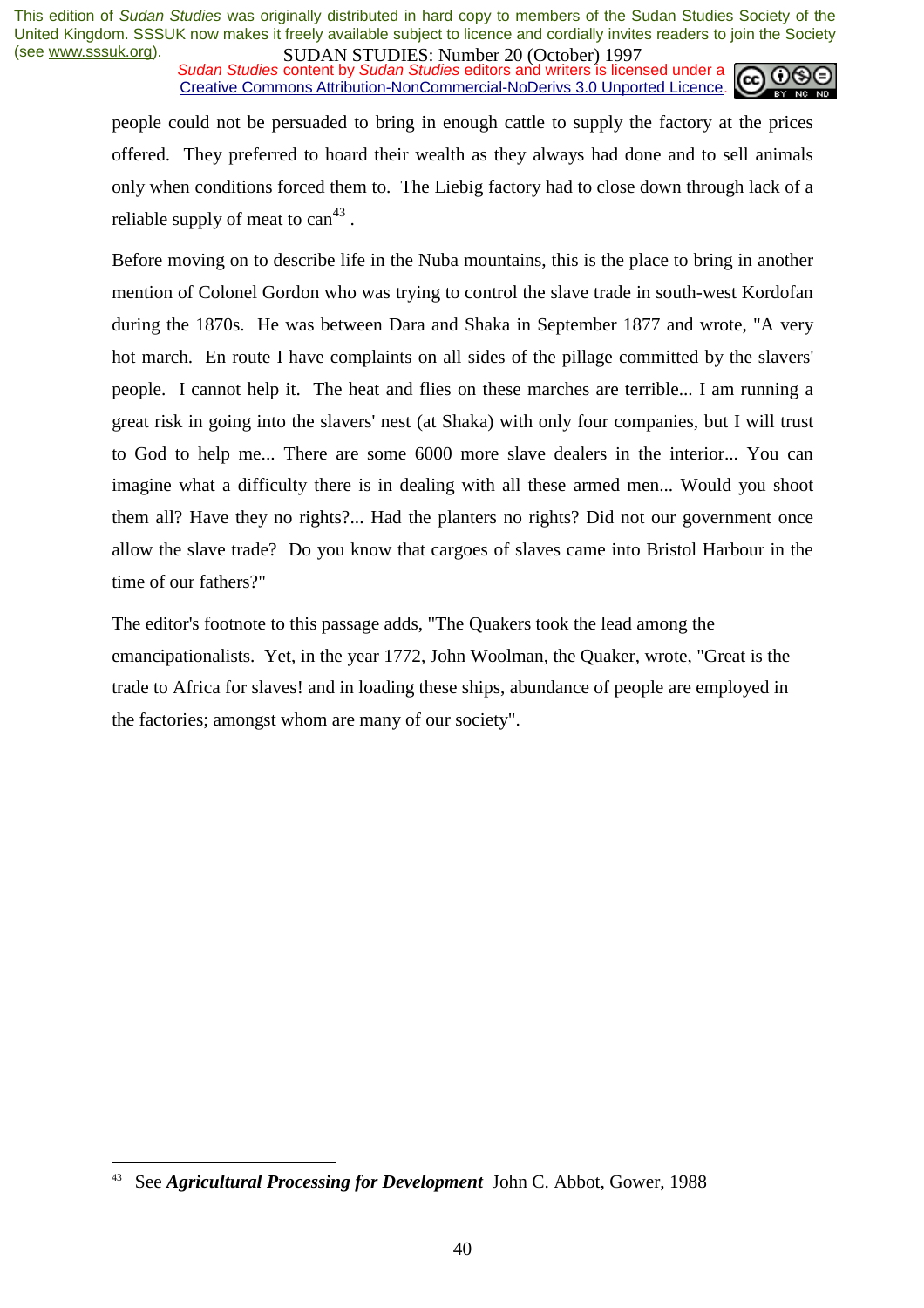*Sudan Studies* content by *Sudan Studies* editors and writers is licensed under a Creative Commons Attribution-NonCommercial-NoDerivs 3.0 Unported Licence.



# **EVLIYA CELEBI - ENVOY OR SHAM?**  John Oliver Udal

Evliya Celebi is one of the more renowned travellers of the seventeenth century - compiling no fewer than ten chronicles of his travels as an official of the Ottoman Empire. They included that related to the journey of a pilgrimage caravan to Mecca (*c*.1649) - Book 9, to which Evliya was appointed Imam Mahmil; and to a transit of the Sudan (*c*.1671) - Book 10. Collectively the chronicles are known as the *Seyahatname*.

He was born in Istanbul in 1611, the son of Mohammed Zilli Ibn Derwish - chief jeweller to the Court and a standard bearer to the Sultan Sulieman Kanuni. His mother, from the Caucasus, was presented as a gift to Sultan Ahmed I who, in turn, gave her in marriage to Evliya's father, so Evliya started life with good friends at Court - not least his maternal uncle, in the Sultan's entourage, who became Grand Vizir 1650-51. His handsome features and agreeable voice led to Evliya's appointment first as a page in the seraglio and then as an imperial chaplain, until the rapid promotion of his uncle to the rank of pasha brought employment on the latter's behalf on a number of international missions, commercial and governmental, extending from Persia to Austro-Hungary.

Only at the age of 60 did he undertake the visit to the pashalik of Egypt and it is his participation in this one last major journey, in forty-one years of travel, that excites our direct interest. Book 10 - the final chronicle covering Egypt, Sennar and Habes (Abyssinia), together with Book 9 - the Haj caravan, each a part of Volume 5, both became lost in the original text in the mid-eighteenth century. Most fortunately they had been copied in Istanbul, but still await reconstitution. A less reliable version of the text, published by the Turkish Government in 1938, exists in Latin characters and it is this which forms the basis for the only attempt to date at an annotated synopsis of Book 10 in a European language. The work was undertaken by Maria Teresa Petti Suma and published in the Annali Istituto Universitario Orientale di Napoli in 1964 - a serious endeavour though handicapped by her evident personal unfamiliarity with the geography of Nubia and the Sudan<sup>44</sup>.

Turkish scholars have studied the 1938 text but most have become exasperated by the exaggeration which permeates Evliya's descriptions of places and events, not least his own role in the latter. Unreliability of the 1938 text, as against the archetype text, may well however be partially to blame. The geographical setting described, allowing for the supersession

<sup>44</sup> *Il Viaggio in Sudan di Evliya Celebi 1671-2*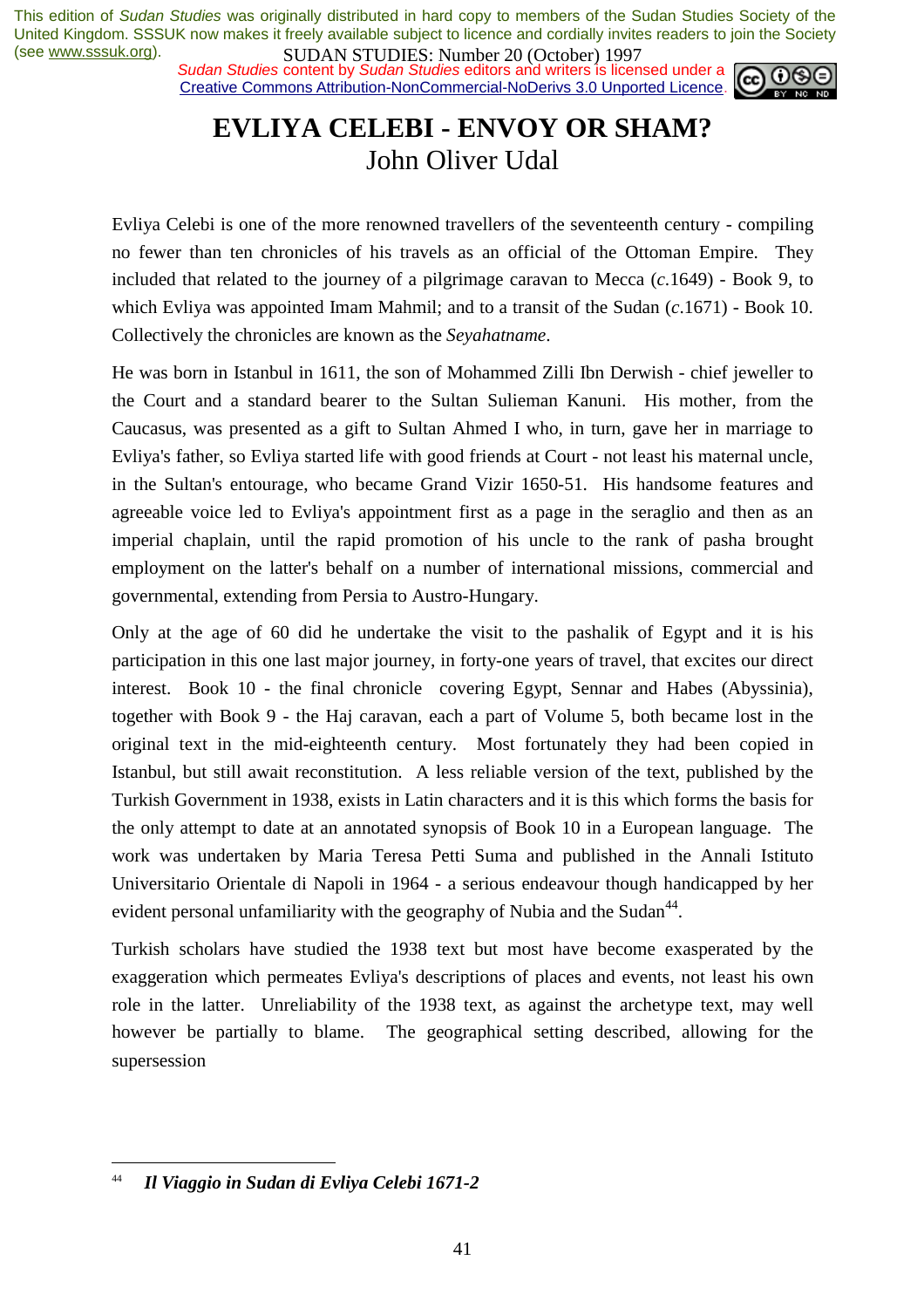*Sudan Studies* content by *Sudan Studies* editors and writers is licensed under a Creative Commons Attribution-NonCommercial-NoDerivs 3.0 Unported Licence.





**ROUTE OF EVLIYA 1671-2**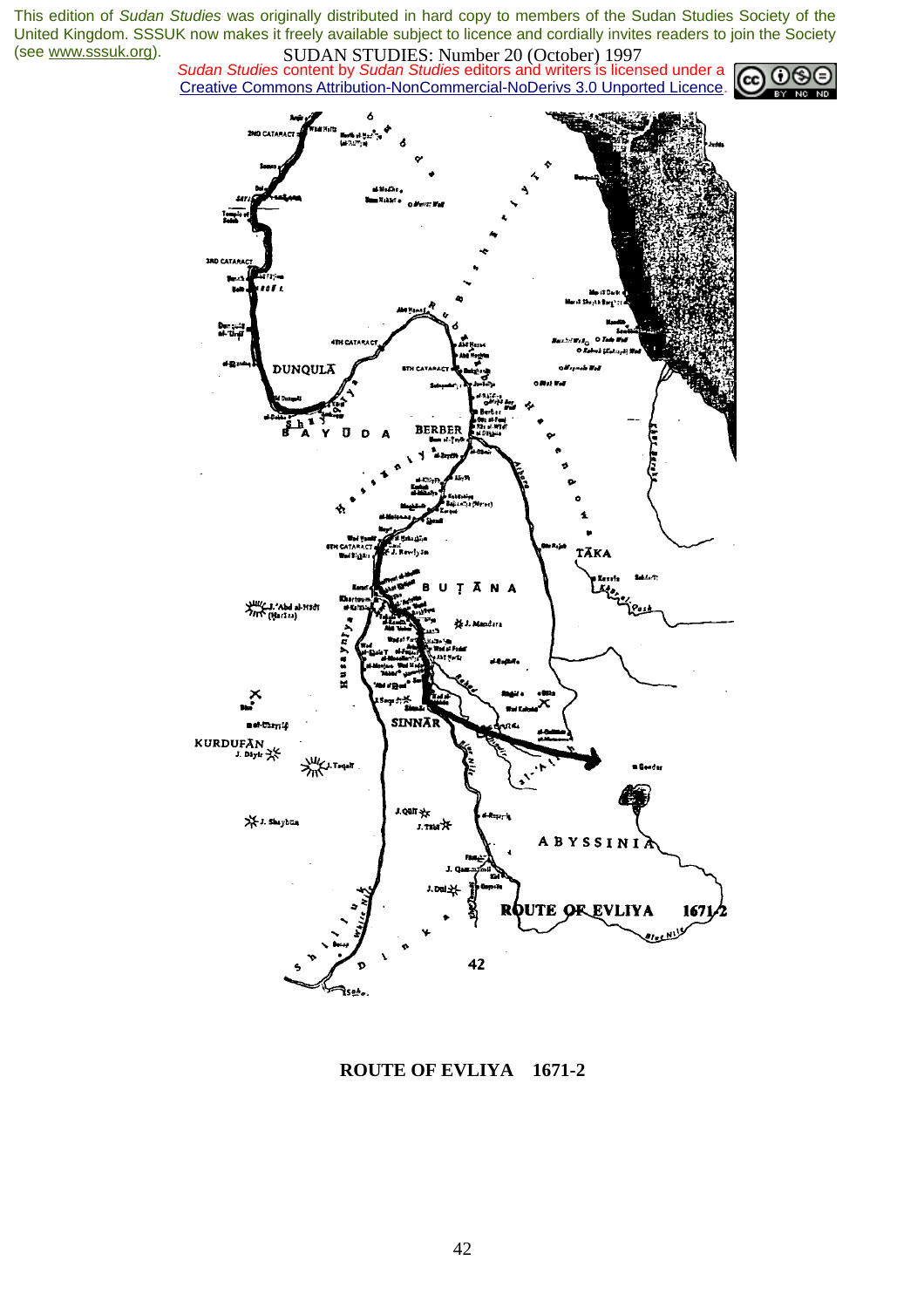*Sudan Studies* content by *Sudan Studies* editors and writers is licensed under a Creative Commons Attribution-NonCommercial-NoDerivs 3.0 Unported Licence.



of place names in the intervening passage of time, is frequently irreconcilable with the reality. This shortcoming seems to beset Evliya's books of earlier travels and his biographer<sup>45</sup> for the Encyclopaedia of Islam, is blunt in his comments:

"He occasionally describes journeys which he himself manifestly cannot have undertaken. His literary ambition drives him to record things and occurrences as though he had seen and experienced them himself, whereas a close examination reveals that he knows of them only from hearsay or that he is indebted to literary sources which he does not cite."

This proclivity - exciting the greater incredulity in the case of Book 10 in that this was the record of a man entering his seventh decade of age travelling, initially, through a really harsh climate in the midst of summer - has doubtless discouraged scholars from undertaking an exhaustive critique of the 1938 text. Yet, to dismiss Book 10's offering of written knowledge of Nubia and the Fung Kingdom in the mid-seventeenth century, other documentary evidence being so scarce, would be mistaken without careful analysis: Something of a snapshot it may be, but seemingly it covers half a year of journeying.

I understand that there is a project now afoot to scrutinise the earlier texts - as yet untranslated - and, perhaps, not before time. The British Museum originally commissioned such an endeavour in 1934, funded by the Oriental Translations Fund, but Ritter von Hammer only completed two Books, 1635-40 and 1640-55. Books 9 and 10 were not among them. Indeed, if a definitive study of them is to be undertaken, in the opinion of Dr. Pierre Mackay, an essential preliminary will be the reconstitution of the archetype manuscript. Accordingly fuller illumination remains some years off.

Meanwhile, a closer look at the 1938 version of Book 10 may yield more light on the credibility of Evliya's claim to have performed this remarkable journey. To test his credibility there are two preliminary directions of research which should prove profitable in the short run. First, the detail of Evliya's travelogue, especially through Nubia, can be carefully compared with the journals of later European travellers of the same route - notably of Father Theodore Krump  $1700-2^{46}$  and of John Lewis Burkhardt in  $1813^{47}$ . As to Lower Nubia, the potential interest of such an analysis can only be heightened by the fact that today so much of the earlier part of Evliya's route lies beyond fresh investigation under Lake Nasser, although Dr. John Alexander has recently returned from a survey of the ruins of the Turkish fortress of Say. Secondly, there exists a remarkable map of the Nile Valley painstakingly drawn, with legends, by an unidentified Turk who may have been a member of

<sup>45</sup>*Encyclopaedia of Islam* H.W. Duda. 2nd Edition, Vol. II, pp. 717-8 46 *The High and Fruitful Palm Tree of the Holy Evangelist* 1710 47 *Travels in Nubia*<sup>1819</sup>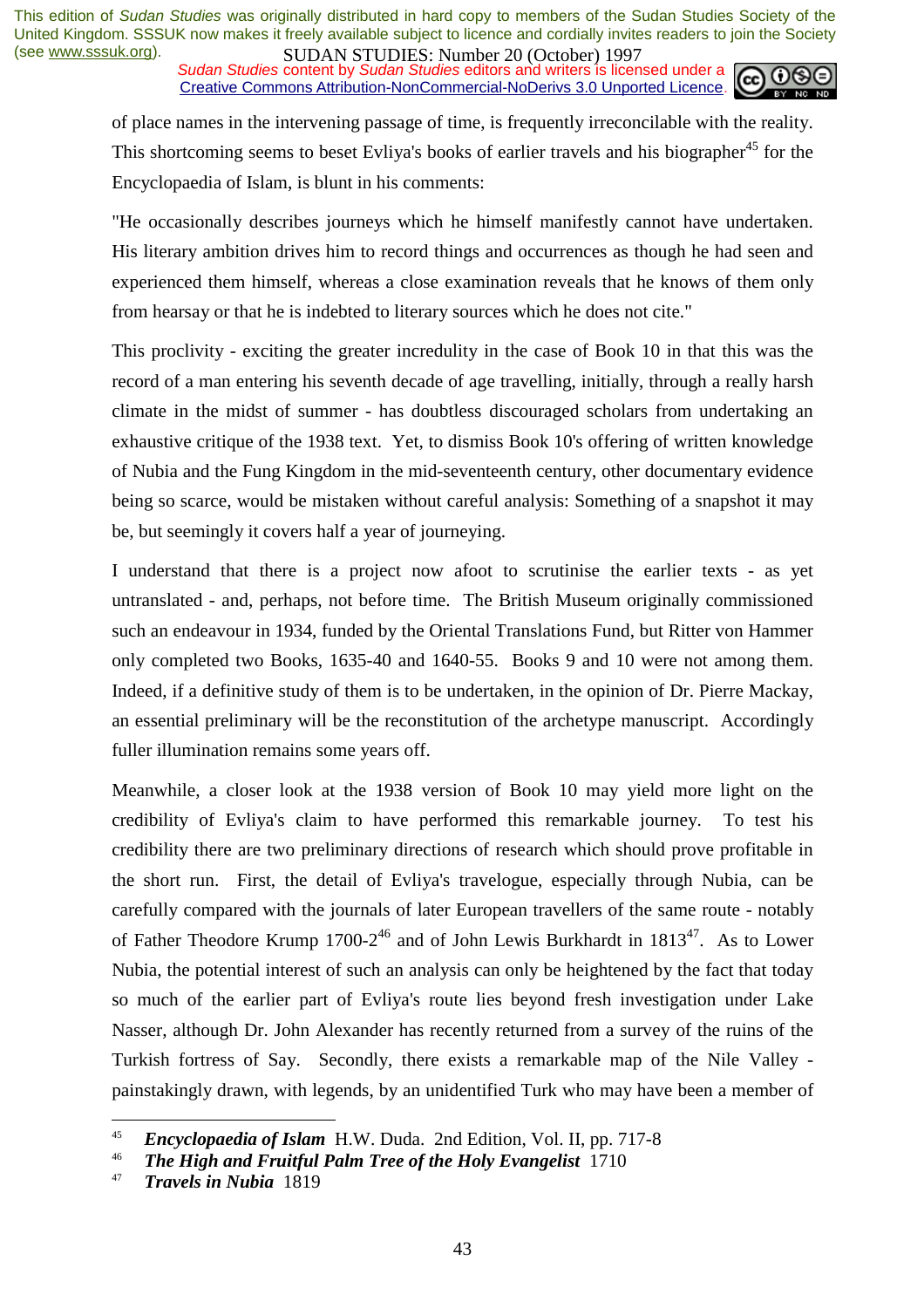**SUDAN STUDIES:** Number 20 (October) 122,<br>Sudan Studies content by Sudan Studies editors and writers is licensed under a Creative Commons Attribution-NonCommercial-NoDerivs 3.0 Unported Licence.



Evliya's entourage - of which to date Ettore Rossi is the only person to record a preliminary opinion.

To consider the map first, we know that it was not compiled before 1685 and therefore after Evliya's death, aged 74. Evliya left Egypt for Sennar mid-summer of 1671 and Petti Suma says that, while at Ibrim, he proposed to produce a map of the Nile and the Fung Kingdom on his return, with the help of a cartographer - Hikemizade Ali Bey. The map in question was personally acquired in the 18th Century by the Vatican Librarian who left it as a bequest to the Library where it was first examined by Ettore Rossi in 1949. He concluded:

"The correspondence between the map and the Tenth Book of Evliya Celebi's Travels is so strict in substance and in text that coincidence is not possible and one must admit that the map was drawn in connection with Evliya Celebi's book by one of his readers, perhaps by a person of the author's suite."

Rossi announced his intention to publish a fuller examination of the map, but he was unable to fulfil this objective. With the kind cooperation of the Prefect of the Vatican Library I have been able to obtain, on behalf of the Sudan Archive in Durham University Library, a facsimile photograph of this map (over 4 metres in length) covering the Sudan, and of its Turkish script legends. Professor Victor Ménage, to whom I have shown it, has been so good as to share with me some of his impressions from a preliminary reading of these legends. While Rossi may be right in his assertion that the correspondence of the map and legends with Book 10 is no coincidence, that can only be made confidently in respect of the Nile north of Mahas - in fact territory which was under Turkish occupation in 1671, although the map legend asserts that Kor Hussein, the Fung vassal whom Evliya met, had seized the Turkish fortress island of Say (between 1671 and 1685?). Hafir, Kor Hussein's headquarters in 1671, appears prominently; but to the south of the latter's boundary with Fonjistan (Sennar) place names are scarce. Sennar is not mentioned nor Dongola located, while the great northern loop of the Nile via Abu Hamad, encircling the Bayuda, is absent - indeed as is any reference in Book 10. In short, once Fonjistan is entered the correspondence between Book 10 and map becomes very sketchy.

Simultaneously, in Fonjistan the character of the map has changed to a schematic Ptolemaic style. The Nile sluices northwards from the Mount of the Moon through eleven arches - the central arch commemorating Alexander the Great. Mediaeval confusion as to the relationship of the Niger and the Nile is apparently reflected in adoption of Idrisi's twelfth century theory that the former flowed west from the Nile, perhaps through the Bahr el Ghazal. The Blue Nile is on the Vatican map and Fazughli gold mines, but not recognisably the Sobat or the Atbara. The Great Lake collection reservoir below the source could be the Sudd, rather than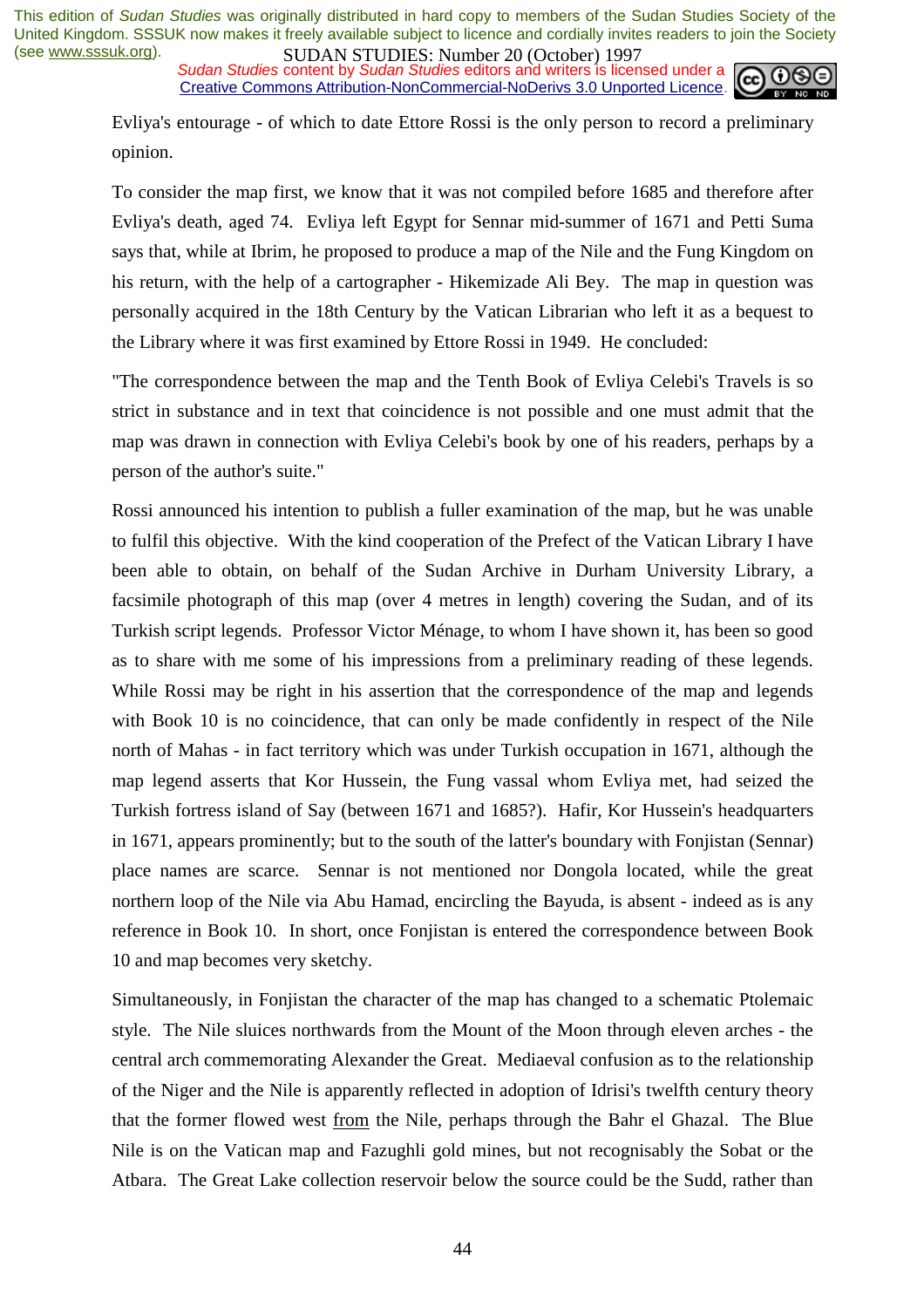*Sudan Studies* content by *Sudan Studies* editors and writers is licensed under a Creative Commons Attribution-NonCommercial-NoDerivs 3.0 Unported Licence.



Nyanza or N'zige, but was patently unvisited by the cartographer. None of this owes anything to Book 10.

There is plainly scope for further detailed study of the map and its legends, preferably in the context of the reconstituted archetypal manuscript of Book 10. While, however, the corroboration for Evliya's chronicle through Upper Nubia is presently strong, for the Fung (Fonjistan) sector of the journey it is unhelpful.

To return then to the detail of Evliya's narrative and the evidence of later travellers. His initial progress up the Nile commenced from Girga in Upper Egypt through Aswan, Wadi Halfa, Sukkot and the Island of Say, which marked the approximate end of Ottoman territory, to the beginning of the northernmost vassaldom of the Fung Kingdom of Sennar - Mahas - ruled by Kor Hussein (Hussein the Blind). The section from the Second Cataract at Wadi Halfa to Say, Sukkot, took Evliya six days through the harsh Batn el Hajar - *the belly of the rocks* - where strangely he registers a forest - presumably of date palms.

Evliya was a notable of the occupying Ottoman State with a firman from the Viceroy, Ibrahim Pasha Kara, and accompanied by an escort. He carried a letter of introduction and presents to King Badi II of Sennar. No European was to attempt that route to Sennar, fraught with risk to the ordinary traveller of interception and arrest by the local kashif rulers, until Captain Frederick Norden, the Danish sea captain who was turned back at Derr in 1738; and then J.L. Burckhardt whose epic journey was accomplished in 1813. Burckhardt travelled alone with a single guide and amazingly covered the 900 mile round trip - from Esna, past Derr to Tinareh, just north of New Dongola, and back - in 35 days by camel, averaging ten hours per day; and this within two years of the expulsion of the Mamlouks from Upper Egypt by Mohammed Ali Pasha. Burckhardt's account is admirable in its detail.

In the narrative of this first leg of Evliya's journey we encounter the first serious problem to his credibility as an eyewitness of events, in that he seems to relate a movement from Say to Maqraq southwards from Ottoman territory, whereas Maqraq is north of Say. Yet the account is accurate in its detail for the reverse north-south direction from Maqraq to Say and matches that of Burckhardt - which suggests that this part of the Turkish text has got out of order. This, and other contradictions, I consider more fully in *The Nile in Darkness*. It is, of course, not only contradictions which challenge Evliya's credibility. The numbers given for composition of contending military forces and of the inhabitants of localities are unacceptably large, but the multiplication of Turkish noughts - 'Sifars' as in Arabic - is more pardonable when the original written digit is  $a \cdot$ . The featuring of war elephants in Kor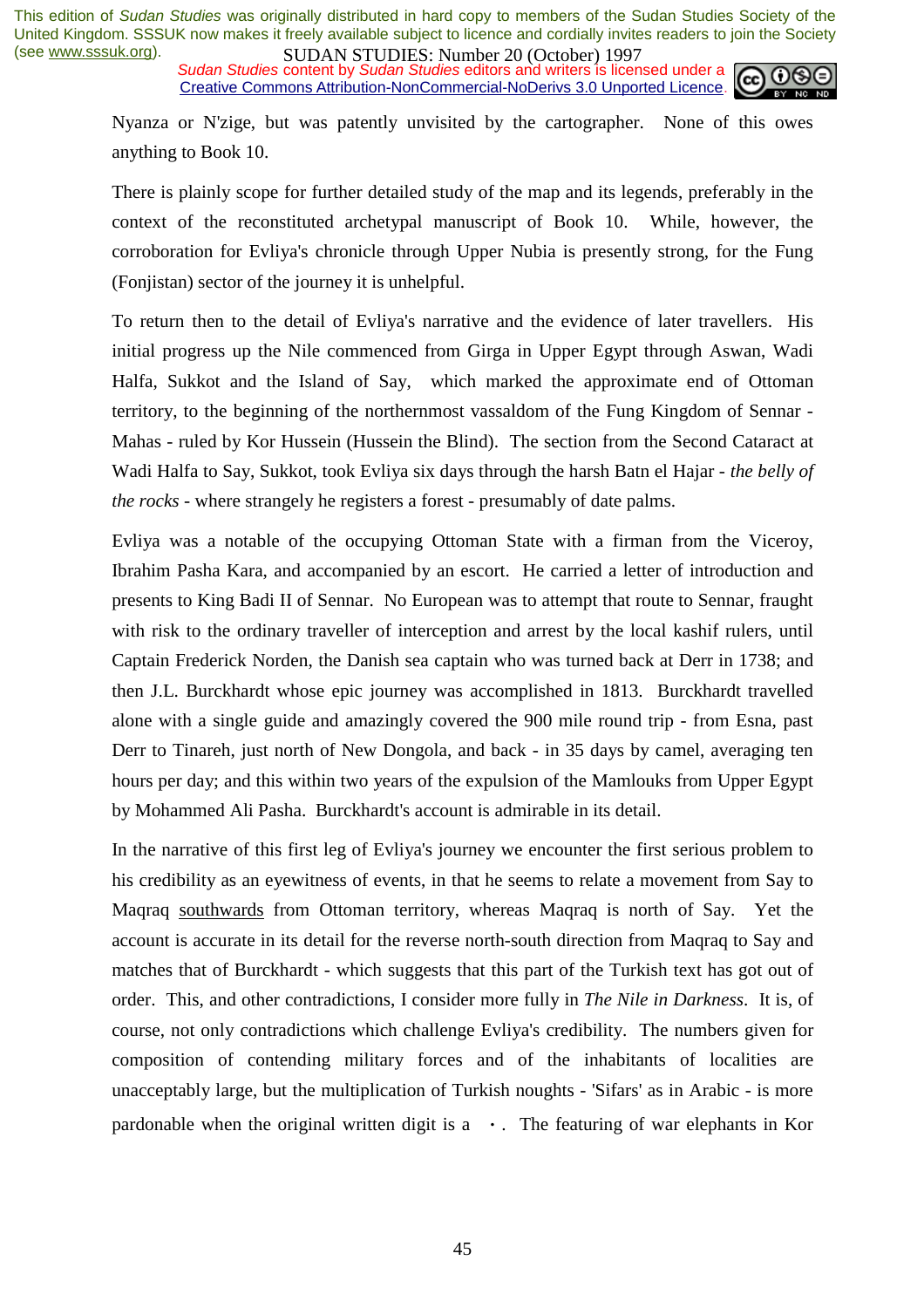*Sudan Studies* content by *Sudan Studies* editors and writers is licensed under a Creative Commons Attribution-NonCommercial-NoDerivs 3.0 Unported Licence.



Hussein's domain, one of which Evliya claims to ride - an evident status symbol - in midsummer is further ground for disbelief.

Perhaps the most difficult narrative to accept concerns Evliya's personal participation in the expedition of the Fung army - which he claims to join under Kor Hussein's generalship - to put down a rebellion led by a tribal chief (Hardokan) in the desert to the west of the Nile. Could Evliya, aged 60, in the heat of the Nubian summer have undertaken such an enterprise - the duration of which seems to have extended possibly three months? The answer would seem to be an emphatic negative. The obstacle is compounded in Petti Suma's translation of the 1938 text in her mistaken direction of march and distance (7 hours westwards from Lake Feyle, itself west of Moshu).

This, however, is a straight error, for the Turkish (I am much indebted to Professor Ménage) states unequivocally that the Fung expedition marched two days and three nights before moving, at the following dawn, four hours to the battle. I argue that the battle is most likely to have taken place at Shemsi, west of El Sawani, but the location of the rebel Hardokan's fortress - Firdaniye - and the identification of his infidel fire-worshipping followers - the Mugar - offer further challenges. Nevertheless, a credible explanation of the account with all its incompatibilities is not entirely unfeasible.

Central, I suspect, to the resolution of such local difficulties is the acceptance that in fact Evliya was not present with the expedition west of the Nile but was resting - in comparative comfort, if somewhat unheroically - at Moshu whence the expedition set forth. Hither returned the expedition, in early November 1671, for Evliya to welcome the participants and, doubtless, to debrief their leaders - the second-hand source of the material of this section of Book 10.

Sennar, however, remained Evliya's principal objective before Habes<sup>48</sup> and now, taking leave of Kor Hussein, he was quickly on his way to Old Dongola in his capacity - he relates - as the personal guest of the Viceroy of Egypt and the first white man to enter Berberistan (Barabra). Old Dongola was probably still under the Abdullab Sheikh of Gerri, as opposed to Shaiqi rule, and this historic, if ruined, fortified city merits the attention of Evliya - with its square brick fortress and seven mosques. Here, Friday prayers were offered on behalf both of the Fung King of Sennar and of the Ottoman Sultan Mehmet III - the latter strictly in his capacity as Guardian of the Holy cities. Again, Evliya forges south - this time with the Qadi of Dongola as companion - passing a ruined church "Taller than Santa Sophia" (an example

<sup>&</sup>lt;sup>48</sup> Habes: This New Ottoman province based on Suakin (captured 1522) was seized on behalf of the Sultan by Ozdemir Pasha 1555-8, including Massawa and the Abyssinian coastal lowlands as well as Debarwa in Tigre. There he died in 1560, to be succeeded by his son Osman.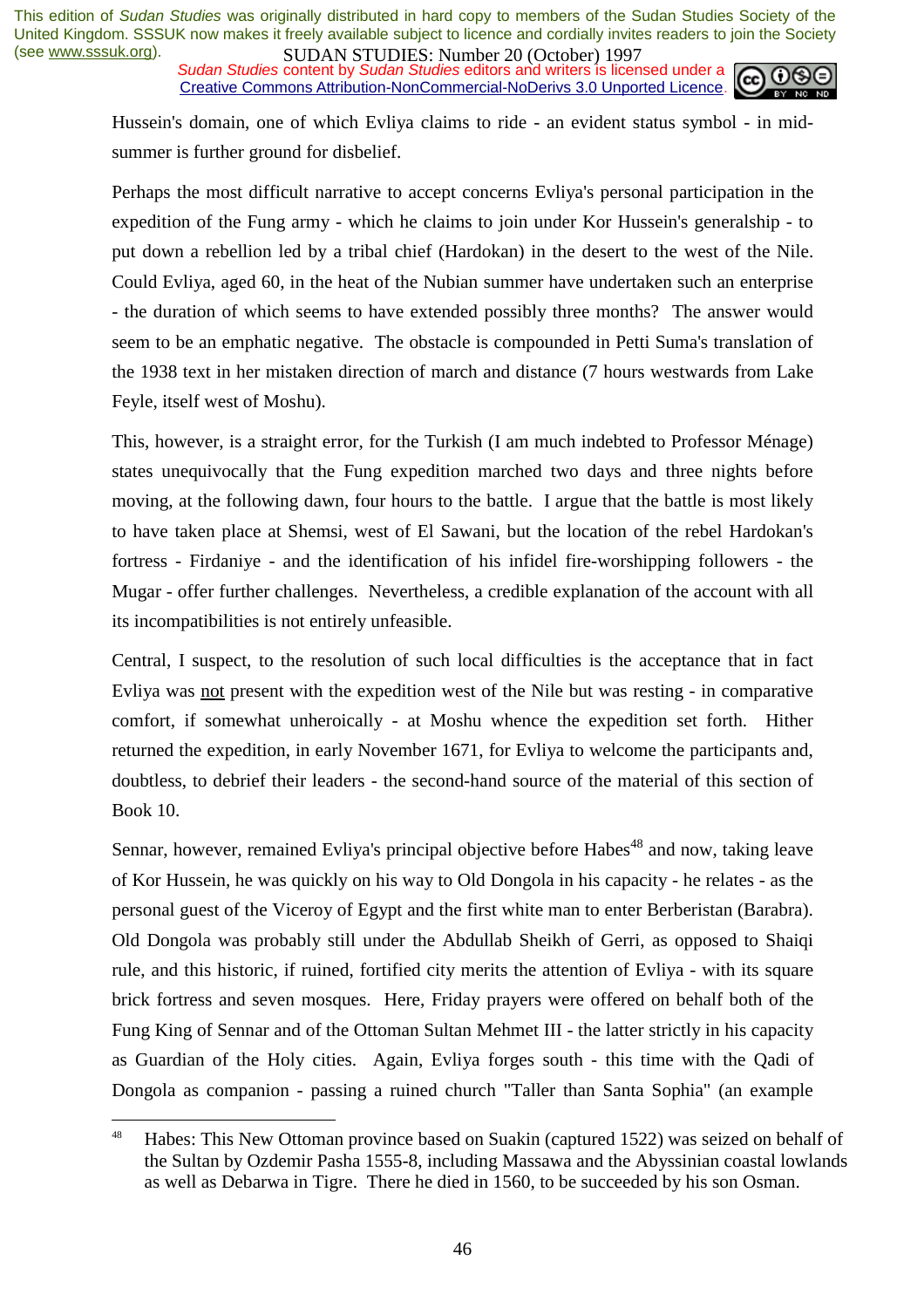*Sudan Studies* content by *Sudan Studies* editors and writers is licensed under a Creative Commons Attribution-NonCommercial-NoDerivs 3.0 Unported Licence.



perhaps of Evliya's uninhibited capacity for exaggeration, since Santa Sophia was well known to his readers), the southernmost point of this stretch of the Nile before its course bends to the north at Duffar.

Another major problem presents itself here. After Duffar the 1938 text describes a fortress of the Mek Idris - sixteen hours to the east of the Nile - with seven hundred dwellings. Thereafter, in nine hours, Evliya reached Gerri, the Abdullab northern capital, near the sixth cataract - the southern side of the Bayuda desert - with a transit time of at least eight days. It would seem inconceivable that either Evliya or the Dongola Qadi, journeying to meet the Fung King at Sennar, would have followed the northern loop of the Nile through Shaiqi territory past Napata and Merowe without mentioning these antiquities; but, equally, there is no mention of the demanding crossing of the Bayuda, even if it was now November, nor of Shendi and ancient Meroe. Some part of the chronicle seems here to have gone astray. Nor is the description of Gerri, as a little ruined round mud fort, easily reconcilable with that of the Catholic missionary - Father Theodore Krump - thirty years later, who has the Abdullab Sheikh presiding impressively in his palace. Bruce, a hundred years later, counted 140 dwellings. Was, at this stage at least, Evliya still leading his legation?

The account of the final stretch of the route from Gerri to Sennar - notably of Soba the ruined capital of the old Christian kingdom of Alwa; of the alternative southern Abdullab capital of Arbagi, on the Blue Nile, where he had a not very cordial meeting with the Manjil - probably Sheikh Agib Ibn Ereigi; and, finally, of Sennar itself - is detailed and impressive even if, taking the path to Soba, Evliya appears unaware that he missed the confluence of the Blue and White Niles at present day Khartoum. Elephants (even a rhinoceros) gain further mention - with perhaps greater probability granted the latitude.

Evliya, accompanied by the King's kamfin, headed the procession into Sennar, with the Qadi from Dongola, on 12 December 1671 and dispatched the presents and the letter of introduction from the Viceroy of Egypt to King Badi abu Dukn. He was now in the Fung (Fonjistan) capital, described by Krump on his visit (without too much knowledge) as

"... by far the most important centre of all Moorish countries in Africa. Caravans visit it regularly from Cairo, Dongola, Nubia, beyond Red Sea, India, Ethiopia, Darfur, Bornu, Fezzan and other countries. It is a free town... and it is one of the most densely populated towns after Cairo."

Evliya does justice to Sennar - devoting to it some twenty per cent of the 1938 text covering Wadi Halfa to Habes. Though he could have gathered much knowledge from others of the detailed lay-out of the town; its moated fortress with cannon and outer wall of 3000 paces,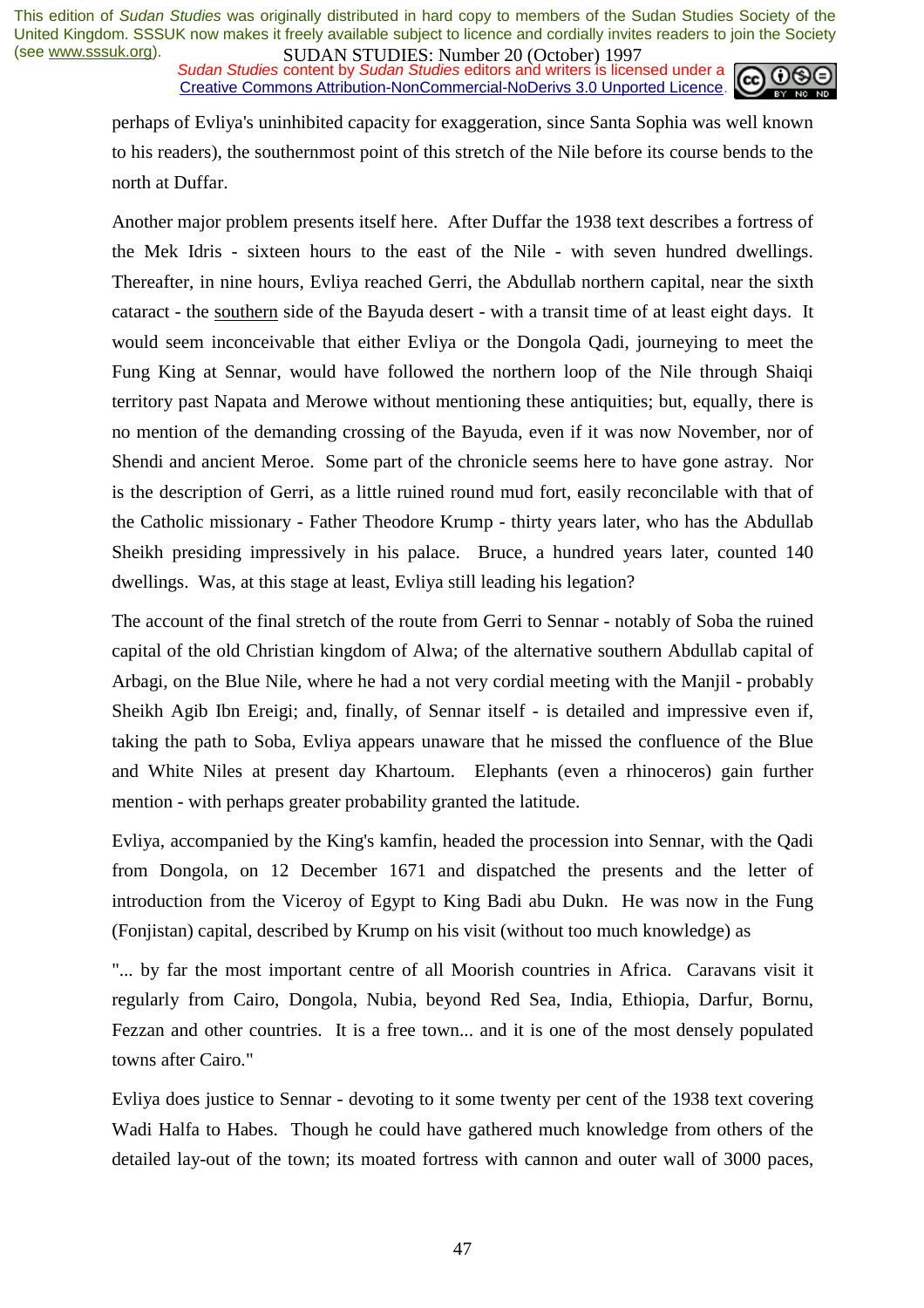**SUDAN STUDIES:** Number 20 (October) 122,<br>Sudan Studies content by Sudan Studies editors and writers is licensed under a Creative Commons Attribution-NonCommercial-NoDerivs 3.0 Unported Licence.



and the principal mosque of Kakan Idris with its minaret, nevertheless, the descriptions of its inhabitants, their merchandise, musical instruments, distinctions of dress and, above all, of the formal reception in audience by the King of this representative of the Viceroy - and so of the Sultan whose name was remembered in the Friday prayers - are too vivid and real to excite serious doubt about Evliya's personal participation.

His sojourn in Sennar, which included Ramadan, exceeded two months and enabled him to attend the King not only at the Eid el Kabir but also at a hunting expedition. He was fortunate that a group of Abyssinian merchants arrived seeking to purchase merchandise and especially camels. Evliya obtained the consent of the King to depart with them on their return journey to Habes whence, after some three and a half months, he set out to return to Egypt via Suakim and Ibrim.

There have been fraudulent accounts of travel in the Sudan, the most notorious perhaps being that published in 1854 by Alexandre Dumas Père, a master of historical fiction which included the d'Artagnan novels. The sham traveller in this case was one Charles-Louis du Couret, rascal son of a general; the title: *Voyage au pays des Niams-Niams ou hommes á queue, avec le portrait d'un Niam-Nam et une notice biographique sur l'auteur par A. Dumas*  49. Was Evliya of this ilk?

The answer is an emphatic no. The involvement of an author of the calibre of Dumas Père in such a spoof is indeed surprising, but he did not conceal his delight in travel tales of imagination and, at the time of du Couret's spoof, moreover, Dumas was seriously in debt. In the case of Evliya it was, perhaps, artistic licence compounded by vanity and enthusiasm for African exploration which led him astray in Book 10 to utter the kind of fictitious claims to personal achievement such as had punctuated his earlier travel journals. David Reubeni and Jacques Charles Poncet were probably similarly guilty of the same indulgence in their narratives - at least when they were without the company of a literate witness. Such errors, however, do not so undermine the credibility of these travellers as to condemn them as shams who were never there.

As to Evliya's chronicle: leaving aside suspected exaggerations of fact, such as the presence in Mahas of elephants and the accuracy of numerical measurements and quantities, the main doubts relate to his alleged personal participation in the campaign against Hardokan - to the west of the Nile; to the orientation of Maqraq and Say; and to the omission of any account of the journey across or round the Bayuda desert. On the other hand, the detail and accuracy of most journey times, the boundaries of provinces, and the identification of Viceroy Ibrahim

<sup>49</sup> *Europeans in the Sudan 1834-78* Paul Santi and Richard Hill, 1980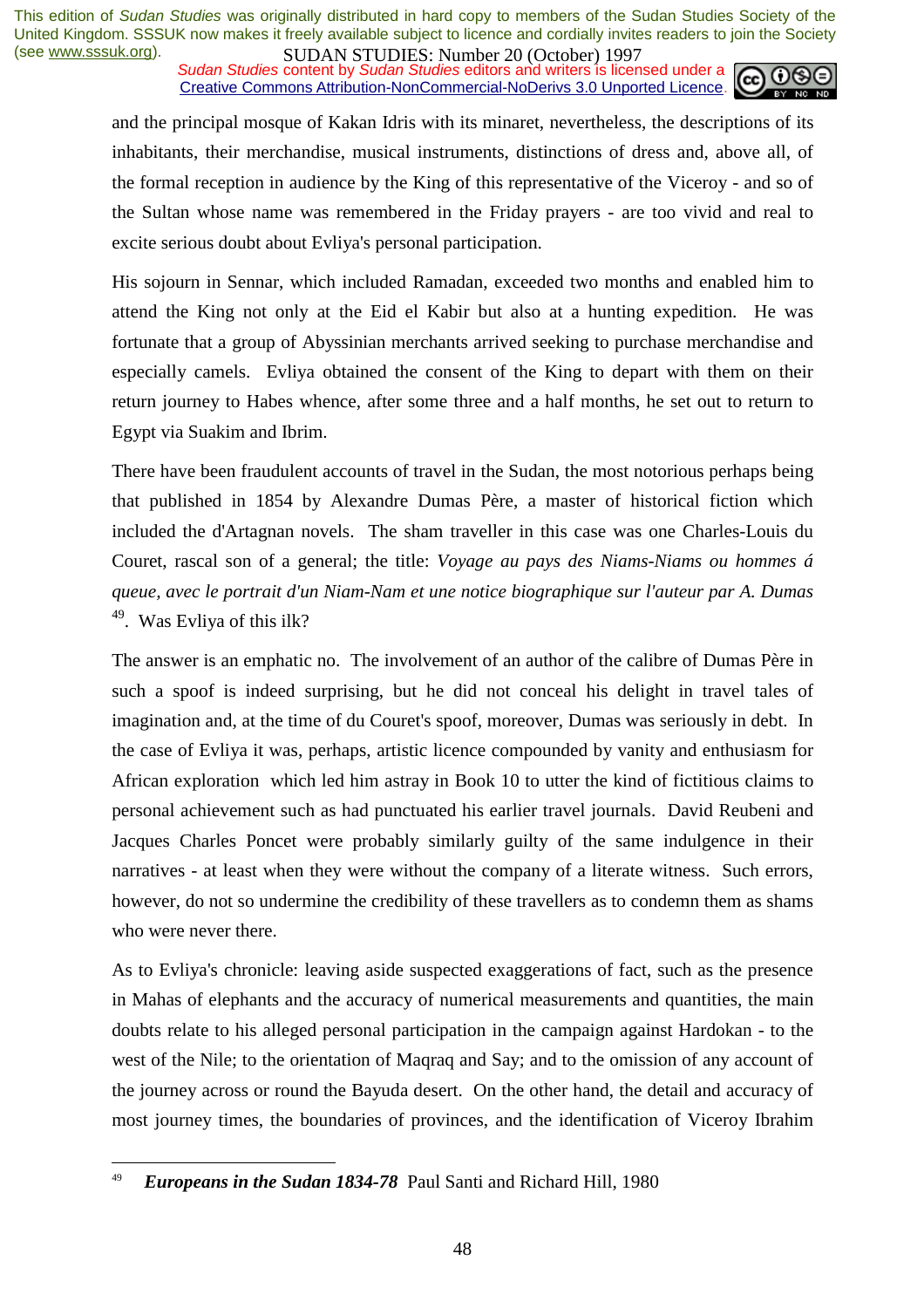*Sudan Studies* content by *Sudan Studies* editors and writers is licensed under a Creative Commons Attribution-NonCommercial-NoDerivs 3.0 Unported Licence.



Pasha Kara and Kor Hussein - whose name appears on the Vatican map, seem convincingly to anchor Book 10 in time and place. As to the Vatican map, Rossi's judgement that, at least in respect of the journey through Upper Nubia, the map was drawn by someone with knowledge of Book 10 not only corroborates Evliya's general narrative but, in particular, his claim to have planned such a map at Ibrim when en route to the Sudan. Further research seems amply justified.

Evliya Celebi spent the remaining ten years of his life writing and editing the *Seyahatname* representing over forty years of travel. He died in Cairo; or, having passed a final year there, in Istanbul: about 1685.

This paper was presented to the Fourth Triennial Meeting of the

International Sudan Studies Association

Cairo 11-14 June 1997.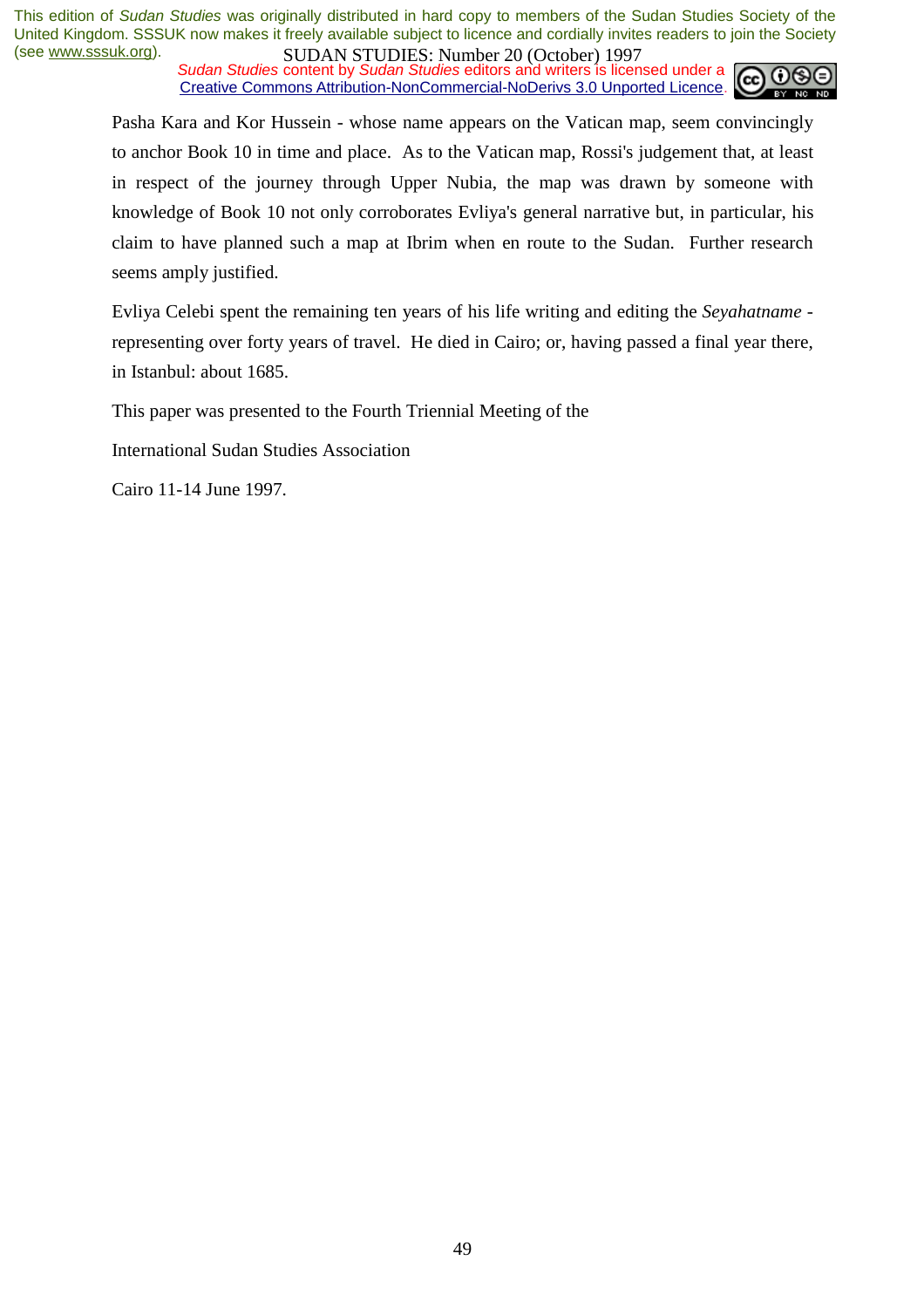*Sudan Studies* content by *Sudan Studies* editors and writers is licensed under a Creative Commons Attribution-NonCommercial-NoDerivs 3.0 Unported Licence.

## **CHRISTIAN AND MUSLIM WOMEN IN DIALOGUE: A MODEL FOR HEALING AND RECONCILIATION IN SUDAN.**

### Lillian Craig Harris

### **SUDAN CHURCH STUDY SEMINAR: THE CHURCH IN SUDAN: ITS IMPACT PAST, PRESENT AND FUTURE**. Brackenhurst Conference Centre, Limuru, Kenya. 16-22 February 1997.

On 17 June 1996 I read a paper to the Second National Christian Women's Conference, convened by the Sudan Council of Churches in Khartoum, urging dialogue between Christian and Muslim women. My suggestion did not involve theological discussion but rather exploration of individual and group empowerment by forgiving and making peace with one another. Unknown to most people in the audience, such a dialogue had in fact already begun.

Since March a group of about 30 Sudanese women, Christians and Muslims, had been meeting twice monthly. They called themselves "the Women's Action Group" or just the WAG. Last June they were not yet prepared to go public. But as WAG facilitator I already sensed that I was involved in a powerful experiment which seemed to offer a way towards reconciliation between Sudanese individuals, cultures and religious groups.

At that SCC conference last June I advocated, as a first step towards Christian-Muslim dialogue, repentance for our own fear, self-righteousness and anger, which hold us back. This should be followed by acceptance of our own self worth as well as of the self worth of others and of the value of what they have to offer to us. Included in this acceptance ought to be the recognition that we do not need to agree with everything another woman says in order to accept her viewpoint as legitimate for her. The crucial ingredient is the willingness to listen and the end result would be healing and reconciliation.

However, in order to enter into productive dialogue, I suggested that we must at least be willing to forgive and that it would be necessary to recognize that no individual represents "the Muslims" or "the Christians". The recommended way forward was two-fold:

1. Meet together to listen to one another and to exchange information about who we are and what we experience, need and want. A major ingredient in these encounter sessions must be learning to listen to and to accept the pain and anger of other persons in dialogue. We would not be in need of dialogue if we were all in agreement, so disagreements, no matter how painful, would be thoroughly aired. Through listening, followed by acceptance and forgiveness, healing would begin.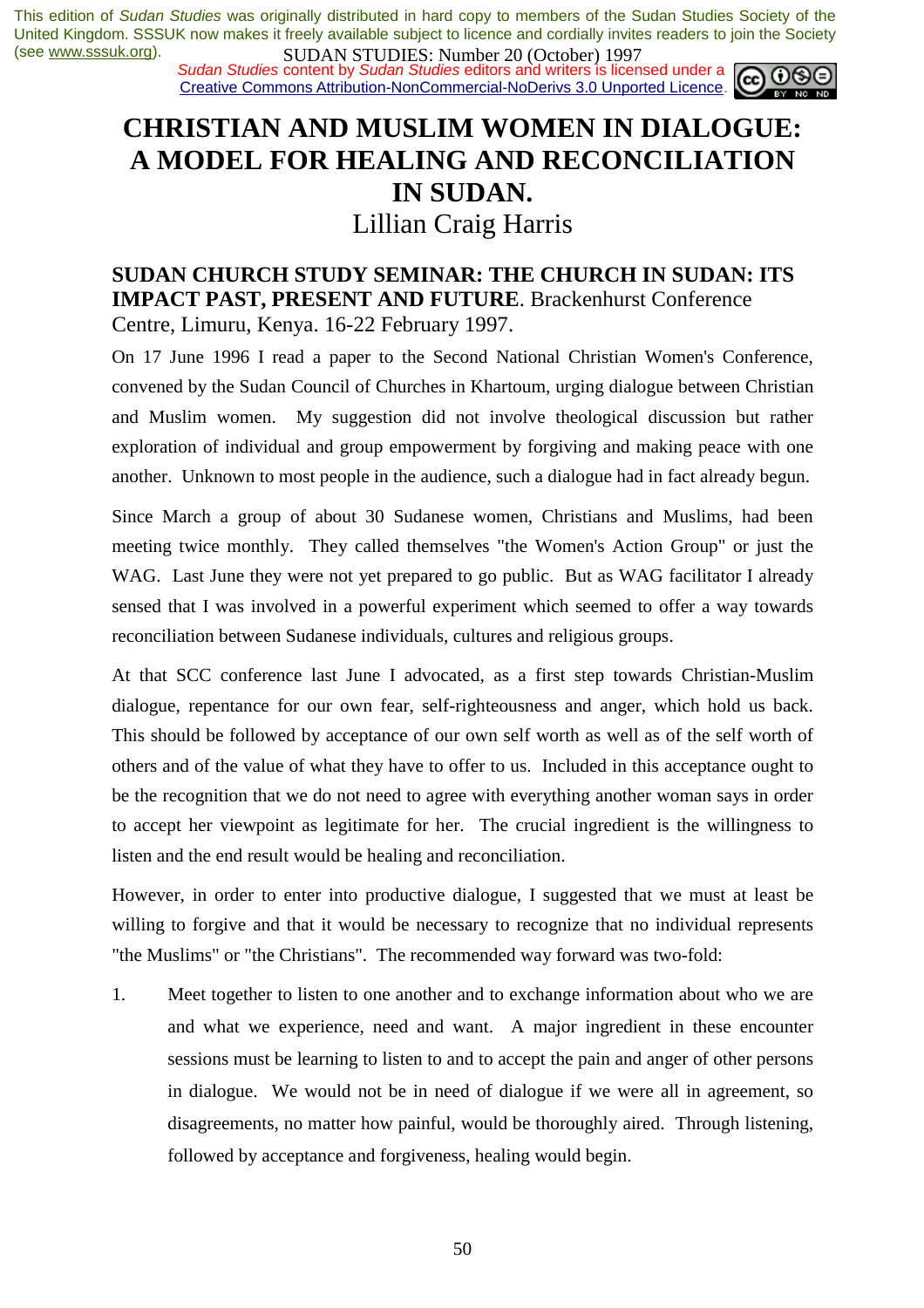*Sudan Studies* content by *Sudan Studies* editors and writers is licensed under a Creative Commons Attribution-NonCommercial-NoDerivs 3.0 Unported Licence.



2. With growth of a spirit of understanding and cohesion in the group, an impulse for service would emerge. Some project, no matter how small, would then be selected to allow the group to work together to help the poor and those who suffer. Service to the community would be the path to personal empowerment and to even greater service.

### **Initial Responses**

 $\overline{a}$ 

The response to my remarks at the SCC conference was intense and multi-faceted. I learned a great deal and felt that several truths about dialogue had been demonstrated.

- \* Dialogue, simply put, is listening to and seeking to understand one anothers' viewpoints so as to reduce further conflict by building understanding and trust between individuals and groups. But people often confuse dialogue with debate, negotiation or even with normal social interaction.<sup>50</sup> One Christian woman told me, "We are not willing to dialogue [*sic*] with weak Muslim women; they are as powerless as we are". Clearly she had confused dialogue with negotiation - which can only occur when both sides have a position of authority or power from which they can manoeuvre. Nor does the dialogue to which I refer have anything to do with debate the effort to win over another by argument.
- \* There was both agreement and disagreement with the basic proposal. Christians, men in particular, made several heated statements concerning their inability to speak on equal terms with Muslims because of what Muslims were said to believe and the northerners' treatment of southerners as inferior. Such statements underscored the need for dialogue to broaden our understanding both of Islam and the fact that not all Muslims believe the same thing. There seemed a strong temptation to blame religion for problems which may be basically cultural.
- \* Though religion serves as a rallying point on both sides, it is not essentially theology but politics, cultural differences and historical experiences which divide Sudanese Muslims and Christians. Moreover, the present state of intense emotional negativism in Sudan between Christians and Muslims relates more directly to a power struggle

<sup>&</sup>lt;sup>50</sup> However, Francis Cardinal Arinze identifies what he calls "dialogue of life" which can occur "at the level of the ordinary relational situations of daily life... When neighbours of differing religions are open to one another, when they share their projects and hopes, concerns and sorrows, they are engaging in dialogue of life. They do not necessarily discuss religion. But they draw on the values of their different beliefs and traditions." *Meeting Other Believers*. Nairobi: Paulines Publications Africa, 1997. p. 11.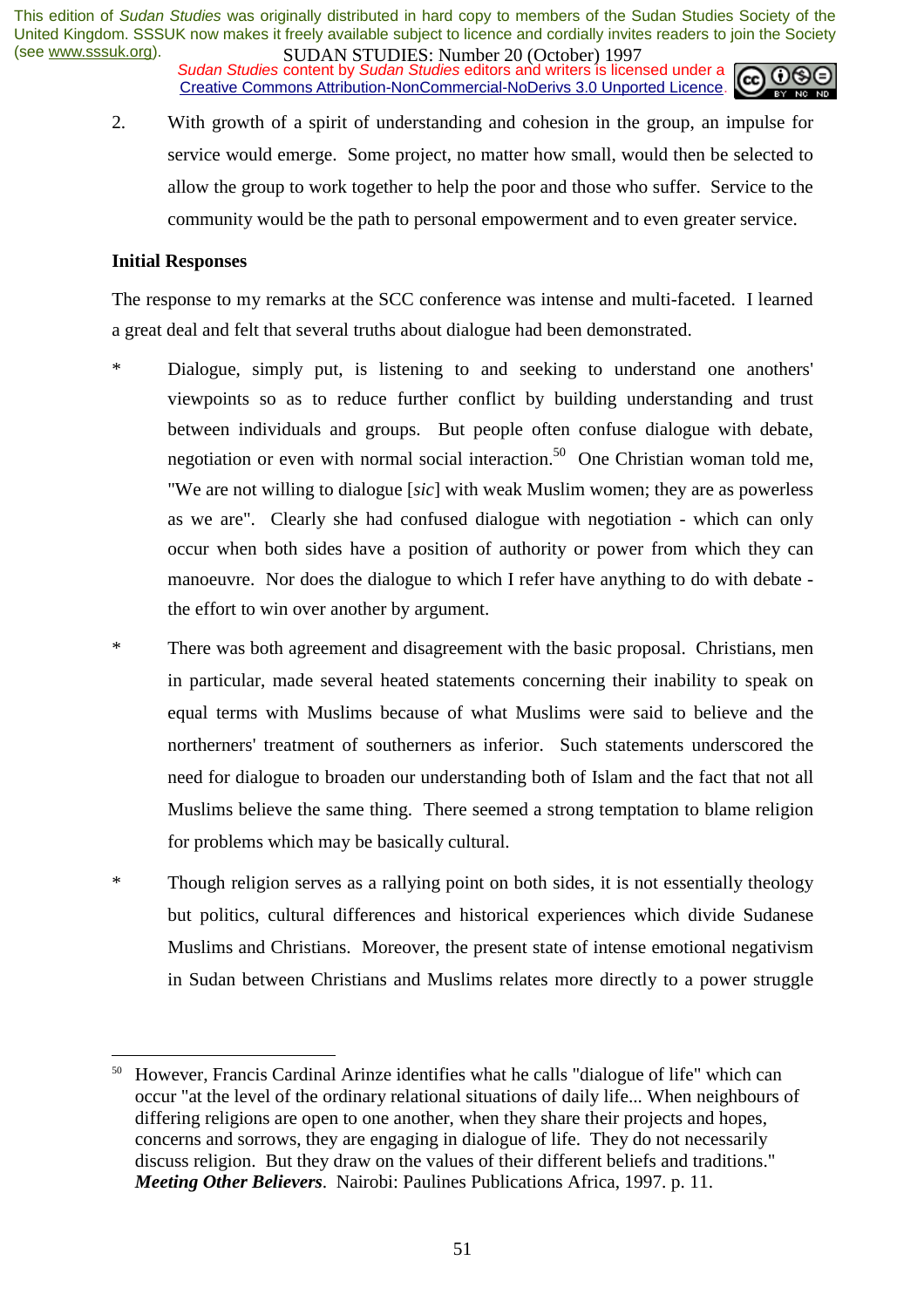**SUDAN STUDIES:** Number 20 (October) 122,<br>Sudan Studies content by Sudan Studies editors and writers is licensed under a Creative Commons Attribution-NonCommercial-NoDerivs 3.0 Unported Licence.



between men. Women have a role to play in bringing rationality to arenas of physical and political violence. But unless women unite, their strength is diluted.

- \* I was shocked (though I should not have been) by the depth of the pain and anger unlocked during the Sudan Council of Churches session. There were several Muslim women in attendance who by both their remarks and their presence demonstrated willingness to engage in dialogue with Christian women in the interest of service to the community. However, the goodwill of these Muslim women was virtually ignored. This was not intentional I believe, but rather a spontaneous result of the emotional climate generated by the opportunity to vent pain. However, the visiting Muslim women (as they later verified to me) felt rebuffed and despised as they were in effect lumped in with those of their co-religionists who have actively demonstrated the acute need for Christian and Muslim women of goodwill to sit down together and talk from the heart.
- \* Some people are not in a position to enter into dialogue because they see no validity in opinions other than their own. Apologists and propagandists are extremely frustrating to speak to as their positions are inflexible and they hope to convert rather than to work towards mutual understanding. Persistent inflexible opinions will hijack the group unless we can hold on to the purpose: sympathetic listening.
- \* Does this mean that people who are deeply wounded psychologically, especially those who are extremely angry, should be excluded from dialogue? The answer must be "not necessarily" for often such people are those most in need of dialogue's healing benefit. Although their personal wounding may temporarily prevent them from reaching beyond their own feelings and admitting that a woman "on the other side" also hurts, dialogue can be very effective in helping people begin to break out of their psychological pain. Enabling emotionally wounded people to talk is enormously cathartic because by so doing they can work towards their own release. "We emerge into the light not by denying our pain, but by walking out through it".<sup>51</sup>

#### **How the WAG began**

 $\overline{a}$ 

The WAG was born in early 1996 after women from Al-Manar Consultancy northern/Muslim women - asked me to identify various southern/Christian women with

<sup>51</sup> Joan Borysenko. *Guilt is the Teacher, Love is the Lesson***.** New York: Warner Books Inc., 1990. p. 21.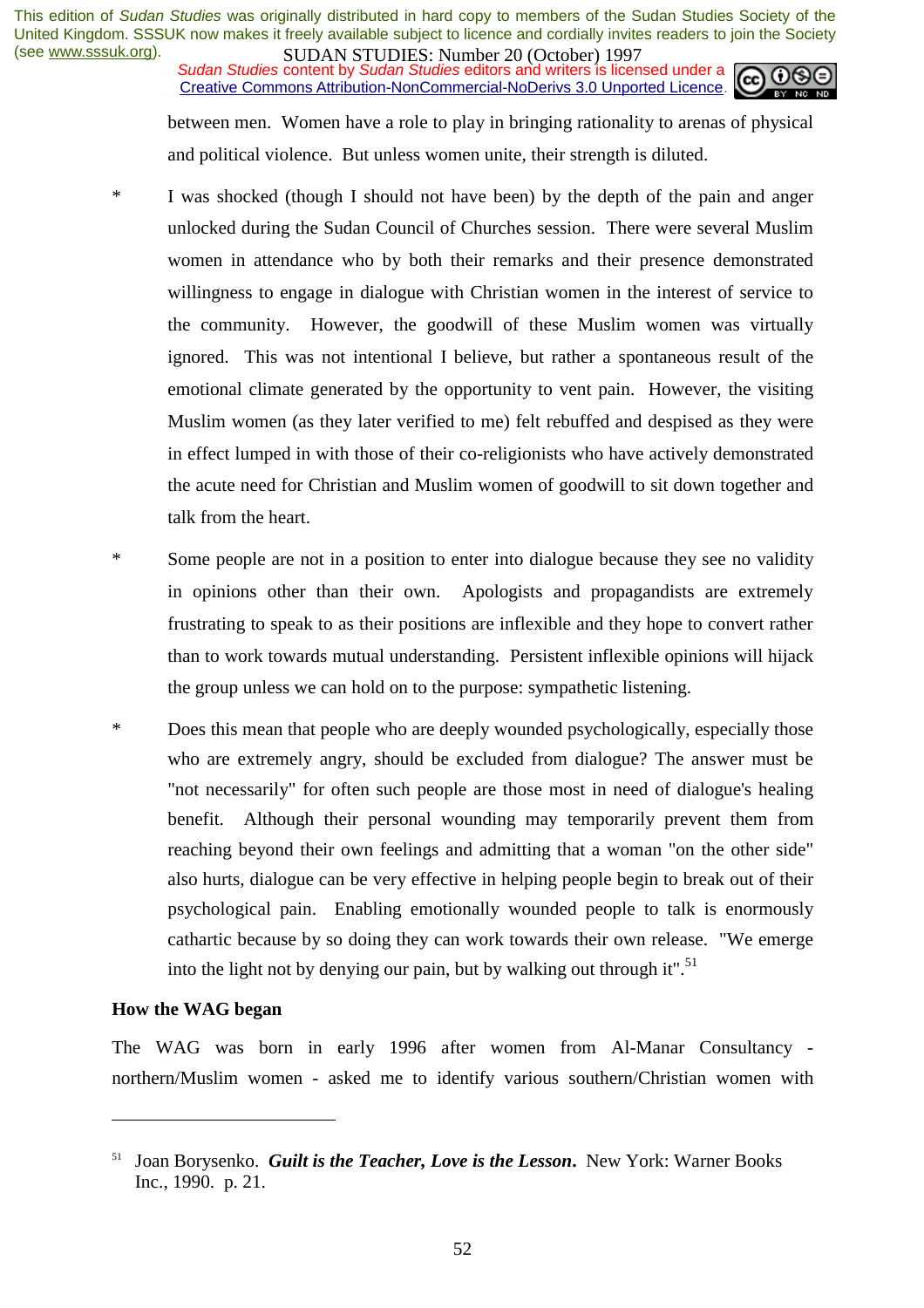*Sudan Studies* content by *Sudan Studies* editors and writers is licensed under a Creative Commons Attribution-NonCommercial-NoDerivs 3.0 Unported Licence.



whom they could enter into dialogue about "peace and development." However, when subsequently I began to invite various southern women to meet with the northern women it emerged that many of them were already acquainted and had at times even met together in dialogue efforts. What was really needed, it seemed, were a venue, a facilitator and a method.

I have no formal experience or training in dialogue or conflict resolution. Therefore, I was thrown back on the only tools I possess. Fortunately these are tools of enormous power and relevance to dialogue - although I did not clearly understand this at the beginning. In the words of a Chinese proverb, the WAG way forward has been, "Feeling the stones to cross the river."

The powerful tools to which I refer are those of a psychological support service known as Befriending or "listening therapy."<sup>52</sup> Befriending is based on the principle that a supportive, sympathetic listener is often crucial to personal crisis resolution. The person in distress or crisis is encouraged to vent her emotions, thus lowering the psychological temperature so that she feels relieved and can think more clearly about the way forward.

This method of offering psychological support works because the first thing anyone in emotional crisis needs is a sympathetic, non-judgmental listener. And the truth is that most people do not want advice: they want to be understood. By now I hope you see how this method might apply to dialogue. Everyone wants to be listened to, to be understood.

The WAG method in seeking to build bridges between women from various regions of Sudan has been to promote mutual venting of negative emotions: feelings of anger, pain, confusion, aloneness, helplessness which arise from war, displacement, social prejudices, religious dogma and cultural transitions. It was felt that if each side could listen attentively to, accept and begin to understand the agony and disempowerment of the other, then true mutual healing and group reconciliation would begin.

The ultimate aim, of course, is to make such an impact on the community that eventually women can gain a greater voice in the peace and development process. But the WAG recognized that those with their hands on the throttles of power, be they political, religious,

 $52$  Befriending, the offer of "listening therapy" to the despairing and suicidal, originated with the Samaritan movement which began in the U.K. in the 1950s. Its early directors and practitioners were Chad Varah and John Eldrid, both Anglican priests. Befrienders International, using the Samaritan principles of "listening therapy", now operates in over 30 countries. The service is free, confidential and non-sectarian and the carefully selected befriending volunteers come from all walks of life. Befrienders Khartoum began service in March 1997.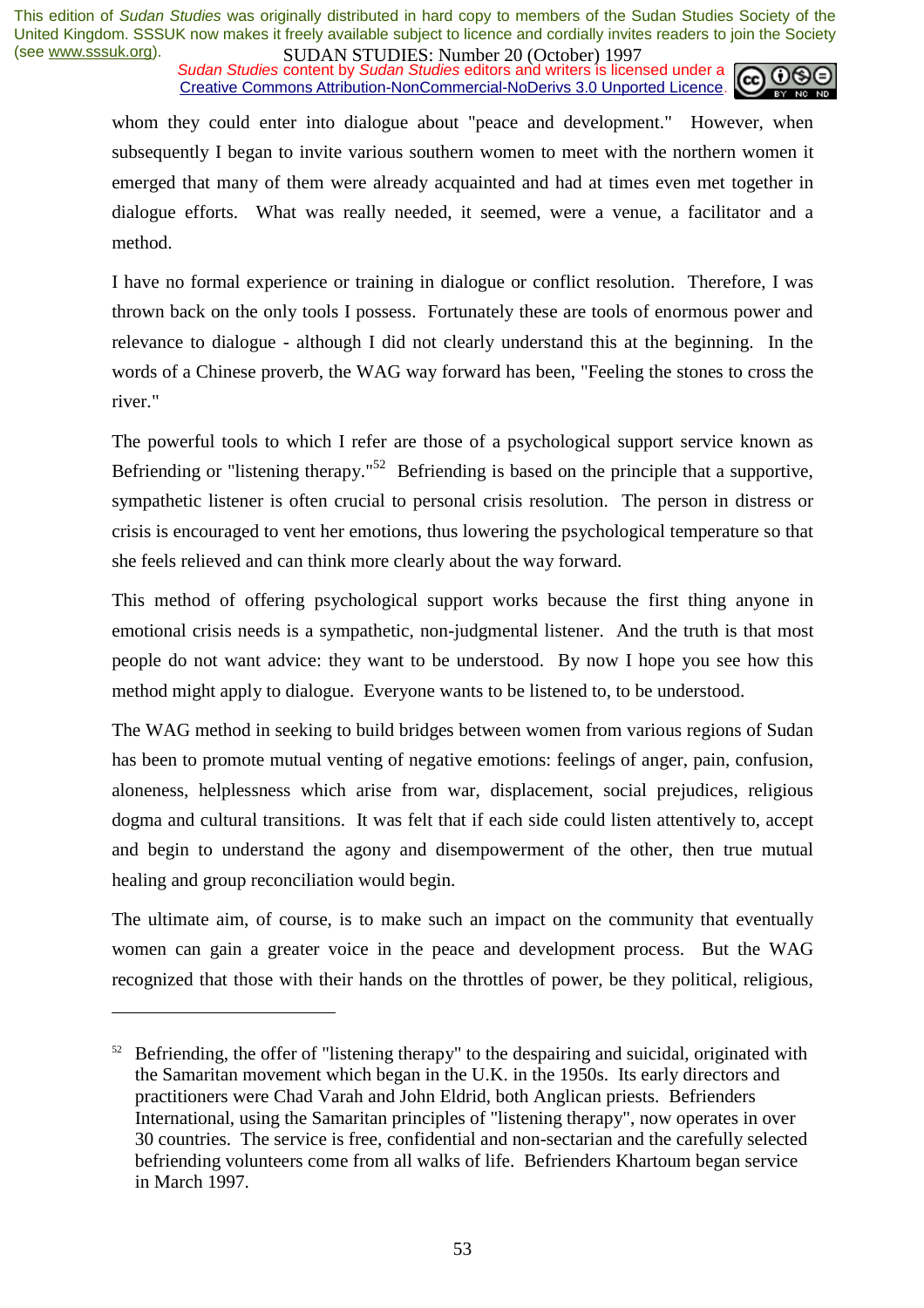*Sudan Studies* content by *Sudan Studies* editors and writers is licensed under a Creative Commons Attribution-NonCommercial-NoDerivs 3.0 Unported Licence.



family or economic, do not simply turn power over to women. To gain access to power without using force you have to make your leadership desirable and for that to happen you have to empower yourself. Therefore, a core group had to be bonded together.

This occurred in August 1996 at an all-day "Listening Sensitivity Workshop" during which the women told their stories and listened carefully to the painful stories of the other women. There were tears. There was amazement. And in the end there was joy. On that day I came to see how extremely difficult and painful dialogue can be. My respect for the women grew enormously. And on that day I realized as well how privileged I am to be involved in a process which clearly identifies itself as a work of Grace.

Of course, the WAG has not spent all its time listening to pain. To try to do so would overload the senses, lead us away from service, break our hearts. So in our discussions we have concentrated as well on social issues such as health, displacement, identity crisis and education. Within the group we have found considerable expertise in these areas and others. Some of the WAG deliberations are being written for circulation to a larger audience.

Discussion revealed that the WAG women believe identity is related to history, religion, civilization (do you really have to wear clothes to be civilized?), personal and social attitudes, colonizers and politics (how identity is used by those in power). But dialogue about who we are is vitally important for in dialogue we can exchange information, provide mutual support, heal our aloneness, resist hatred and - this became increasingly clear as we moved forward engage in service to others.

In our discussions, the relationship between identity and conflict resolution became clear. The WAG believes that until we can each feel comfortable with who we are, not only will we continue to suffer personal disempowerment, we will also continue to find it extremely difficult to accept others as they are. Much energy is wasted trying to make "them" be like us, trying to make ourselves be like "them", hating "them" for being against us, etc. War, of course, is the most blatant example of this waste of energy.

One northern woman expressed a feeling of urgency in reaching out to other women in dialogue: "Our liberation as women will not come with the end of the war," she said. "It is dangerous if these women remain bitter." A southerner responded that, "The hatred has gone too deep. Dialogue only begins when ordinary women come together and see what is their problem." Another added that, "Governments have worked to keep the knowledge of what is happening from us. But we are in the same pit together." A second northern woman agreed that "We are a people separated from one another. We, too, as northern woman are harassed. We all need to read Mandela's biography!"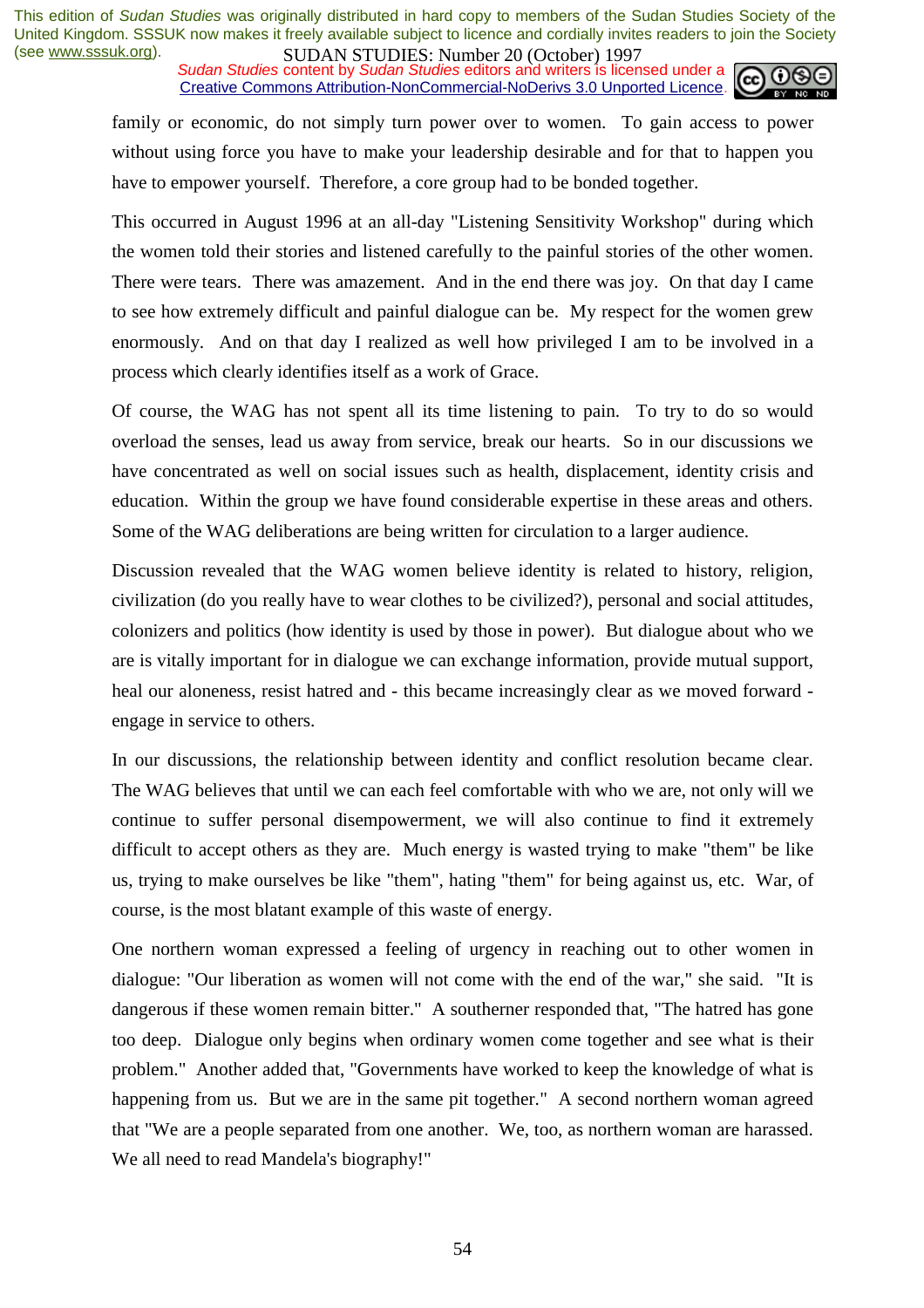*Sudan Studies* content by *Sudan Studies* editors and writers is licensed under a Creative Commons Attribution-NonCommercial-NoDerivs 3.0 Unported Licence.



#### **Reaching out to other women**

Following the successful listening seminar, it was decided to hold a dialogue workshop to involve women from outside the WAG. This first dialogue workshop was held in October at Ahfad University under the theme "The Differences Which Unite Us," a statement which has since become the WAG motto. Some 50 women attended a half-day programme which included roleplays depicting loss, exercises in defining the words which divide us (*jihad, human rights, peace, kafr, slavery, Arab, mondukuru*, etc.), and group work to identify first what we dislike most about "the other side" and finally what all Sudanese women have in common. When, before leaving, we joined hands and sang "We shall overcome, we shall live in peace," a European observer left the group shaking her head that she had never before seen anything like it.

Neither, of course, had any of the rest of us, but we hoped it would continue! And it has. In November at the preparatory seminar for this conference, held at the Nile Theological College in Khartoum, several women from the WAG participated in a presentation about the work of WAG and Sudanese women's attitudes towards peace and conflict resolution. Inevitably, we were attacked.

In my remarks to that seminar I noted that it seems to take a great amount of both patience and humility to enter successfully into dialogue - and a great deal of grace as well, especially when you are the injured or disadvantaged party. I suggested that women may have a natural advantage over men in entering dialogue because more women than men have been humbled by social, religious and economic disempowerment. Many men, I said, are not yet desperate enough to humble themselves for dialogue. Like the rich man Jesus told to sell all he had and give to the poor before he could follow the Christ, most men will go away in sorrow rather than enter into dialogue. These words seemed to be borne out when some Christian men at the Nile Theological College rebuked Christian women for "Entering into dialogue with these unbelievers."

This time, however, unlike the occasion in June, the WAG was bonded as a group of women who not only strongly believe in what they are doing but know they can count on one another's support. I was deeply moved by the way in which the Muslim women, supported by their southern sisters, told the Christian men that what they want is peace, not war, nor do they believe in *jihad* as it is politically defined or in forcing religion on anyone. The Christian women in the audience seemed more receptive to this message than did the men.

Since that occasion we have received other invitations to help women with dialogue and have set up a special WAG committee to deal with these requests. One request comes from a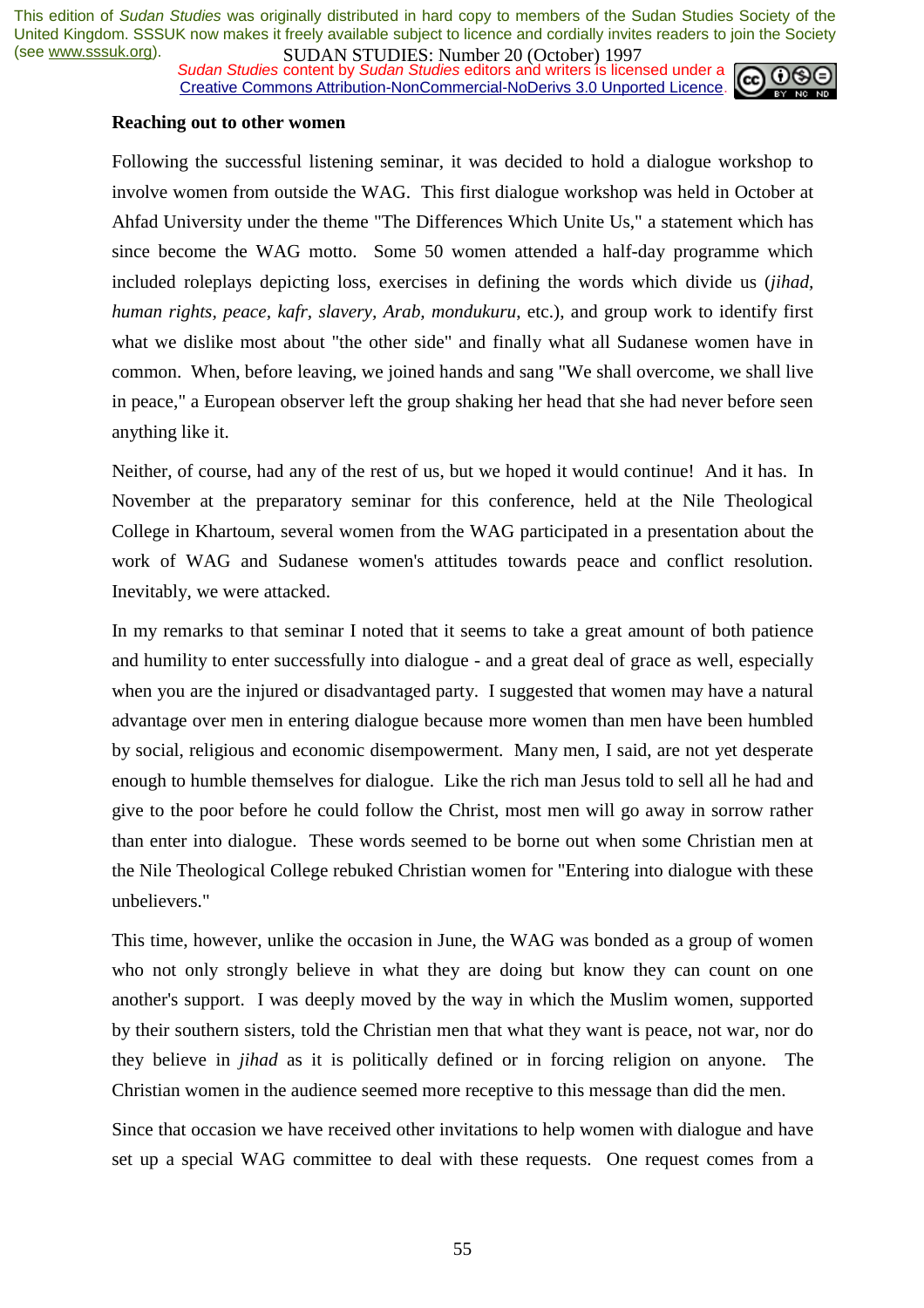*Sudan Studies* content by *Sudan Studies* editors and writers is licensed under a Creative Commons Attribution-NonCommercial-NoDerivs 3.0 Unported Licence.



Catholic social worker in Jebel Aulia, a settlement for displaced people near Khartoum. Teresa, who is herself a WAG member, tells us that when she tries to involve a Muslim woman in her self-help projects - and there are many desperately poor Muslim women in the area - the Christian women despise the newcomer and turn her away. Will the WAG conduct a listening sensitivity workshop, Teresa asks, to bond the Christian women and then come back and do a dialogue workshop between Christians and Muslims?

Another WAG member reminds us of the problems caused by tribalism within the Sudanese churches and wonders if the WAG can extend dialogue into this area. A foreign Catholic priest working at Dar es Salaam camp for displaced persons requests that we come and work with the Christian and Muslim women whose children attend the schools he has set up in that area. WAG will, he warns, need to work slowly and carefully as most of the women, though eager to learn, speak no English and very little Arabic. Moreover, the WAG has already returned to the Nile Theological College to conduct a listening sensitivity presentation to male students in a counselling class. Significantly, the request to do that followed a similar programme for students' wives in early December.

Meanwhile, the social service which I knew must come as an expression of unity, but which I feared might come too quickly and overpower the dialogue, is taking shape but in support of dialogue rather than in detraction from it. Some 60 boxes of used children's books, a gift from the children of the Anglican Diocese of Bradford in the U.K., are being used to set up a mobile library. Not only will these books expand the horizons of children, many of whom had virtually no previous access to books, but we hope the library will serve as a magnet to draw more women into dialogue.

#### **Opposition to dialogue**

I have remained aware all along of the enormous fragility of the WAG. Opposition from powerful quarters - and there are many who do not wish to see women either empowered or reconciled to one another - could bring this work to an end. But one of the most comforting truths to which I cling is that works of healing and reconciliation are never empowered by the individuals who participate. Once genuine dialogue begins, Love itself becomes the source.

There are sizeable groups in all communities which believe that dialogue is at best useless and at worst dangerous. The first attitude grows out of the sin of pride: "Truth is on my side, why bother with those damned and ignorant *kafir*/sinners, etc." The second attitude, that dialogue is dangerous, arises from fear: "Maybe I'll screw up and not defend the faith or the political position properly" or "Maybe those weaker than I will be convinced by the demonic arguments and evil influences of the other side."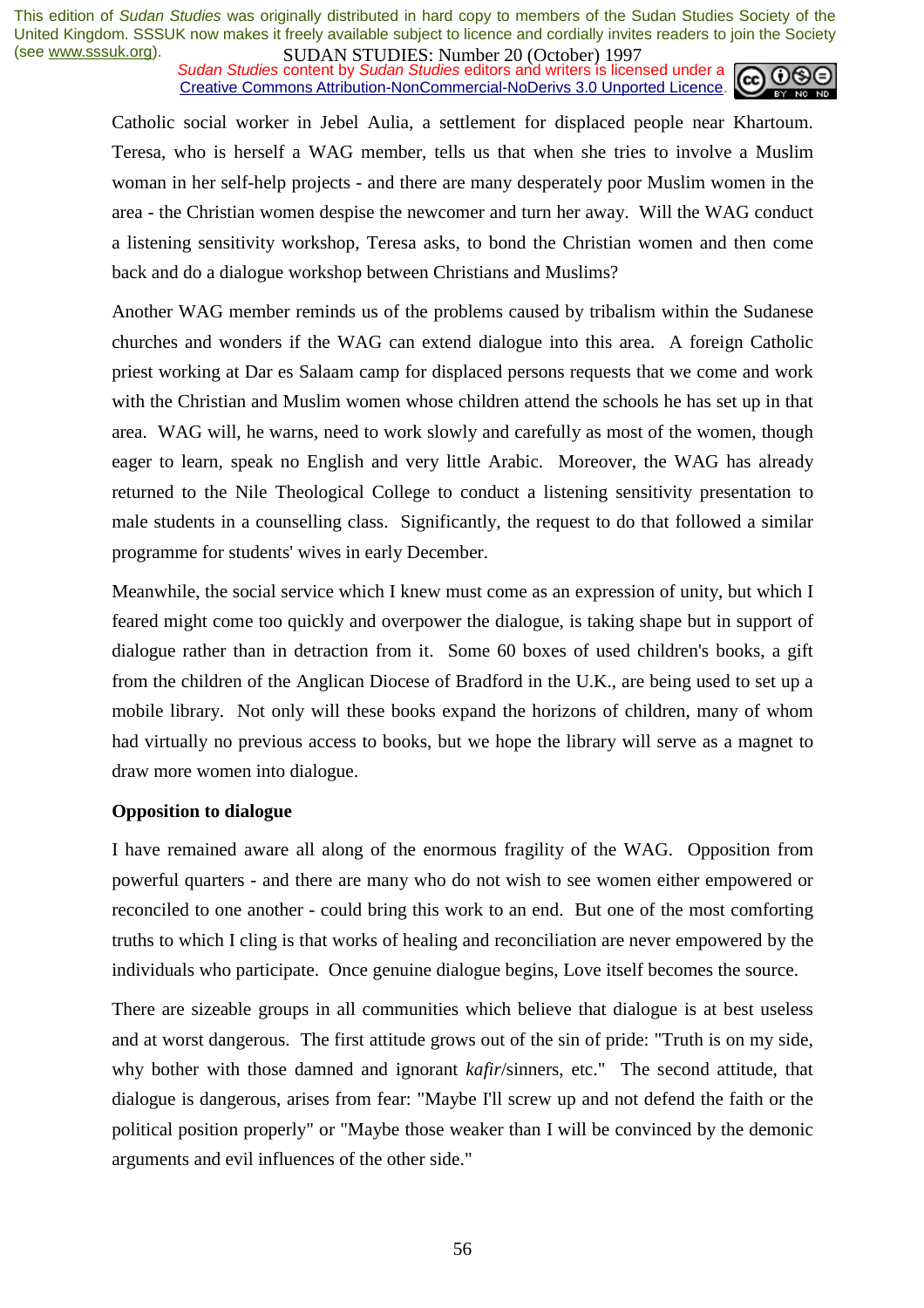*Sudan Studies* content by *Sudan Studies* editors and writers is licensed under a Creative Commons Attribution-NonCommercial-NoDerivs 3.0 Unported Licence.



Dialogue is resisted because of weakness, fear and ignorance when in actuality, engaging in dialogue works to remove all three of these negative conditions. But you can't enter into dialogue if your main intention is to convert or convince. You can only enter into dialogue if you are willing to listen and accept. This does not mean you have to agree. But you do have to listen with an open heart.

Moreover, it is a spiritual principle that when you are doing positive work, the negative will attack. The WAG has seen this in criticism of our work by both Muslim and Christian women who are seemingly motivated by fear and jealousy. We have also been criticised by some male Christian leaders who fear "Muslim influence." I can only say that such responses demonstrate very clearly why dialogue is needed.

#### **Observations about Sudanese women in dialogue**

Several conclusions arise as a result of my one year of association with the Women's Action Group.

- \* Sudanese women are not very eager and curious to meet women from "the other side", those not of their group. However, strong suspicions are common and each group typically feels culturally and religiously superior.
- \* Many northern women are deeply ashamed and sorrowful over the plight and suffering of their non-northern sisters and long for means to reach out to them. Feelings of anguish over social, cultural, economic and political injustice are widespread, but sharing experience with other women renews hope and expands resources.
- \* Sudanese women do not automatically divide themselves into northerners and southerners. We use these words for convenience with the WAG but urgently need a new terminology so as not to exclude women from the Nuba Mountains, the Red Sea Hills and other areas who early on let us know that a simple north/south division makes them feel left out. Nor is it appropriate to divide the WAG into Christians and Muslims as the women feel very strongly that it is not basically religion but fear and ignorance which divide them. When there are strong differences of opinion, the group does not divide north and south or Christian and Muslim, but along more subtle fracture lines of experience, temperament and knowledge.
- \* It is incorrect to believe that southern women have suffered far more than northern women. Psychological pain can be every bit as acute as the grief and trauma of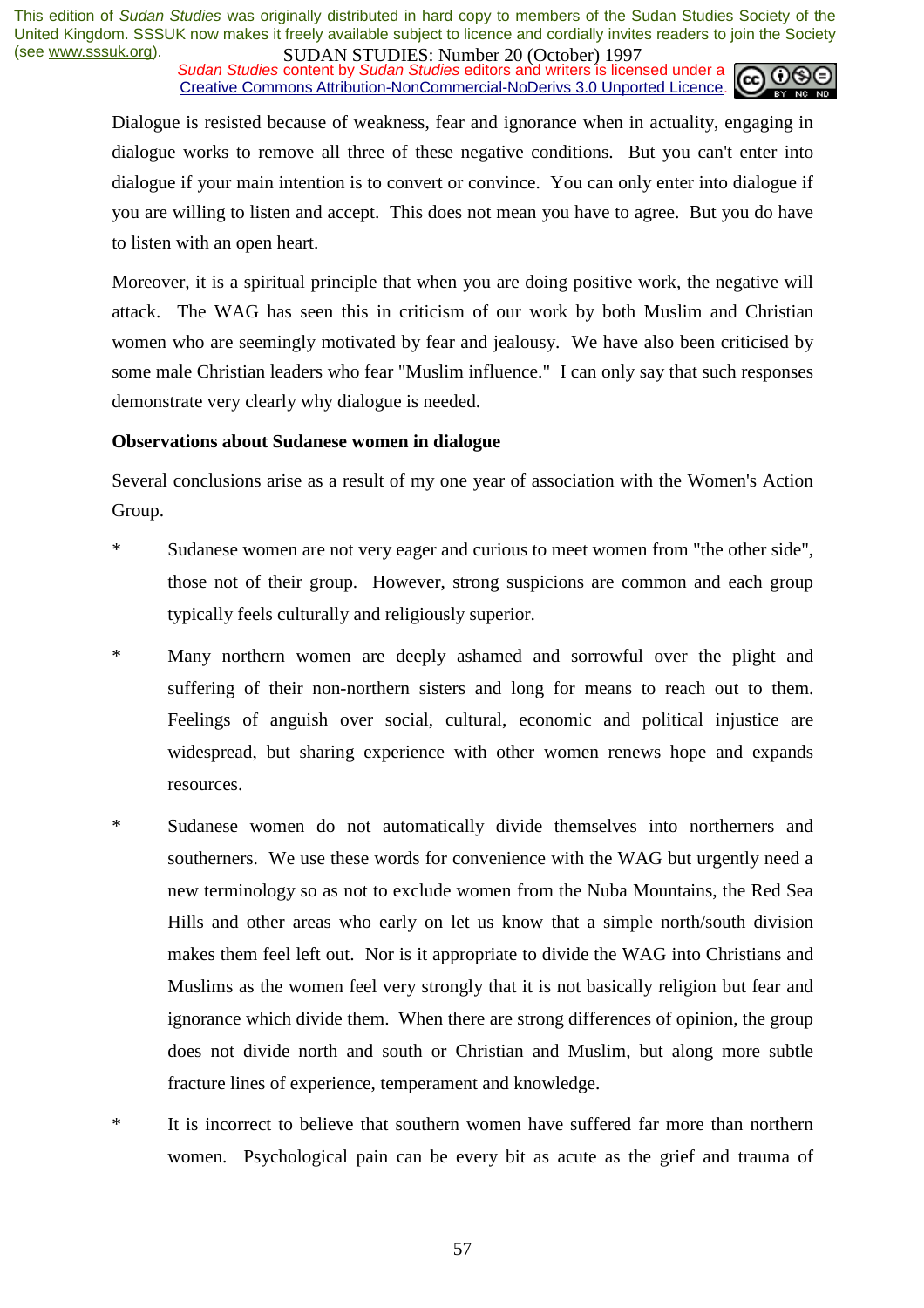*Sudan Studies* content by *Sudan Studies* editors and writers is licensed under a Creative Commons Attribution-NonCommercial-NoDerivs 3.0 Unported Licence.



experiencing war and its results first hand. Northerners, moreover, suffer their share of war-related family deaths and economic devastation. Although southern women regret that their cultures do not allow them the privileges which men enjoy, they point to equal if not greater cultural controls over most northern Sudanese women. Two northern women said, "When the war is over and the country rebuilt, the southern women may be free. But we, because of our culture, have lost part of our bodies (a reference to female genital mutilation), a loss which can never be overcome."

\* The "differences" between women can actually unite us for although personal experiences differ, emotions and social dilemmas are similar. There is strength in understanding that throughout the world women share the experiences of loss, gender discrimination, emotional pain and disempowerment. War, hatred and ignorance are our common enemies, not other women.

#### **In praise of dialogue**

According to Scilla Elworthy, there are four things you can do when faced with a dominant power situation. You can:

- 1) acquiesce become a victim;
- 2) try to manipulate or outmanoeuvre your opponent;
- 3) escalate the conflict by confronting those you disagree with; or you can
- 4) opt for "honest communication" intended to settle the dispute rather than win points.53 This fourth option is dialogue.

Dialogue is about group healing. All the divisions within Sudanese society - tribal, political, cultural, regional, theological, economic - are reflected in Sudanese Christianity. Wounded, divided, pushed to the limits of endurance by their own sins and those of others, Sudanese Christians are desperately in need of healing. I do not claim that the WAG has found the only way forward or that dialogue will work with everyone. But I do know that we cannot listen unless we accept the humanity of the other person. This acceptance requires forgiveness and leads to reconciliation. When this occurs healing has begun.

There is much to be gained if we accept the grace to look into the mirror held up to us by compassionate partners in dialogue. According to one northern woman, "the southerners tend to see themselves as victims. They need to work to overcome that." In fact, suspicion, fear

<sup>53</sup> Scilla Elworthy in *Power and Sex*.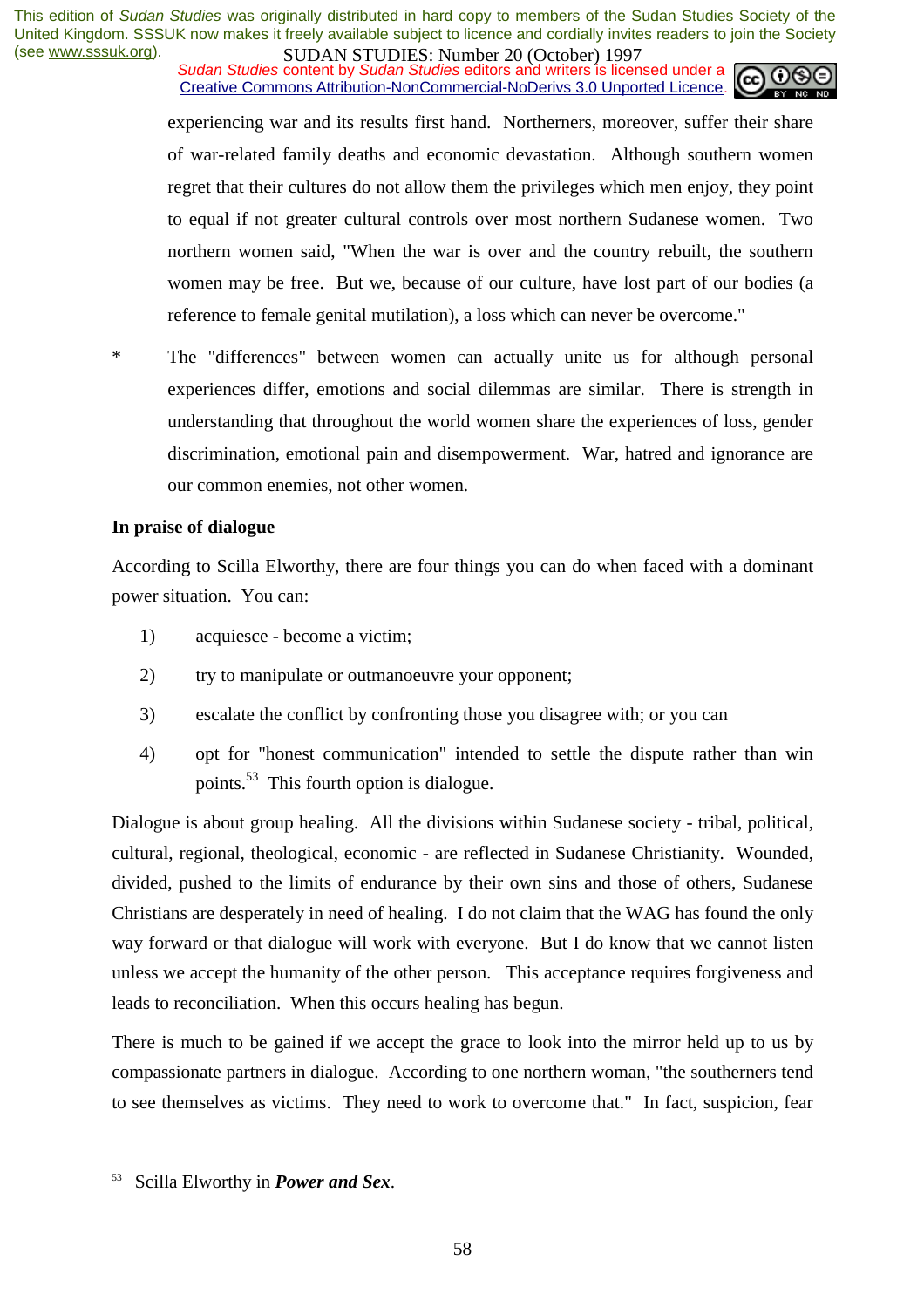*Sudan Studies* content by *Sudan Studies* editors and writers is licensed under a Creative Commons Attribution-NonCommercial-NoDerivs 3.0 Unported Licence.



and failure to take responsibility for the self are three major areas where most Christians need to heal. Dialogue with "the other side" helps to empower Christians in all these areas while working as well to break down the generalizations which divide the world into "them" and "us".

A side product of dialogue is that those who share their pain often end up deeply sympathetic to one another and willing to cooperate to prevent further pain to the woman who was once a stranger but has now become a friend. Dialogue can be an amazingly powerful aid to personal and social healing and a way to prepare the ground for negotiation where that is needed.

Pope John Paul II in his message for celebration of the World Day of Peace spoke of, "The liberating encounter with forgiveness". He added that, "the intense joy of forgiveness, offered and received, heals seemingly incurable wounds, restores relationships..." <sup>54</sup> There is still a very long way to go, but in working with the Women's Action Group, I have seen this "liberating encounter," this "joy of forgiveness" between Muslim and Christian Sudanese women.

*Reaching Out: The Three Movements of the Spiritual Life* by Henri J.M. Nouwen describes the movement from hostility to hospitality as "the creation of a free and friendly space where we can reach out to strangers and invite them to become our friends."<sup>55</sup> This movement, empowered by Love and blessed by forgiveness, grows out of dialogue.

A Christian woman describes how the atmosphere in the WAG has changed from our early meetings. "There is less anger now," she says, "and I feel less compelled to speak. Now I feel comfortable and accepted." This is Nouwen's movement from hostility to hospitality. And that, I believe, is what we would all call spiritual growth.

<sup>&</sup>lt;sup>54</sup> "Message of His Holiness Pope John Paul II for the Celebration of the World Day of Peace," 1 January 1997. The Vatican, 8 December 1996.<br><sup>55</sup> Henri J.M. Nouwen. *Reaching Out: The Three Movements of the Spiritual Life*.

London: Harper Collins Fontana Paperbacks, 1976. p. 74.